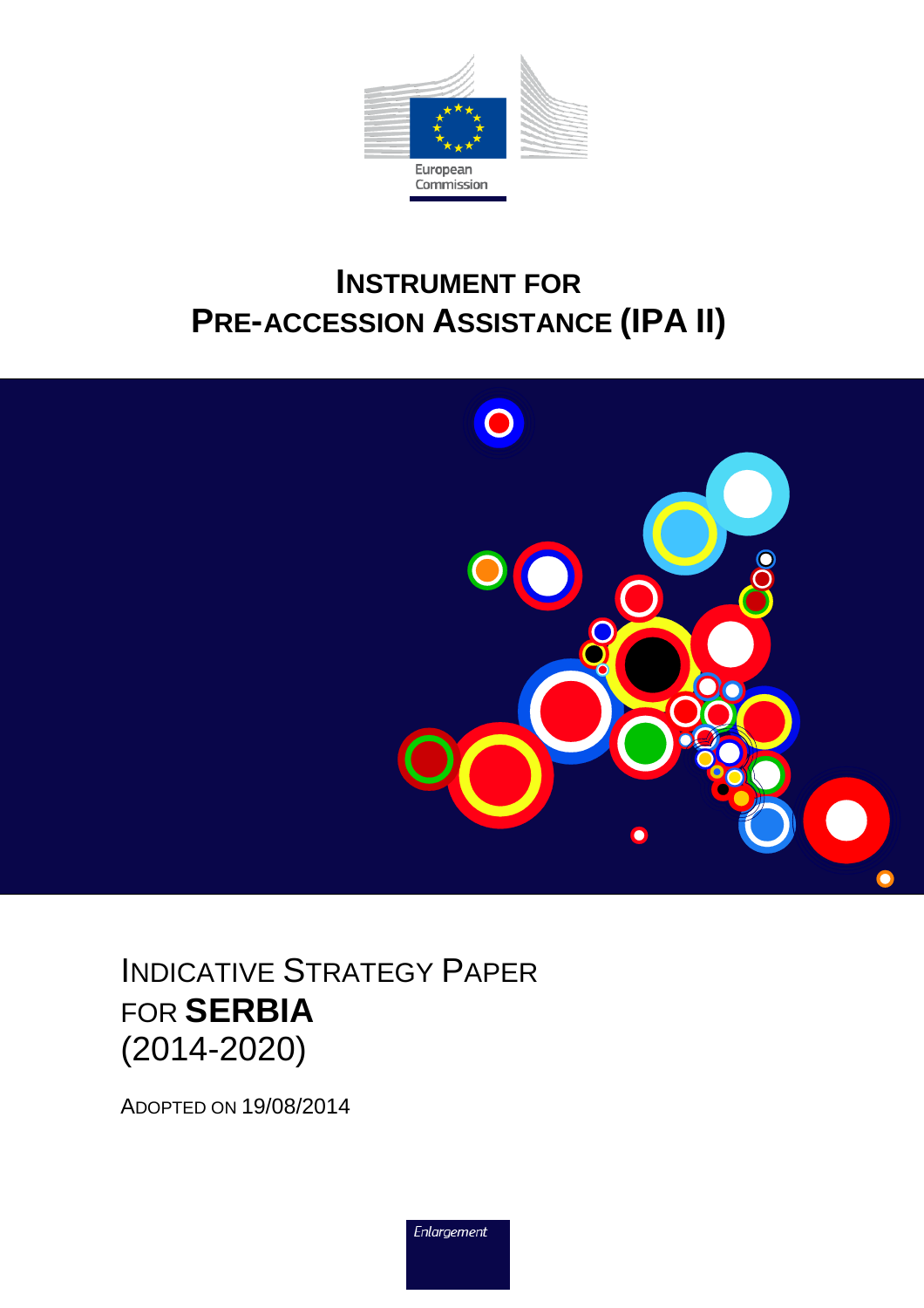| 1<br>$\mathfrak{D}$ |                                                                             |  |
|---------------------|-----------------------------------------------------------------------------|--|
|                     |                                                                             |  |
| 1<br>$\mathfrak{D}$ |                                                                             |  |
|                     | PART III: THE OVERALL DESIGN OF PRE-ACCESSION ASSISTANCE TO THE COUNTRY  10 |  |
|                     |                                                                             |  |
| -1                  |                                                                             |  |
| 2                   |                                                                             |  |
| 3                   |                                                                             |  |
| 4                   |                                                                             |  |
| 5                   |                                                                             |  |
| 6                   |                                                                             |  |
| 7                   |                                                                             |  |
| 8                   |                                                                             |  |
| 9                   |                                                                             |  |
|                     |                                                                             |  |
|                     |                                                                             |  |

#### **TABLE OF CONTENTS**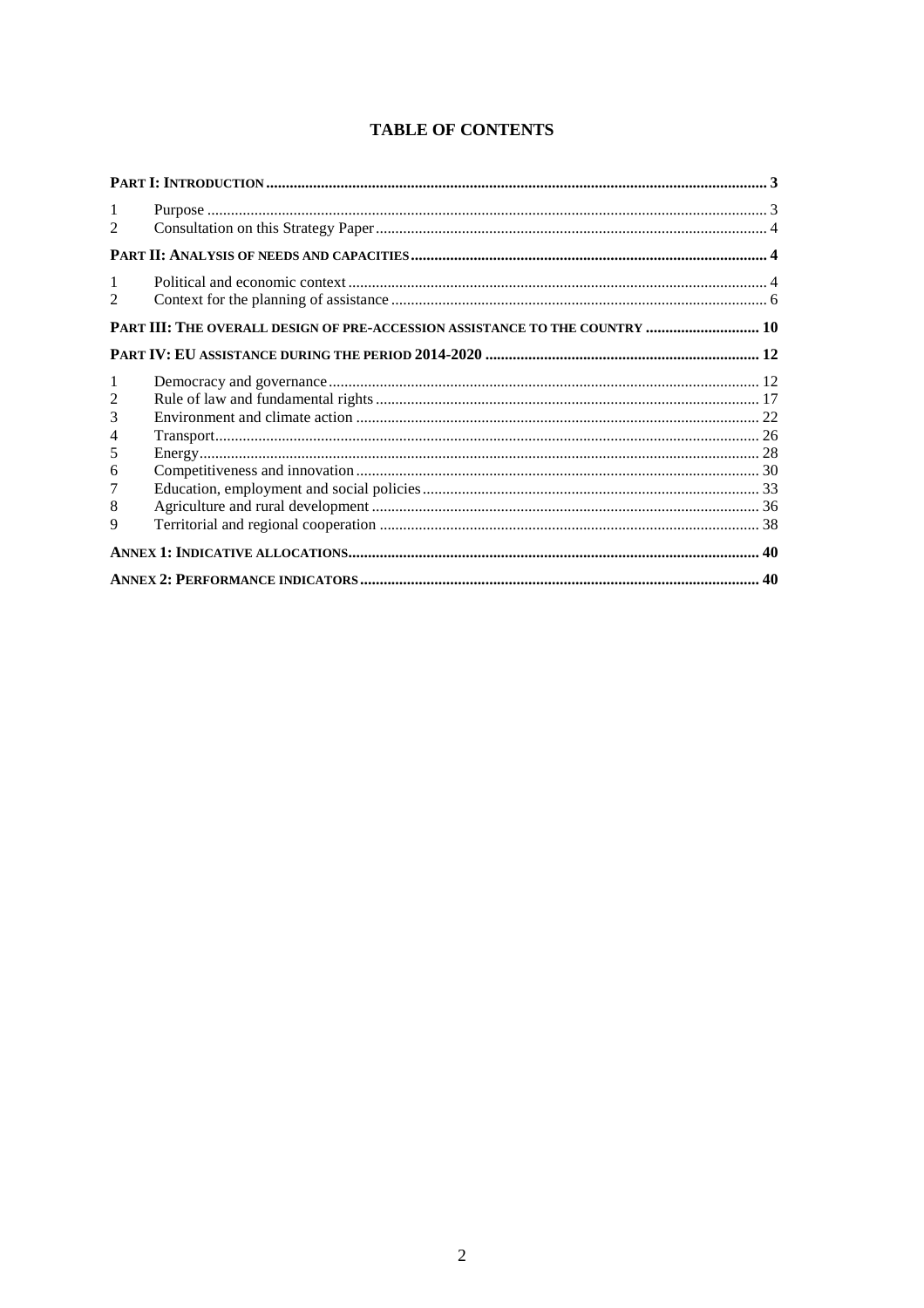## <span id="page-2-0"></span>**PART I: INTRODUCTION**

#### <span id="page-2-1"></span>**1. Purpose**

This Indicative Strategy Paper (the Strategy Paper) sets out the priorities for EU financial assistance for the period 2014-2020 to support Serbia on its path to EU accession. It translates the political priorities, set out in the enlargement policy framework, into key areas where financial assistance is most useful to meet the accession criteria.

The Instrument for Pre-accession Assistance  $(IPA II)^1$  is the main financial instrument to provide EU support to the beneficiaries in implementing reforms with a view to EU membership. Financial assistance under IPA II pursues the following four specific objectives: (a) support for political reforms, (b) support for economic, social and territorial development, (c) strengthening the ability of the beneficiaries listed in Annex I to fulfil the obligations stemming from Union membership by supporting progressive alignment with, implementation and adoption of, the Union *acquis*, (d) strengthening regional integration and territorial cooperation. Furthermore, the IPA II Regulation states that financial assistance shall mainly address five policy areas: a) reforms in preparation for EU membership and related institution-and capacity-building, b) socio-economic and regional development, c) employment, social policies, education, promotion of gender equality, and human resources development, d) agriculture and rural development, and e) regional and territorial cooperation.

In order to increase its impact, EU financial assistance shall be concentrated on the areas where reforms or investments are most needed to meet accession criteria and tailored to take into account the capacities of the country to meet these needs. Assistance shall be planned in a coherent and comprehensive way with a view to best meeting the four specific objectives and address, as appropriate, the thematic priorities for assistance listed in Annex II of the IPA II Regulation, as well as the thematic priorities for assistance for territorial cooperation listed in Annex III of the same Regulation.

Moreover, EU assistance is only one of the means to achieve the necessary progress. When deciding on priorities for action, due account needs to be taken of the beneficiary's own means as well as of the support provided through other EU instruments and by other stakeholders, in particular bilateral donors or International Financial Institutions. In view of the above aspects, preference shall be given to providing financial assistance under a sector approach, to ensure a more long-term, coherent and sustainable approach, allow for increased ownership, facilitate cooperation among donors, eliminate duplication of efforts and bring greater efficiency and effectiveness.

With a view to delivering on the priorities set for EU financial assistance for Serbia for the coming seven years, this Strategy Paper sets meaningful and realistic objectives, identifies the key actions and actors, describes the expected results, indicates how progress will be measured and monitored, and sets out indicative financial allocations. The priorities defined for financial assistance will serve as a basis for the (multi-) annual programming of IPA II funds in 2014 to 2020. The indicative financial allocations allow for an appropriate amount of assistance to remain available as a 'reward' on the basis of an assessment of performance and progress over a period of several years but not later than in 2017 and 2020 respectively, as defined in the IPA II Regulation.

 $\overline{a}$ 

<sup>&</sup>lt;sup>1</sup> OJ L 77, 15.03.2014, p. 11.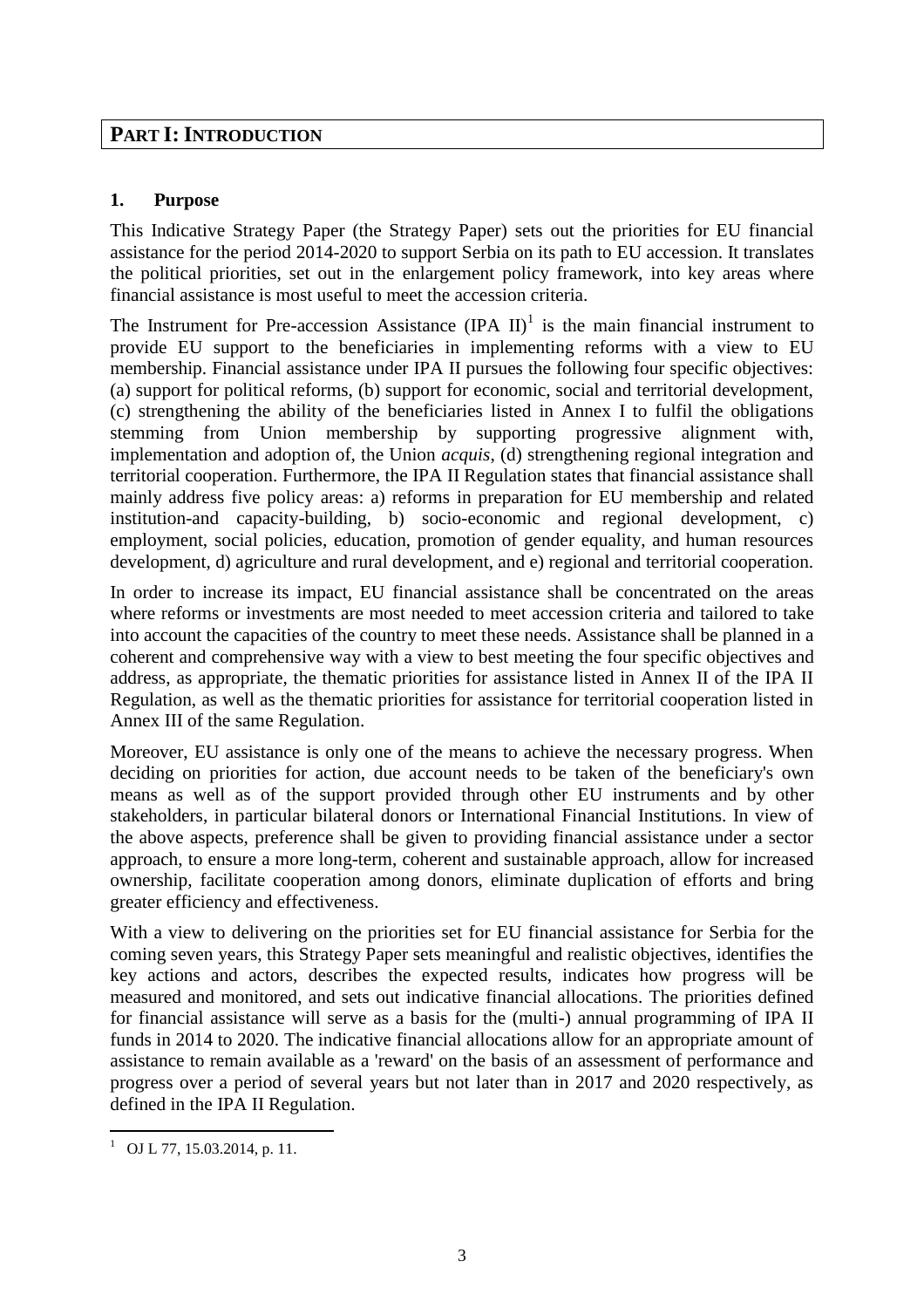This Strategy Paper shall be reviewed at mid-term and revised as appropriate. It may also be revised at any time upon the initiative of the European Commission.

#### <span id="page-3-0"></span>**2. Consultation on this Strategy Paper**

This Country Strategy Paper has been prepared in close partnership with Serbia. Several rounds of consultations were held with the Serbian European Integration Office (SEIO). Specific consultations were organised with the sector working groups composed of representatives of line ministries and other national stakeholders, a number of civil society organisations, EU Member States, other donors and international organisations in Belgrade in July 2013 and November 2013. International Financial Institutions (IFIs) and international organisations have also been consulted and a strategic dialogue with the European parliament has been conducted.

The civil society organisations (CSO) have been consulted more widely via SEIO, having in mind SEIO's national leadership in programming of IPA funds. SEIO has organised consultations with CSOs in cooperation with the Office for Cooperation with Civil Society, which is in charge of coordinating the processes with the wide range of CSOs, irrespective of their size, sector or area of work or geographic location.

All the consulted stakeholders provided valuable input in their respective fields of expertise. Their comments have been reflected to the extent possible. They will be further taken into account during programming of IPA assistance. The consultation process was also instrumental in terms of achieving better coordination of strategic priorities and complementarity of assistance among donors.

## <span id="page-3-1"></span>**PART II: ANALYSIS OF NEEDS AND CAPACITIES**

#### <span id="page-3-2"></span>**1. Political and economic context**

Serbia is a parliamentary democracy with a population of nearly 7.2 million. Over half of the population lives in rural areas. Serbia is organised into a central, provincial and local (self) governments. Serbia's constitutional and legislative framework is largely in line with European principles and standards. The public administration is generally well developed at a central government level. The local self-government level, which holds delegated competences in areas such as local infrastructure, building permits, utilities, education, culture, social and child welfare, protection of the environment and agricultural land, has very weak capacities. Capacity for parliamentary oversight and governmental policy planning, coordination and implementation need strengthening. Serbia is committed to its objective of EU membership and has since 2008 focused its efforts on the EU-related reform agenda.

Serbia's economy, which is composed of services (71% of GDP), industry (19% of GDP) and agriculture (10% of GDP), has gone through two recessions since the start of the global economic crisis in 2008. In 2012, the economy shrunk by 1.7%, mainly due to weak domestic demand. It recovered in 2013 and grew by 2.5%, but this recovery remains fragile and mainly based on exports. Serbia's GDP per capita in purchasing power standards stood at 35% of the EU average. The budget deficit was 6.5% of GDP in 2012 and 5.0% in 2013. Government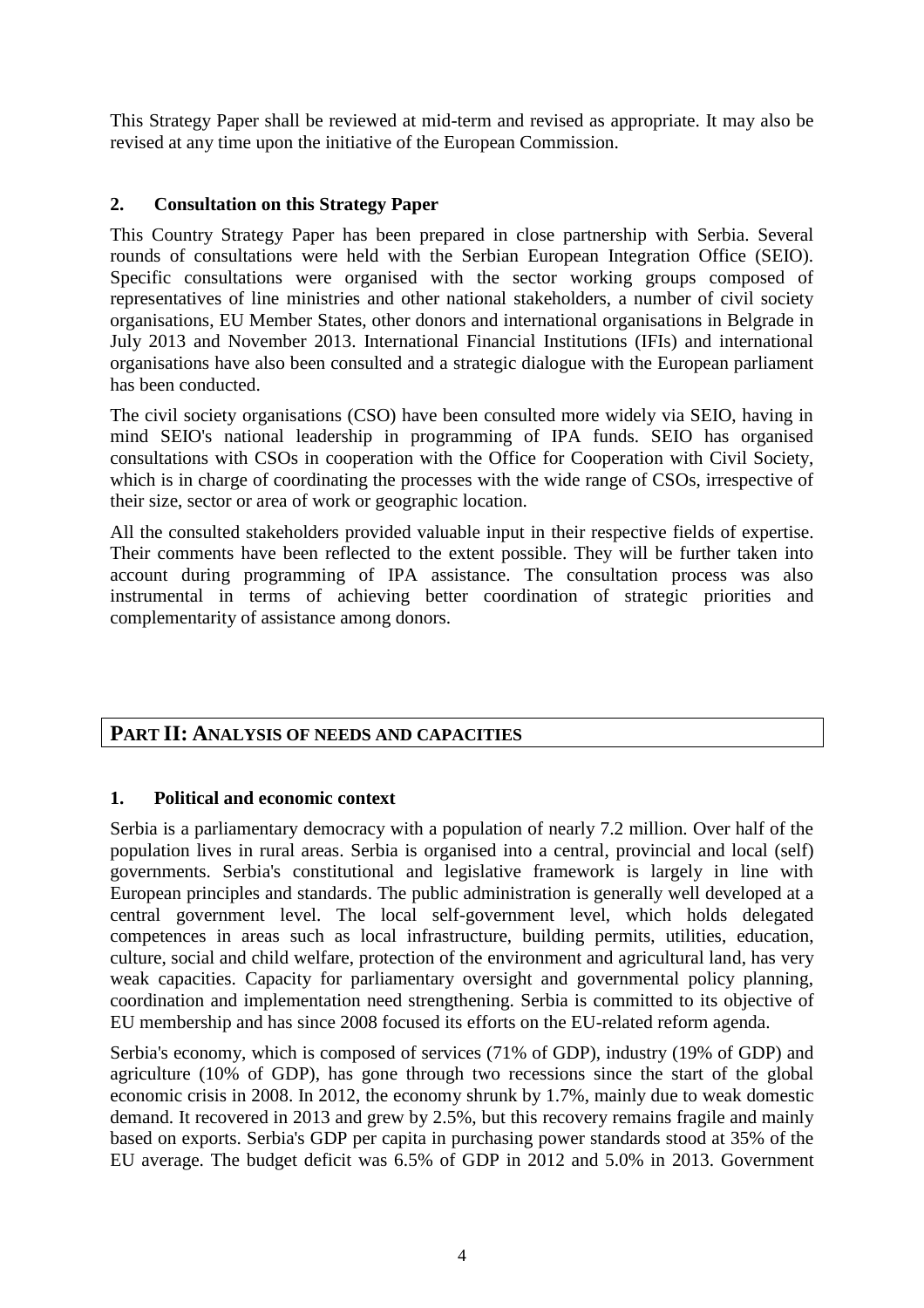debt expanded above 60% of GDP in 2013 and is expected to approach 70% of GDP in 2014. The inflation rate was 7.8% in  $2012^2$  and fell to 2.2% at the end of 2013.

According to the latest Global Competitiveness Report, Serbia ranks 101 out of 144 countries. State presence in the economy is significant. State aid represented 2.6 % of GDP in 2012. State-controlled, monopolistic structures are present in a number of sectors such as energy, transport, infrastructure, postal services, telecommunications, broadcasting, agriculture and the environment. The small and medium-sized enterprises account for nearly 60% of employment in business economy and around 50% of GDP. Agricultural production plays a key role in the economy with 10% of GDP in comparison to less than 3% in the EU. The agriculture sector employs one fifth of the active workforce. The informal economy remains strong and is a major hindrance to fair competition and business development.

The Serbian economy has been subject to external imbalances. In 2012, the current account deficit was 10.5% of GDP, but was reduced to around 5% in 2013 due to faster growth in exports than in imports. The EU is Serbia's main trading partner, accounting for 62.8% of Serbian exports and 61.8% of imports to Serbia in 2013. The further biggest trading partners are the members of the Central European Free Trade Agreement (CEFTA) with 28% of Serbia's exports and 8% of imports as well as Russia with over 7% of Serbia's exports and nearly 11% of imports.

The labour market and the social situation are challenging. The unemployment rate was at record high of 24% in  $2012<sup>3</sup>$  and it was around 20% at the end of 2013. The long-term unemployment rates as well as unemployment rates of women and youth have been persistently high, youth unemployment reaching 50% at the end of 2013. The overall education system is unresponsive to labour market needs, resulting into structural problems including a mismatch of supply and demand. Serbia ranks only 43rd out of 65 countries participating in the Programme for International Student Assessment (PISA) from the Organisation for Economic Cooperation and Development (OECD). In terms of gender equality, equal participation of women and men at all levels of society remains a key challenge. Existing gender stereotypes and discrimination help to preserve a structural gender gap in economic, political and social areas and gender-based violence remain an issue of concern. Support for shelters for victims of domestic violence remains insufficient.

Nearly 10% of Serbian people are estimated living in absolute poverty and nearly one quarter of population is estimated of being at the risk of poverty. Roma people are among the poorest and most disadvantaged groups in Serbia, with nearly 30% of them estimated living in absolute poverty.

Government's overall investment in physical infrastructure increased to 3.7 % of GDP in 2012 but declined by about a third in 2013. International Financial Institutions (IFI) have provided loans for major infrastructure projects mainly in transport, environment, energy and competitiveness (small and medium-sized enterprises) sectors, of which EIB loans are worth EUR 2.3 billion since 2009 and EBRD loans worth over EUR 3 billion since 2011. Despite these commitments there are substantial amounts of still undisbursed funds. Serbia will need further considerable investment in physical infrastructure in environment, transport and energy sectors, first and foremost for the direct benefit of its citizens, but also in view of the accession to the EU.

 2 Source: Eurostat, http://appsso.eurostat.ec.europa.eu/nui/show.do?dataset=cpc\_ecprice&lang=en

<sup>&</sup>lt;sup>3</sup> Source: Eurostat, http://appsso.eurostat.ec.europa.eu/nui/show.do?dataset=cpc\_siemp&lang=en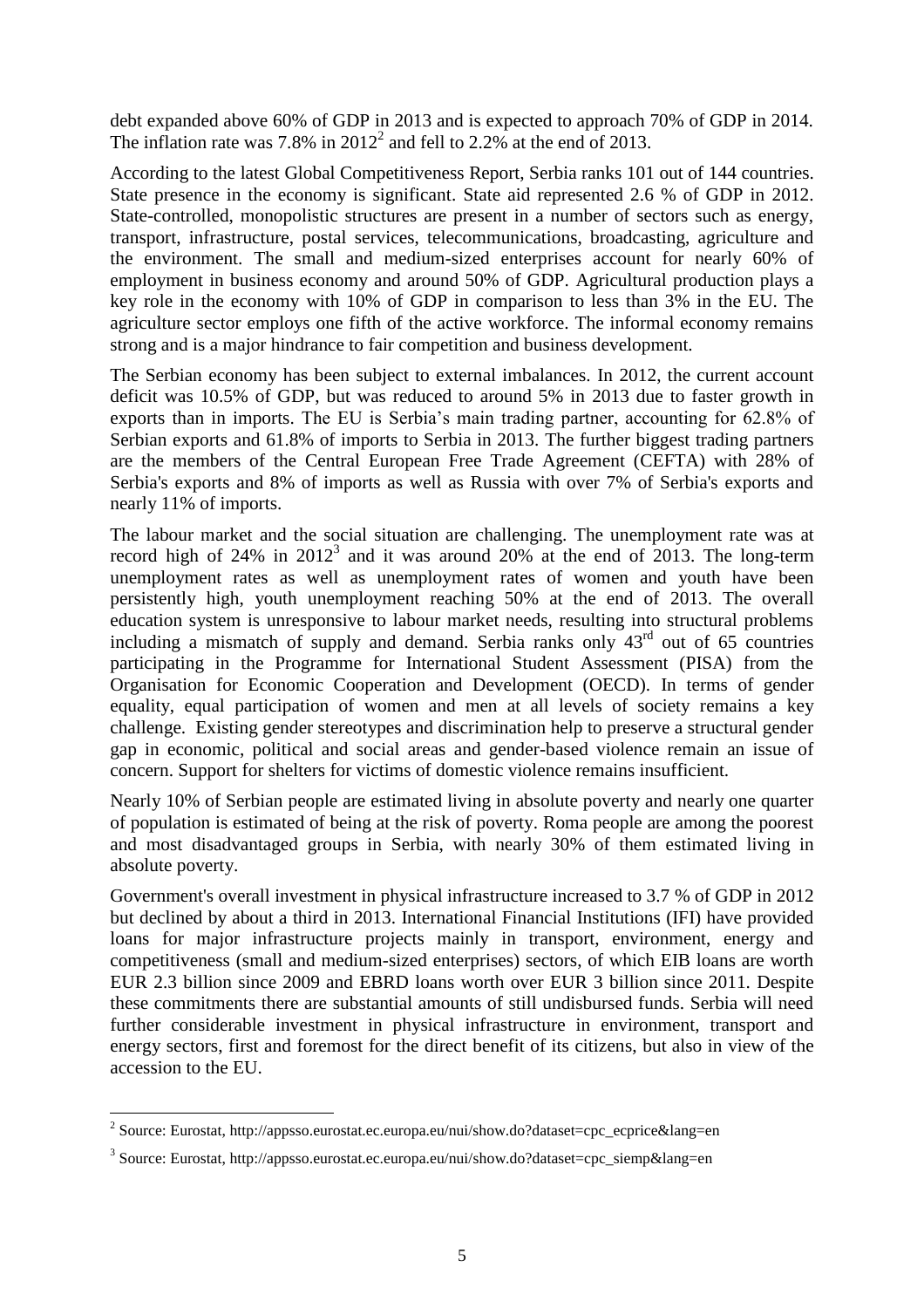Serbia's economy is highly energy-intensive and carbon-intensive due to its heavy reliance on fossil fuels. In 2011 Serbia consumed and emitted 2.7 times more energy and CO2, respectively, per unit of output than the Organisation for Economic Co-operation and Development (OECD) average, according to the International Energy Agency. Also, Serbia is located in areas highly vulnerable to climate change impacts.

Corruption is perceived to be widespread in Serbia, impacting also economic development. According to the 2013 *Business, corruption and crime in Serbia* report by the United Nations Office on Drugs and Crime, more than half of business representatives participating in the survey considered corruption a major obstacle to doing business. The fear of having to pay bribes to obtain requisite services or permits led over 9% of business leaders not to make a major investment in the 12 months prior to the survey. Beside corruption, Serbia faces further substantial challenges in the rule of law sector regarding judicial independence and efficiency. Decisive action and effective results to tackle all these issues will be crucial for Serbia's EU accession perspective.

#### <span id="page-5-0"></span>**2. Context for the planning of assistance**

#### **2.1. EU Enlargement Strategy**

Serbia – along with five other Western Balkans countries – was identified as a potential candidate for EU membership during the Thessaloniki European Council in 2003. In 2008, a European partnership for Serbia was adopted, setting out priorities for the country's membership application, and in 2009 Serbia formally applied. The European Council granted Serbia candidate country status in March 2012. In June 2013 the European Council decided on opening accession negotiations. The Commission was also asked to carry out an analytical examination of the EU *acquis* with Serbia*,* which started in September 2013. Also in September 2013, the Stabilisation and Association Agreement, signed in 2008 between the EU and Serbia, entered into force. The Council adopted the framework for negotiations with Serbia in December 2013, and the first intergovernmental conference with Serbia took place in January 2014, signalling the formal start of the accession negotiations.

The new EU enlargement strategy acknowledges that the accession process today is more rigorous and comprehensive than in the past, not only due to the evolution of EU policies but also due to lessons learned from the previous enlargements. A key lesson from the past is the importance of addressing the fundamentals first.

The rule of law will remain at the heart of the enlargement process. The new approach, endorsed by the Council in December 2011, means that countries need to tackle issues such as judicial reform and the fight against organised crime and corruption early in the accession negotiations. Serbia will have to sustain the momentum of reforms over time in the key areas of the rule of law, particularly judicial reform and anti-corruption policy, independence of key institutions, freedom of expression, anti-discrimination policy, the protection of minorities, and develop a solid track record of reform implementation, thereby ensuring that reforms are deeply rooted and irreversible. The full and timely implementation of the relevant strategies and the action plans in the area of rule of law and fundamental rights will be essential in this regard.

The global economic crisis has underlined the need for all countries to strengthen their economic governance, improve competitiveness, and create a more stable and transparent business environment to attract investments and stimulate growth. The enlargement strategy sets out proposals to support this aim, including enhancement of economic policy and its governance through the introduction of annual National Economic Reform Programmes, and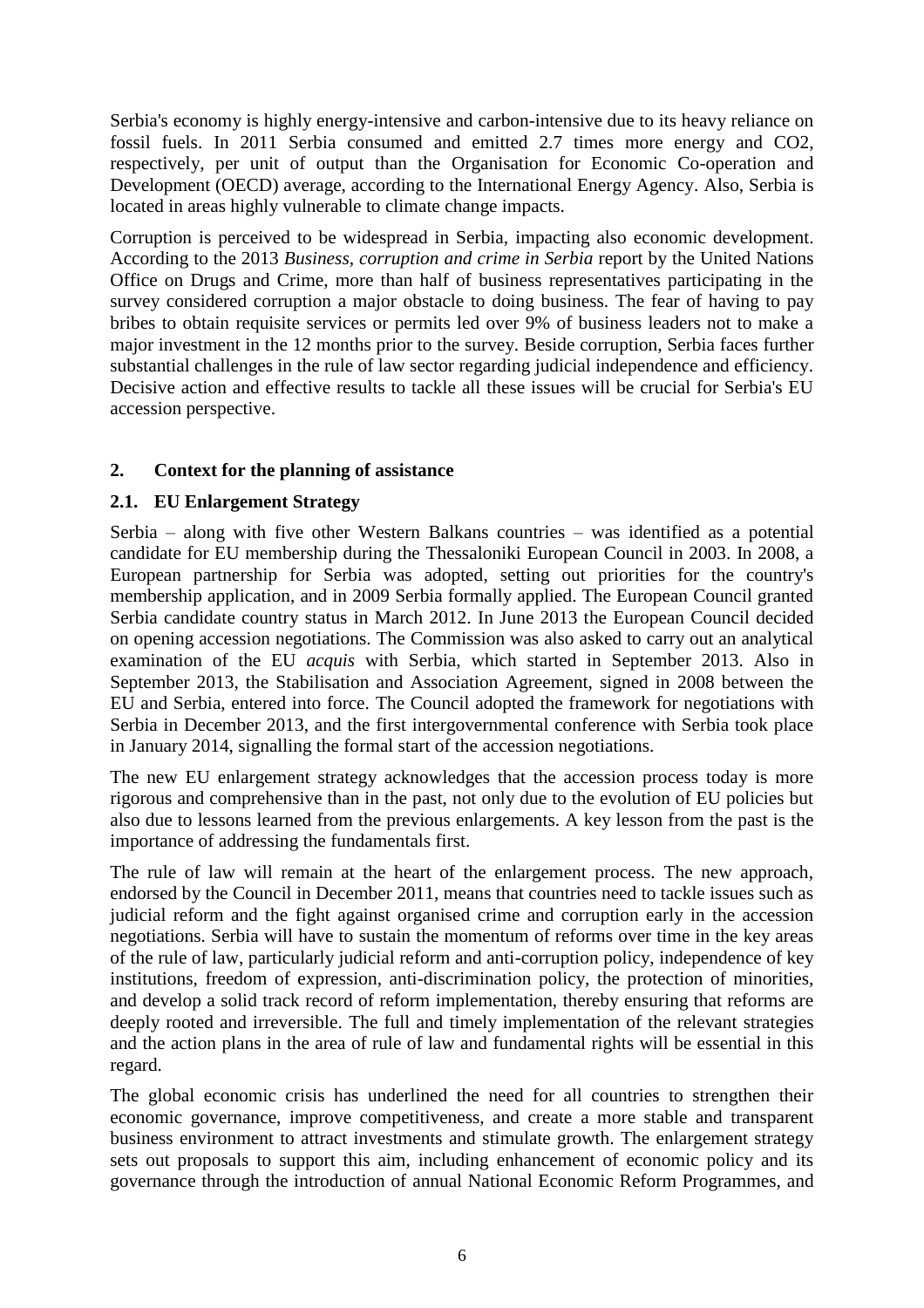biennial Competitiveness and Growth Programmes as well as action plans for public financial management.

There is also a need to more intensively strengthen democratic institutions and make democratic processes more inclusive. Further progress with public administration reform and a stronger role for civil society are key in this respect, as are cross-party platforms for EU integration.

Finally, good neighbourly relations and regional cooperation are essential elements of the Stabilisation and Association process. Serbia needs to maintain its commitment to regional cooperation and reconciliation. Following the landmark agreement signed with Kosovo<sup>\*</sup> on 19 April 2013, continued visible and sustainable progress in the normalisation of relations with Kosovo including the implementation of agreements reached so far, will remain essential. Progress in this respect will be monitored in the framework of accession negotiations.

#### **2.2. Relevant national/regional strategies**

The strategic programming document *National Priorities for International Assistance in the Republic of Serbia 2014-17 with projections until 2020 (NAD)*, prepared by SEIO in cooperation with the relevant national authorities following a wide consultation process with development partners and civil society, was adopted in November 2013. NAD aims to help donors align international financial assistance with national sector priorities, eliminate duplication and rationalise donor activities. The priorities identified in the NAD focus on systematic reforms needed to meet the accession criteria and to create a more attractive economic environment which will act as a driver for economic and social development. NAD defines nine sectors as the basis for sector approach and contains indicators, a set of verifiable, annual and mid-term, targets which can be used for assessing the progress of reforms. This Strategy Paper therefore closely mirrors NAD regarding the priorities for EU assistance in the next seven years.

Serbia adopted its second *Pre-accession Economic Programme (PEP)* in December 2013. The PEP provides the overall economic policy framework and objectives for the period 2014- 16. The programme aims to reduce budget deficits, limit the increase of government debt and accelerate growth and structural reforms. To that effect, the adoption of all necessary systemrelated laws should be accelerated, and the implementation of the enacted laws and regulations ensured, geared to establishing a market economy, macroeconomic stability and the rule of law as well as curbing corruption and organised crime. The PEPs will be replaced by the National Economic Reform Programmes, which are based on the new enlargement strategy. They will have an increased focus on assessing external sustainability and structural obstacles to growth. Serbia is preparing its first Employment and Social Reform Programme (ESPRP) including inclusive growth issues and complementing other aspects of economic governance. This set up will be complemented by adoption of a Competitiveness and Growth Programme in 2016.

In February 2013, Serbia adopted a *National Plan for the Adoption of the Acquis (NPAA) 2013-16*, which is subject to annual revision. The NPAA establishes a plan for harmonisation with EU legislation and defines human resources required for implementation. It needs to be further complemented by identification of financial resources per measure.

 $\overline{a}$ This designation is without prejudice to positions on status, and is in line with UNSCR 1244/1999 and the ICJ Opinion on the Kosovo declaration of independence.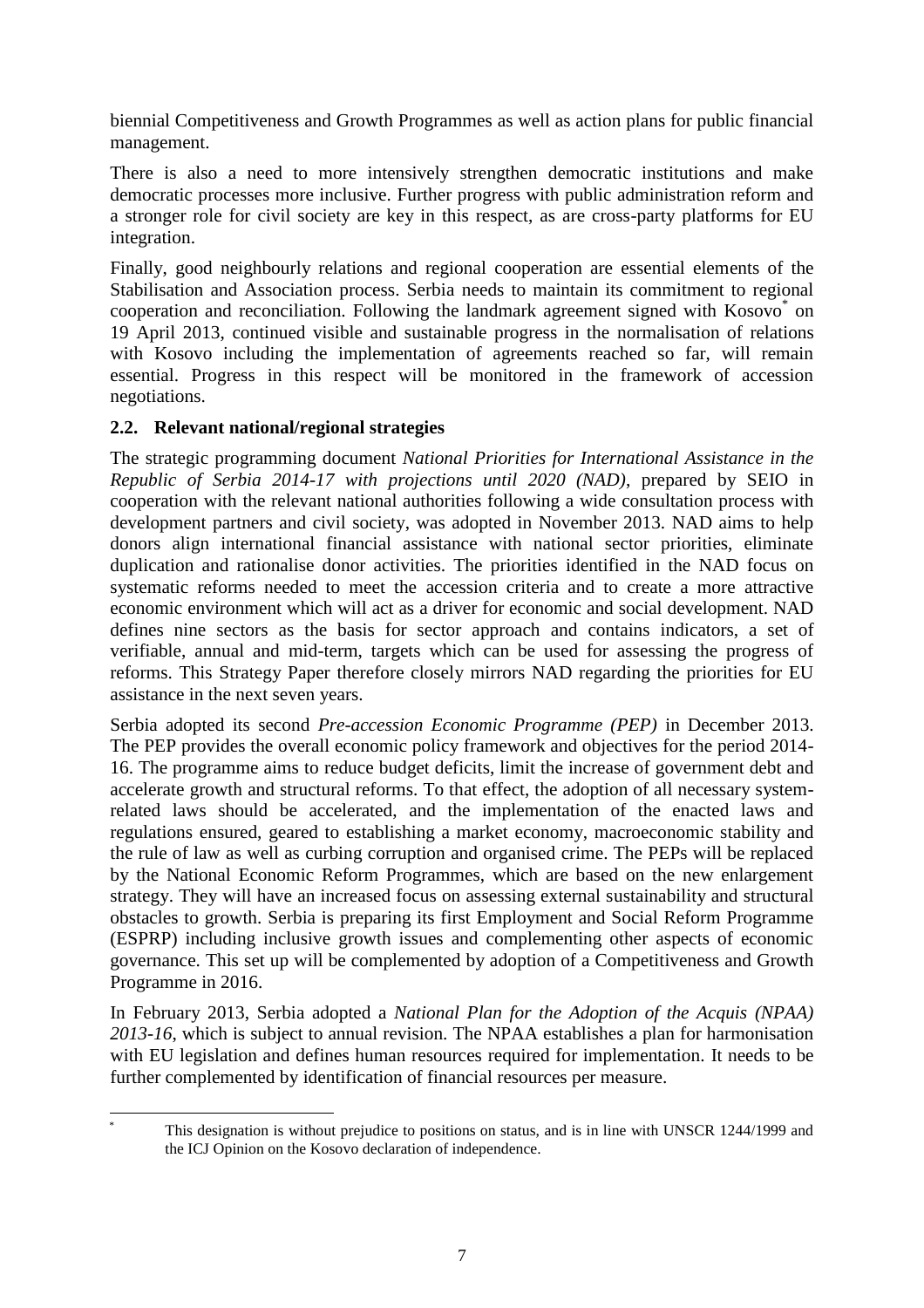In December 2013, Serbia finalised a new national Strategy for Agriculture and Rural Development for the period 2014-2024. The Strategy, although still to be adopted, has been largely consulted with rural stakeholders, provides an overview on development of the agriculture sector, including policy, legal and institutional reforms.

During 2014 Serbia is expected to adopt a single investment project pipeline, which should include the most strategic priority investment projects in the environment, transport, energy and competitiveness sectors for the coming years. The Serbian authorities have adopted in November 2013 the related methodology, which defines both eligibility and selection criteria for investment projects. The eligibility criteria assess consistency of the proposed projects with the national strategy framework and sector strategies as well as relevance in terms of Serbia's EU accession agenda. The selection criteria further take into account aspects such as the state of technical preparations and financial sustainability. The new methodology should be applied by all beneficiary institutions, resulting into a single project pipeline with most strategic, technically feasible and financially viable projects to be finally adopted by the government. A National Investment Committee is in the process of being established to monitor its implementation. IPA II funding should concentrate only on those priority investment projects included in the pipeline.

Serbia is a signatory of many treaties with a regional aspect and participates in a number of regional initiatives. The *Central European Free Trade Agreement (CEFTA)* aims to expand trade in goods and services, foster investment, eliminate barriers to trade, provide protection of intellectual property rights in accordance with international standards and harmonise provisions in areas such as competition rules and state aid between non-EU countries in Southeast Europe. The *Energy Community Treaty* provides for the creation of an integrated energy market in electricity and gas between the EU and the contracting parties and includes a social memorandum. The *South East Europe Transport Observatory (SEETO)* promotes cooperation on the development of the main and ancillary infrastructure on the multimodal SEE Comprehensive Transport Network covering road, rail, air and waterborne transport. Serbia also participates in the *EU strategy for the Danube region* and the *EU Strategy for the Adriatic and Ionian Region (EUSAIR)*, which are macro-regional strategies to enhance cooperation, socioeconomic development and territorial cohesion among the Member States and non-EU countries in the respective regions. These strategies offer solutions to common challenges in the concerned macro-regions. They are focusing on improved connectivity of transport networks, better environmental protection, sustainable tourism actions, and socioeconomic development measures in the geographically specific context. Macro-regional strategies foster cooperation with neighbouring countries and facilitate the preparation of candidates and potential candidate countries for EU integration. Serbia participates actively in the *Regional Cooperation Council (RCC)* and has committed to the South East Europe (SEE) 2020 strategy and its growth targets agreed in a ministerial conference in November 2013. Serbia is also part of the *Migration, Asylum, Refugees Regional Initiative (MARRI),* which deals with the issues of migration management in the Western Balkans by promoting closer regional cooperation and a comprehensive, integrated, and coherent approach to the issues of migration, asylum, border management, visa policies and consular cooperation, refugee return and settlement in order to meet international and European standards.

#### **2.3. Conditions for managing pre-accession assistance**

There is an important shift between the past EU assistance and the assistance to be provided to Serbia over the period 2014-20. Serbia has gradually moved to sector approach since 2011. Serbia has also started recently to move towards a multi-annual perspective in planning of EU assistance. The minimum conditions are therefore now in place so that assistance can be addressed through sector approach and with a multi-annual planning perspective in all the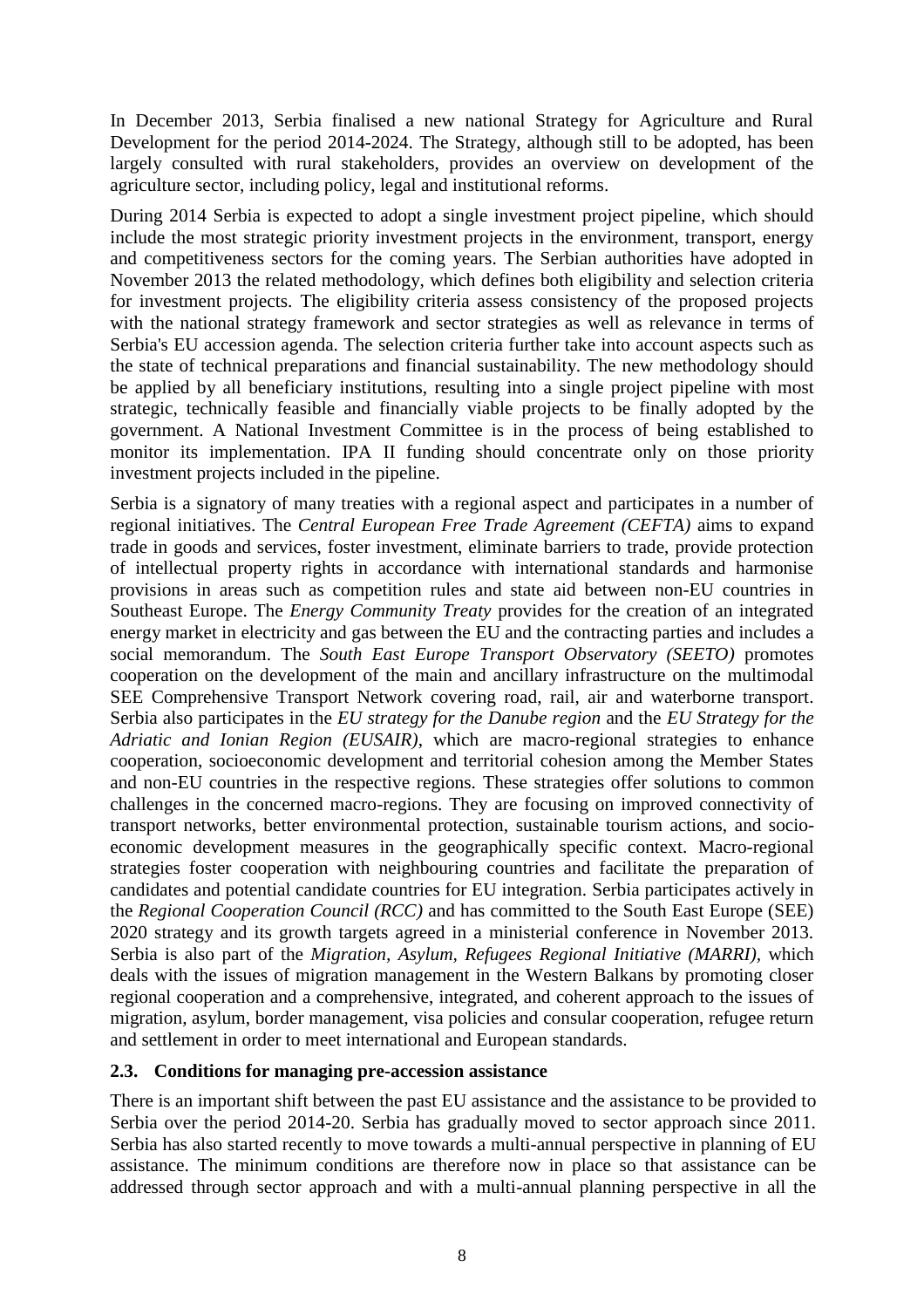sectors. Sector working groups are functioning, donor coordination mechanisms under the leadership of the SEIO have been set up and institutional setting with lead institutions for each sector has been identified with sufficient capacity for implementation.

The current weaknesses that hinder the move to fully-fledged sector approach concern the lack of well-defined national sector strategies (due to too many overlapping strategies in each sector) and the lack of clear link between national strategies and the national budgetary process. In 2013, the General Secretariat of the Government and the SEIO initiated a process aiming to improve the strategy framework in each sector.

IPA funds in Serbia will be managed mainly through indirect management. Serbia has made the necessary preparations for indirect management of EU assistance in line with the requirements of the IPA Regulation 1085/2006, which defines that the Commission can confer management powers to the national authorities provided that the necessary structures, authorities and control requirements are in place. The IPA 2013 national programme for Serbia (Component I) and IPA 2012-13 Cross-border programmes with Bosnia and Herzegovina, and Montenegro (Component II) are the first programmes for which the Commission has conferred management powers to Serbia in 2014.

Serbia will be eligible for sector budget support, provided that the following four preconditions are met: a stable macro-economic framework; a credible programme and relevant to improve public financial management; transparency and oversight of budget; and credible and relevant sector strategies consistent with the EU accession strategy. Once these conditions are in place, sector budget support can be provided in those sectors where there is a good strategic basis for implementation of reforms.

#### **2.4. Donor coordination and complementarity with other EU assistance**

The main donors in Serbia are the EU, USAID, Germany, Sweden, Switzerland and Norway. Many of the EU Member States also provide targeted assistance in specific sectors. The IFIs – EBRD, EIB, KfW, World Bank - provide loans for development of the Serbian economy.

Donor coordination is ensured by the National IPA Coordinator (NIPAC). The previous informal and mostly donor-led coordination groups have been rearranged following the NIPAC's increased leadership for programming of assistance. The NIPAC's Technical Secretariat, SEIO, guides the work of nine sector working groups for programming and monitoring of external assistance, comprising of representatives of relevant national institutions responsible for policy making, implementation and monitoring in their respective sectors. They are responsible for sector and donor coordination, co-financing, analysis of project implementation and monitoring of implementation. The sector working groups are a forum for consultation with the civil society and development partners, and they also serve as IPA sector monitoring sub-committees. A lead donor has been agreed and associated to each sector working group.

This reform on donor coordination is progressing well but is not yet fully effective in all the sectors. Once completed, this reform will be a major step towards better coordination and ownership. In addition, the EU holds regular consultations with the EIB, EBRD and the World Bank in order to explore synergies for cooperation, including blending of EU grants with loans.

#### **2.5. Consistency with EU policies**

Financial assistance in the priority areas identified in this CSP will be granted in line with and in support of the enlargement strategy for Serbia. It will be shaped to be consistent with EU policies in the same area, in particular with the Europe 2020 strategy and applicable macro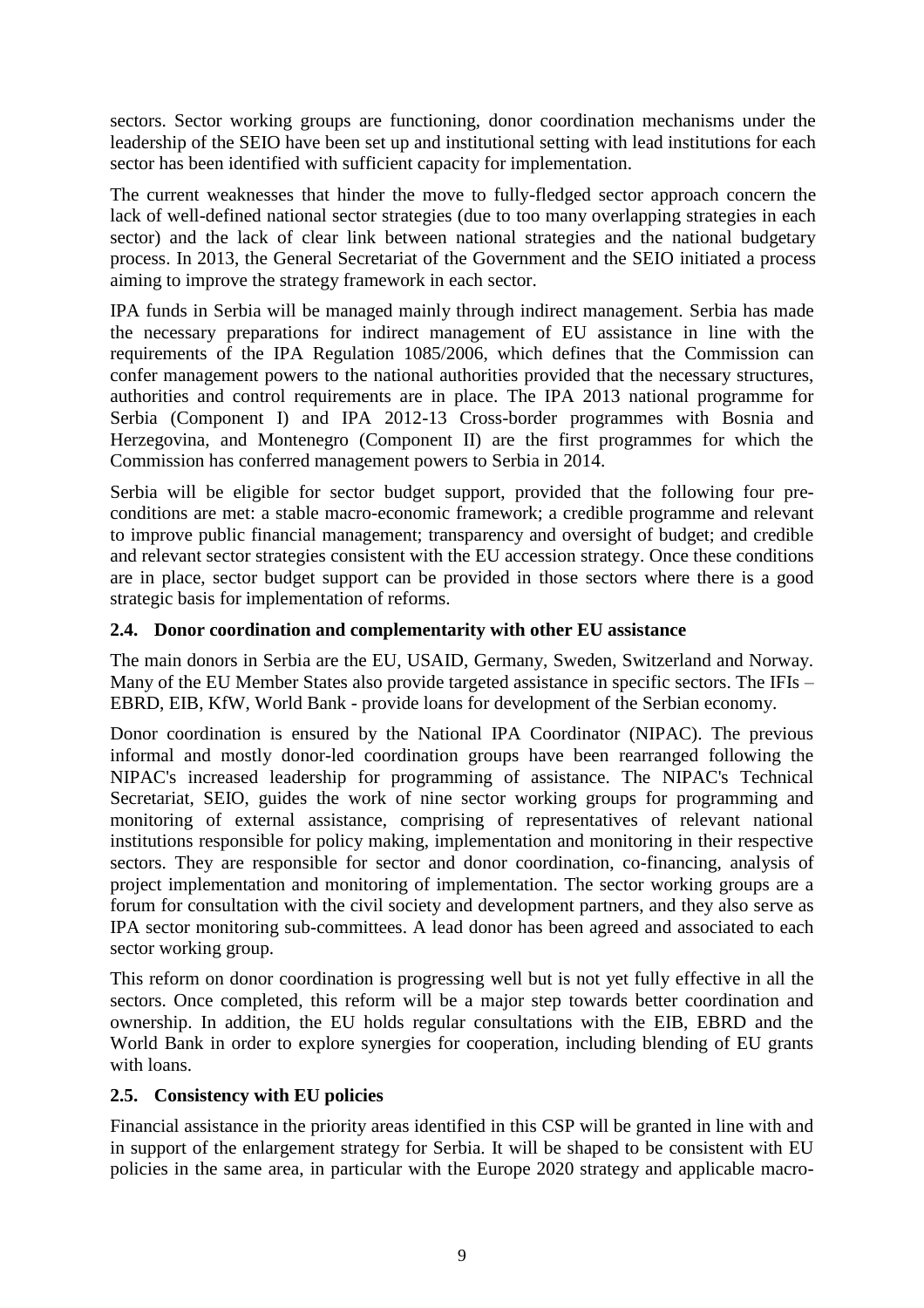regional strategies, the flagship initiatives of the EU to boost growth and jobs, as well as the climate policy objectives of the EU. The objectives set until 2020 reflect the level of economic development and the stage in the accession process of Serbia.

The objectives agreed under the SEE 2020 Strategy are important benchmarks for the reform efforts of Serbia and financial assistance under IPA II will be used by Serbia to support meeting these benchmarks.

Climate action also represents a cross-sectorial element that applies to most sectors, notably transport, energy and agriculture and rural development.

## <span id="page-9-0"></span>**PART III: THE OVERALL DESIGN OF PRE-ACCESSION ASSISTANCE TO THE COUNTRY**

The EU assistance to Serbia for the period 2014-20 is designed to support Serbia in its specific path to the EU, in line with the enlargement strategy, which highlights the importance of addressing the fundamentals first in the accession process. The EU financial assistance will complement the national sector reform efforts and assistance by other donors and IFIs on two main pillars: Democracy and Rule of Law, and Competitiveness and Growth. Under those pillars and within each sector, the EU assistance will be focused, on a yearly basis, on a limited number of priority areas, which have the most impact on Serbia's path towards EU accession.

The start of the EU accession negotiations has an impact on EU assistance to Serbia. Based on the specific needs arising from the screening process and further during the accession negotiations, sector based support will be essentially based on strategies and action plans or specific actions required in the framework of the EU accession negotiations. In addition, IPA support may be mobilised in response to unforeseen priority needs relevant to the accession negotiations, but which do not fall under the identified priority areas. In particular, this may include, but will not be limited to, ad hoc and short-term technical assistance provided under the TAIEX instrument and through twinning. IPA will also continue to co-finance Serbia's contribution for its participation in the EU programmes, subject to the national prioritisation process among the different programmes.

For the period 2014-2020 pre-accession assistance will fall under the following two pillars:

#### **Democracy and Rule of Law**

This first pillar will cover two key sectors: Democracy and governance; and, Rule of law and fundamental rights.

In the **Democracy and governance sector** assistance will be focused on supporting the public administration *r* reform, in order to establish a more professional, depoliticised, accountable and fiscally responsible public administration, which provides services to citizens and businesses both at central and local level. In line with the enlargement strategy, economic policy and its governance will be enhanced through support of the National Economic Reform Programme, which will lead to country-specific policy guidance on reforms needed for achieving further progress in gradually meeting the economic accession criteria. In this context, specific measures to improve legal predictability and enforcement of laws and court decisions will be also supported. Also, in line with the enlargement strategy specific focus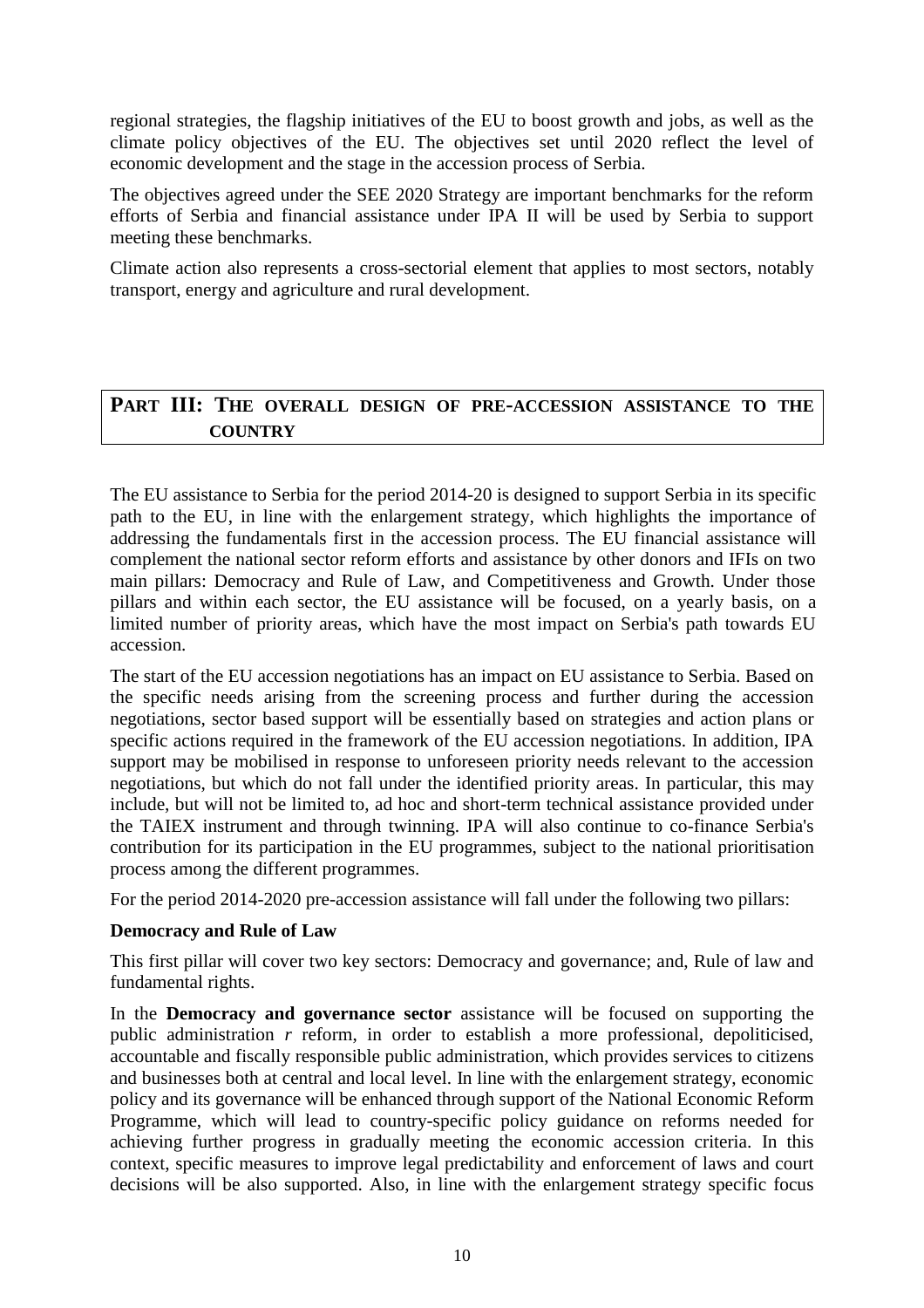will be put on supporting the reform of the public financial management system, which is both an integral part of the public administration reform efforts and the basis for economic governance and sustainable socio-economic reforms. Serbia's political and administrative reforms related to the EU integration process will be supported, including to the extent needed normalisation of relations between Serbia and Kosovo. Specific needs arising in the course of the accession process such as in the areas of statistics will be also supported. Capacity of Serbian authorities will also be enhanced for EU funds management and investment project preparation both at central and local government level. Finally, civil society organisations will be supported through the Civil Society Facility.

The reforms in the **Rule of law and fundamental rights sector** are a key priority for Serbia, in line with the accession negotiation framework, which incorporates the new approach to the accession negotiations and puts the Rule of Law chapters at the heart of the enlargement process. The action plans to be devised under Chapters 23 and 24 will therefore become the core of EU assistance in this sector. In the **judiciary and fundamental rights sub-sector** assistance will focus on supporting the creation of an accountable, independent and efficient judicial system, the prevention and fight against corruption, as well as protection of minorities, including Roma, as well as other groups that are vulnerable to discrimination, in particular on grounds of sexual orientation, i.e. the lesbian, gay, bisexual, transgender and intersex (LGBTI) persons. Also, **freedom of expression** (media freedom and pluralism) will be a focus of assistance. In the **Home Affairs sub-sector** support will focus on the creation of an effective and efficient law enforcement system in the fight against organised crime, border management, migration and asylum.

#### **Competitiveness and Growth**

In light of the current economic challenges, Serbia needs to undergo substantial structural reforms. To support Serbia to achieve sustainable and inclusive growth in line with the Europe 2020 priorities, EU assistance will focus on supporting the key reform measures identified in the biennial Competitiveness and Growth programme as part of the economic governance dialogue.

Support will be provided for key infrastructure investments in the **transport, environment and climate action, and energy sectors** as well as for *acquis* alignment and institution building in these sectors. The transport sector has a strong potential to contribute to competitiveness and trade, as Serbia is located at the crossroads of Pan-European Corridor VII (the Danube river), which connects the North Sea to the Black Sea, and Corridor X (road and rail) between Austria and Greece. Substantial investments in the environment sector – especially in waste management, water management and municipal wastewater treatment – are also needed for Serbia to meet the requirements of the EU environmental policies. Climate action sector is important for accelerating economic growth and building resilience to climate change and its impact. In the energy sector the focus of EU assistance will be on improving competitiveness of the energy market, energy efficiency and security of supply (also in the regional context) as well as on developing renewable energy sources. Only strategic, as well as technically and financially viable investment projects, which are part of a single national investment pipeline, will be eligible for EU funding. This also applies to the funding through the Western Balkans Investment Framework (WBIF), which provides a unique facility for blending loans and grants, to further address Serbia's investment needs in these sectors.

In the **competitiveness and innovation sector** EU assistance will focus on improvements of the business environment, on structural reforms to reduce the state presence in the economy, on development of research and innovation capacity and on improving the business sector, especially small and medium-sized enterprises. As high level of unemployment, especially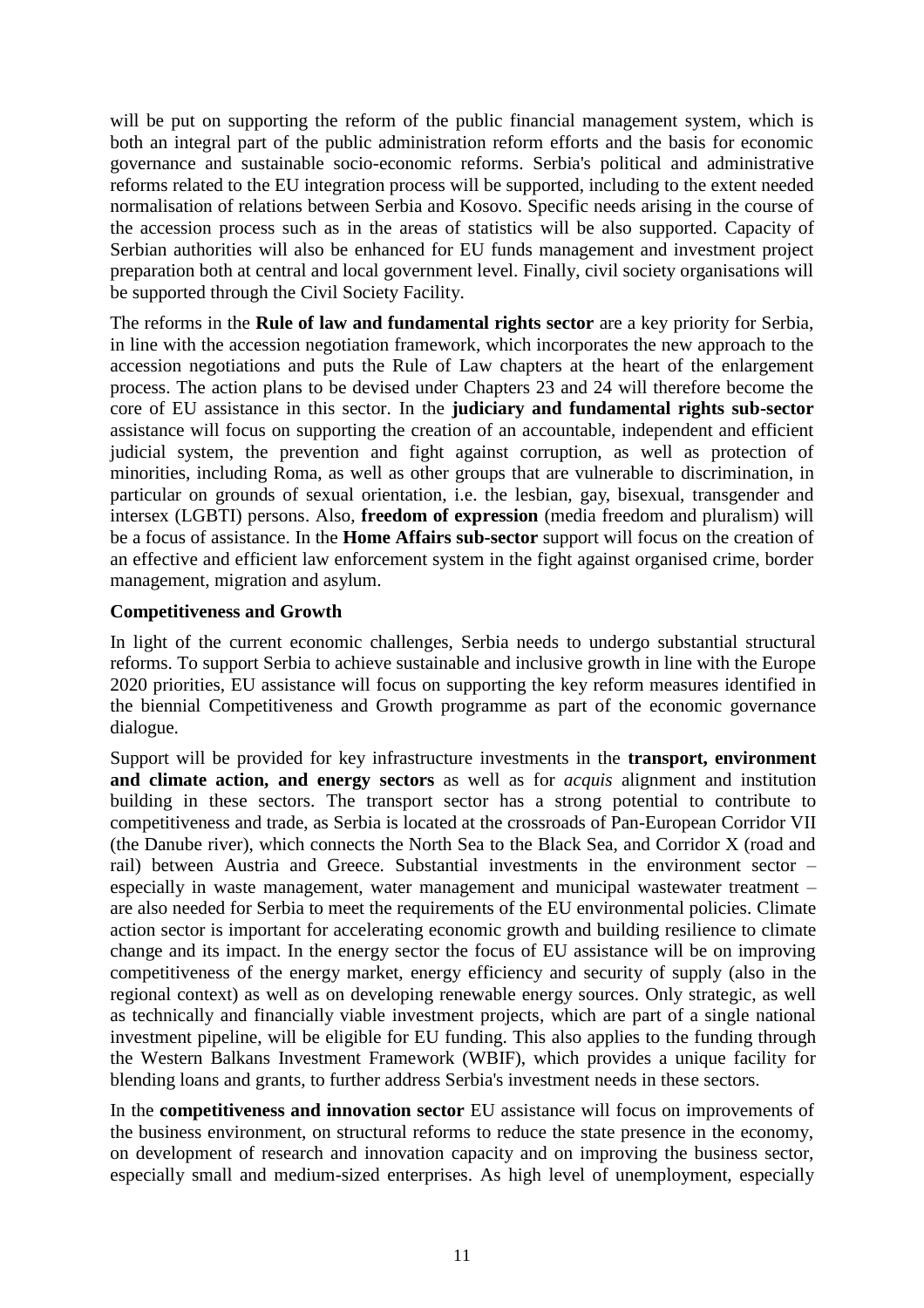among youth, continues to be a persistent challenge in Serbia, the focus of assistance in the **education, employment and social policies sector** will be on implementing the new education strategy and supporting the reform to improve the quality and relevance of the educational policy and to match it better with the Serbian labour market needs. Among the key priorities in this sector is also social inclusion of the most vulnerable groups, especially Roma. The **agriculture and rural development sector** plays a key role in the Serbian economy, as it employs over 20% of the active work force. The assistance will therefore focus on improving competitiveness as well as on gradual alignment of the Serbian agricultural policy with requirements of the EU's Common Agricultural Policy.

Furthermore, **regional and territorial cooperation** has shown positive effects on neighbourly relations and the lives of people in the border regions. It is therefore foreseen to continue bilateral cross-border programmes between Serbia and its neighbouring EU Member States (Hungary, Romania, Bulgaria and Croatia) and with the IPA countries (Montenegro and Bosnia and Herzegovina). IPA assistance is also foreseen for two new territorial cooperation programmes with the Former Yugoslav Republic of Macedonia and Kosovo. Financial assistance will be provided through the IPA multi-country IPA programmes.

Finally, while programming IPA II assistance, specific attention will be paid to a number of cross-cutting issues that impact more than one sector and therefore require action in many of them parallel. These include the prevention of and fight against corruption, environmental sustainability and climate action, gender equality, anti-discrimination, strengthening of democracy, human rights and civil society participation, as well as protection of cultural heritage as appropriate. Climate relevant expenditure will be tracked across the range of IPA II interventions in line with the OECD-DAC's statistical markers on climate change mitigation and adaptation.

The indicative financial allocations per policy area and sector, resulting from the priorities defined in this strategy paper are set out in Annex 1.

## <span id="page-11-0"></span>**PART IV: EU ASSISTANCE DURING THE PERIOD 2014-2020**

#### <span id="page-11-1"></span>**1. Democracy and governance**

#### **1.1. Needs and capacities in the sector**

Serbia adopted in January 2014 a new **public administration reform** (PAR) strategy covering all key horizontal aspects. Preparations of the related action plan are ongoing under the leadership of the Ministry of State Administration and Local Government and in cooperation with all key stakeholders. PAR has suffered from weak political coordination for a number of years, and efforts have started to better supervise and coordinate PAR with the foreseen establishment of monitoring working group, including the Ministry of Finance, and the forthcoming appointment of a State Secretary. However, the reform of public administration still lacks a strategic vision and the overall institutional and administrative capacity for policy planning, monitoring and coordination needs to be enhanced. Better links are also needed between the strategic and budgetary planning cycle. The public administration framework remains fragmented. A sound and comprehensive reform, underpinned by proper analysis and performance management tools, is needed.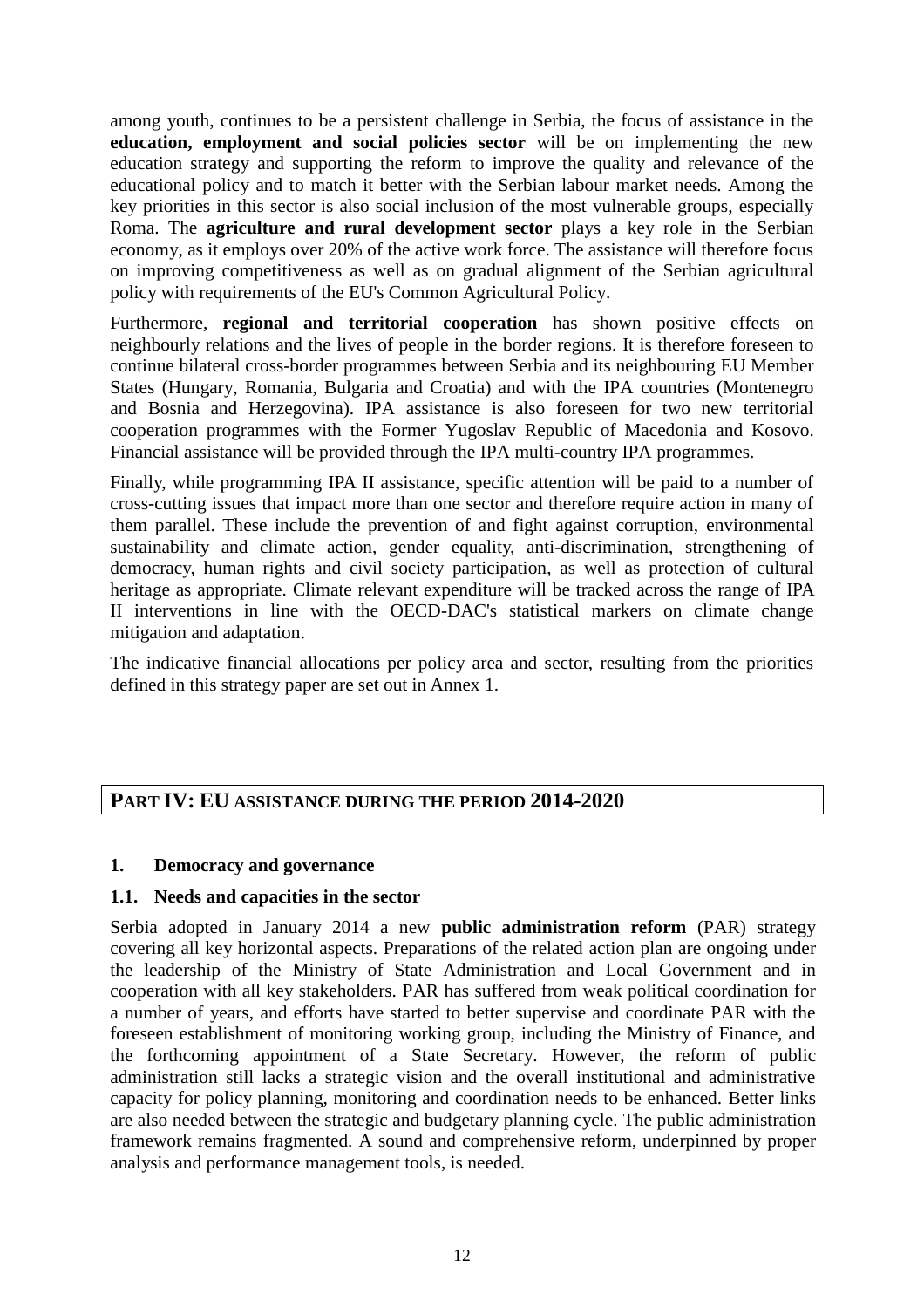Recruitment, both for middle management positions and at local level, continues to be an issue of serious concern, as a substantial proportion has been conducted through nontransparent procedures. The current legal framework and its uneven application leave room for undue influence in the recruitment process. The legislative framework is not yet complete, especially regarding general administrative procedures and salaries of civil servants. Administrative capacities especially at local level are weak and there are significant disparities between municipalities. A revision of the legal framework for civil service in all aspects both at central and local level as well as substantial changes in recruitment practices are needed to establish a merit based professional public administration. E-government initiatives (e.g. electronic tax declarations) are being developed to provide services for citizens and businesses, but they need to be fully integrated into the overall PAR framework.

Serbia faces macroeconomic and fiscal policy challenges, which demand that the **economic policy and its governance** be further enhanced. Reforms will be designed on the basis of the annual National Economic Reform Programme, which will increasingly deal with external sustainability and structural obstacles to growth. The programme will lead to country-specific policy guidance on reforms needed for achieving further progress in gradually meeting the economic accession criteria.

There is no comprehensive and sequenced **public financial management** reform strategy and an action plan (a public financial management reform programme) in place, which would cover all the public finance sub-systems, including revenue administration and collection, budget preparation, budget execution with cash management, debt management, public procurement, accounting and reporting, public internal financial control, and external audit. As concerns revenue administration and collection, the operational and administrative capacity of the Customs and Tax Administrations need to be further improved. A mediumterm expenditure framework based on well-founded assumptions and targets needs to be developed. Performance indicators are not widely used. Move to policy-based (programme) budgeting is ongoing, but substantial efforts are needed for implementation over the coming years. With regard to accounting and reporting, there is room for improving the presentation of the information and by incorporating certain indirect budget users. The public procurement system has improved following the adoption of the 2012 Public Procurement Law, but is not yet fully aligned with the *acquis*. The perception of irregularities, fraud and corruption in public procurement is high. Structures for public internal financial control (PIFC) have been largely put in place, but practical implementation, especially of the concept of managerial accountability, is still weak. Centralised budget inspection in line with PIFC remains to be established. Anti-fraud coordination structures are in the process of being established. External audit capacity of the State Audit Institution to implement both financial and performance audits needs to be further strengthened. In addition, since some of the public financial management sub-systems are covered under specific accession negotiation chapters (economic and monetary policy, public procurement, public internal financial control, external audit, customs and taxation), there is a need to also address these accession specific aspects. This concerns particularly IT interconnectivity and interoperability of customs and tax administration systems with the EU systems.

Serbia and Kosovo have constructively participated in the EU-facilitated dialogue, which after the Serbian elections in 2012 was upgraded to a high level political process with the facilitation of the High Representative. The discussions resulted in the "First agreement of principles governing the normalisation of relations" in April 2013. Implementation of all agreements reached so far is ongoing and is supported with EU assistance. Implementation of all current and future agreements is crucial for Serbia in the EU integration process, to reach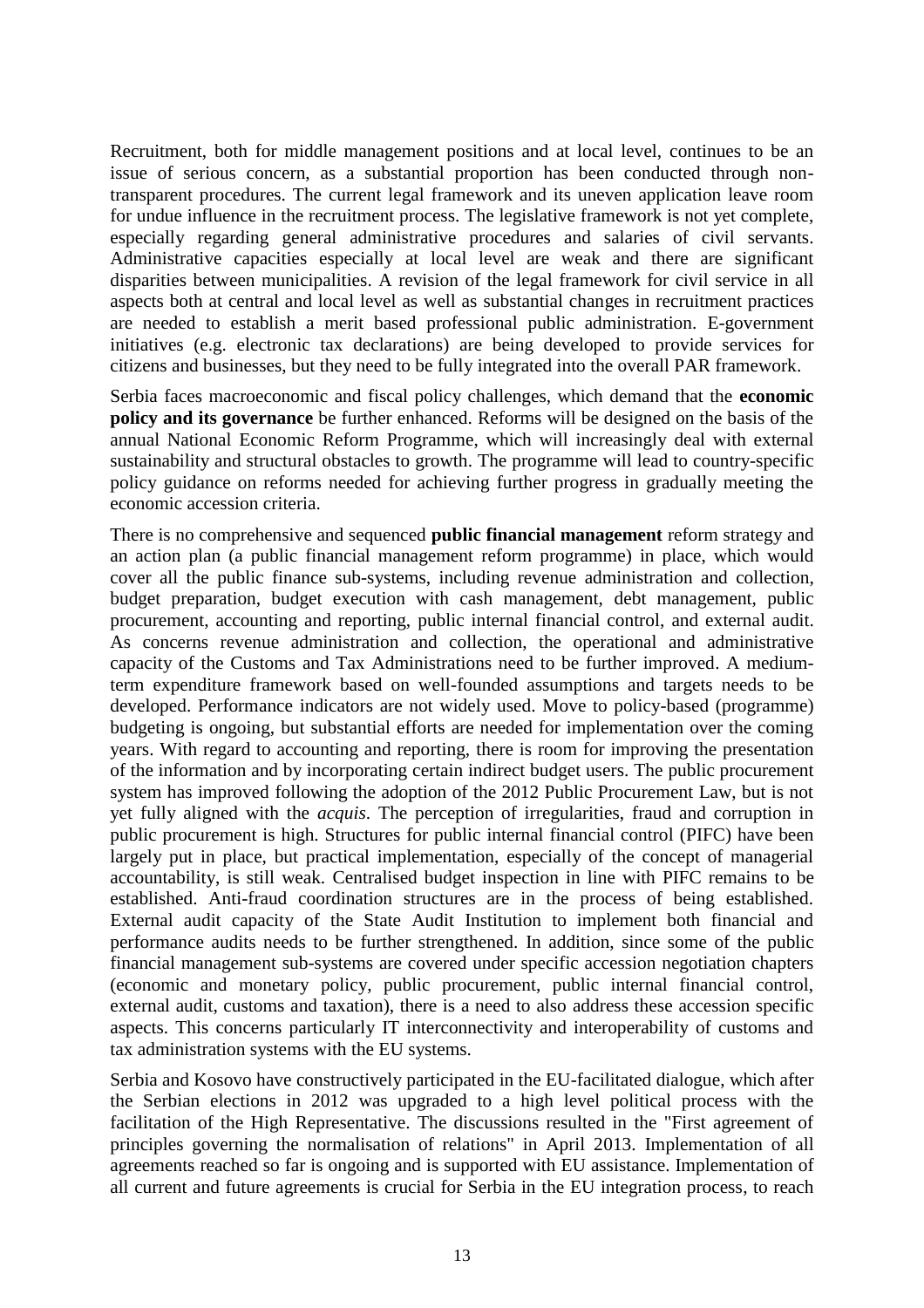the ultimate goal of comprehensive normalisation of relations between Serbia and Kosovo. They will be monitored in the framework of the Chapter 35 negotiations.

Statistics is a key cross-cutting area in the EU accession process. The legal framework is broadly aligned with the international standards. The Serbian Statistical Office needs to further build its administrative capacity to adopt more modern methodologies and adequate mechanisms in order to comply with the European Statistical System.

The central and local administration lacks capacities for strategic design, planning, permitting, inspection, enforcement, monitoring, and project management of large investment projects. This has in the past resulted in delays with procurement and implementation of EU-funded investment projects. There is therefore a need to allocate substantial assistance for project preparation facilities in the first years of IPA II, to support the central and local government to prepare investment projects especially in environment, transport and energy sectors. Enhanced capacity is especially important in view of preparation for future implementation of the Structural Funds.

Serbia faces a range of challenges, especially regarding the rule of law, corruption, organised crime, the economic situation and social cohesion. Civil society organisations can make a substantial contribution to addressing many of these challenges through their lobbying, advocacy and oversight activities at national, regional and local level. They can create demand for enhanced transparency, accountability and effectiveness from public institutions and facilitate a greater focus on the needs of citizens in policy-making. The involvement of civil society in the pre-accession process can contribute to deepening citizens' understanding of the reforms a country needs to complete in order to qualify for EU membership. This can help ensure EU accession is not just a government exercise and stimulate a balanced public debate, which is crucial to achieving a well-informed decision on EU membership at the end of the accession process.

Democracy and governance sector was among the largest recipients of international donor assistance with over EUR 1 billion, including an estimated over EUR 200 million of IPA assistance over the period 2007-13.

#### **1.2. Objectives, results, actions and indicators**

EU assistance aims to support Serbia's ongoing public administration reform efforts in order to establish a more professional, depoliticised, accountable and fiscally responsible administration, which provides services to citizens and businesses. It also aims to support Serbia becoming a gradually functioning market economy by enhancing Serbia's economic policy and its governance. A further objective is to support Serbia with a comprehensive public financial management reform, in order to have a sound basis for socio-economic and structural reforms, and additionally to support Serbia meeting the EU requirements on taxation and customs (Chapters 16 and 29), budgetary frameworks (Chapter 17), public procurement (Chapter 5) and internal control and external audit (Chapter 32).

As concerns the political and administrative reforms related to EU integration, the objective is to support both normalisation of the relations with Kosovo and legislative alignment and institution-building in those areas, which are necessary for Serbia's EU accession but are not covered in the other sectors such as the negotiation chapter on statistics. A further objective is to enhance administrative capacity for the EU funds management and investment project preparation both at the central and local level. With regard to civil society the objective is both to promote an environment that is conducive to civil society activities and to build the capacity of civil society organisations to be effective and accountable independent actors.

The expected **results** are the following: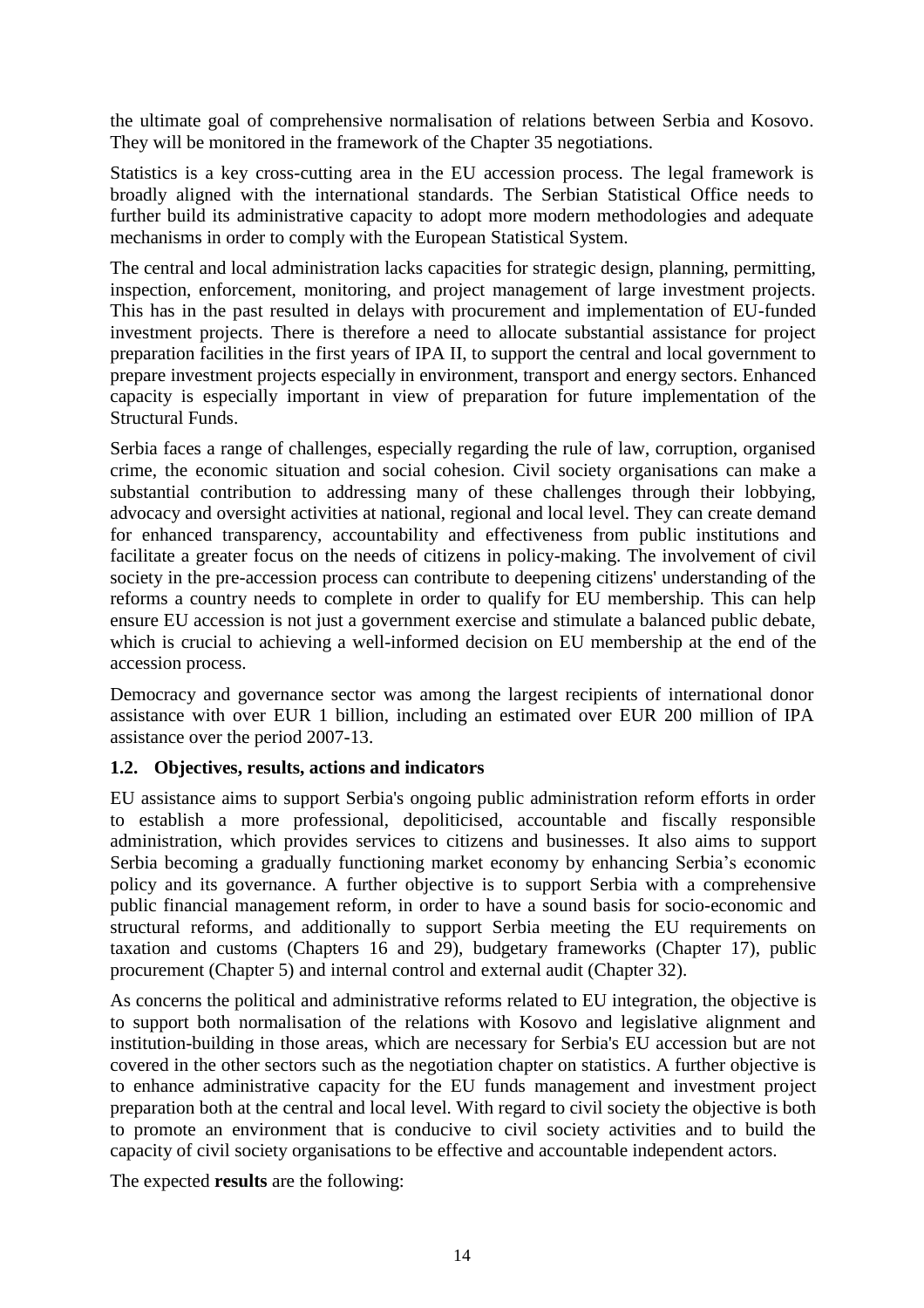- Capacities of democratic institutions, especially the parliament, are improved for efficient oversight;
- PAR coordination is enhanced and a policy co-ordination, planning and development system is established with medium-term planning documents and consolidated sector strategies, supporting the objectives of the Government and enabling prioritisation and budgetary planning and monitoring;
- A civil service system based on merit is in place, including integrity systems, with regularly trained civil servants both at central and local government level, capable of applying sound administrative procedures in line with EU principles and therefore offering legal certainty to citizens and businesses;
- Public Administration governance and service delivery to citizens and businesses is improved, including upgraded e-Government services;
- Macroeconomic stability is enhanced through multilateral surveillance and implementation of the National Economic Reform Programme;
- Public financial management is reformed in line with a public financial management reform programme, which covers in a sequenced manner the key reform needs in the relevant sub-systems over a number of years, including revenue administration and collection, budget preparation, budget execution with cash management, debt management, public procurement, accounting and reporting, public internal financial control, and external audit, and will support Serbia meeting the EU accession requirements under the relevant negotiation Chapters;
- Customs and Tax Administration are supported to meet the *acquis* requirements, including IT interconnectivity and interoperability with the EU systems. Serbia becomes a full member of the Common Transit Convention;
- Agreements between Serbia and Kosovo, which are supported through EU assistance, are implemented according to an agreed timetable;
- Statistical methods applied by the Serbian Statistical Office are in line with the requirements of the European Statistical System;
- Serbia's EU accession process is supported with harmonisation of the *acquis* and general institution and capacity-building in other areas that fall outside the specific sectors;
- Capacity for EU funds management is enhanced, as evidenced by timely procurement and contracting;
- Investment project preparation is substantially improved both at the central and local government level, resulting in mature investment projects;
- Enhanced cooperation of civil society organisations with public institutions; and
- Capacities of civil society organisations are strengthened to increase their autonomy, representativeness and accountability, as well as their membership base, fundraising and effectiveness.

Assistance will be provided for implementation of the new PAR strategy, which covers strategic planning, policy development and coordination; civil service management both at central and local government level; public financial management; and e-Government, as well as for future updates of the strategy.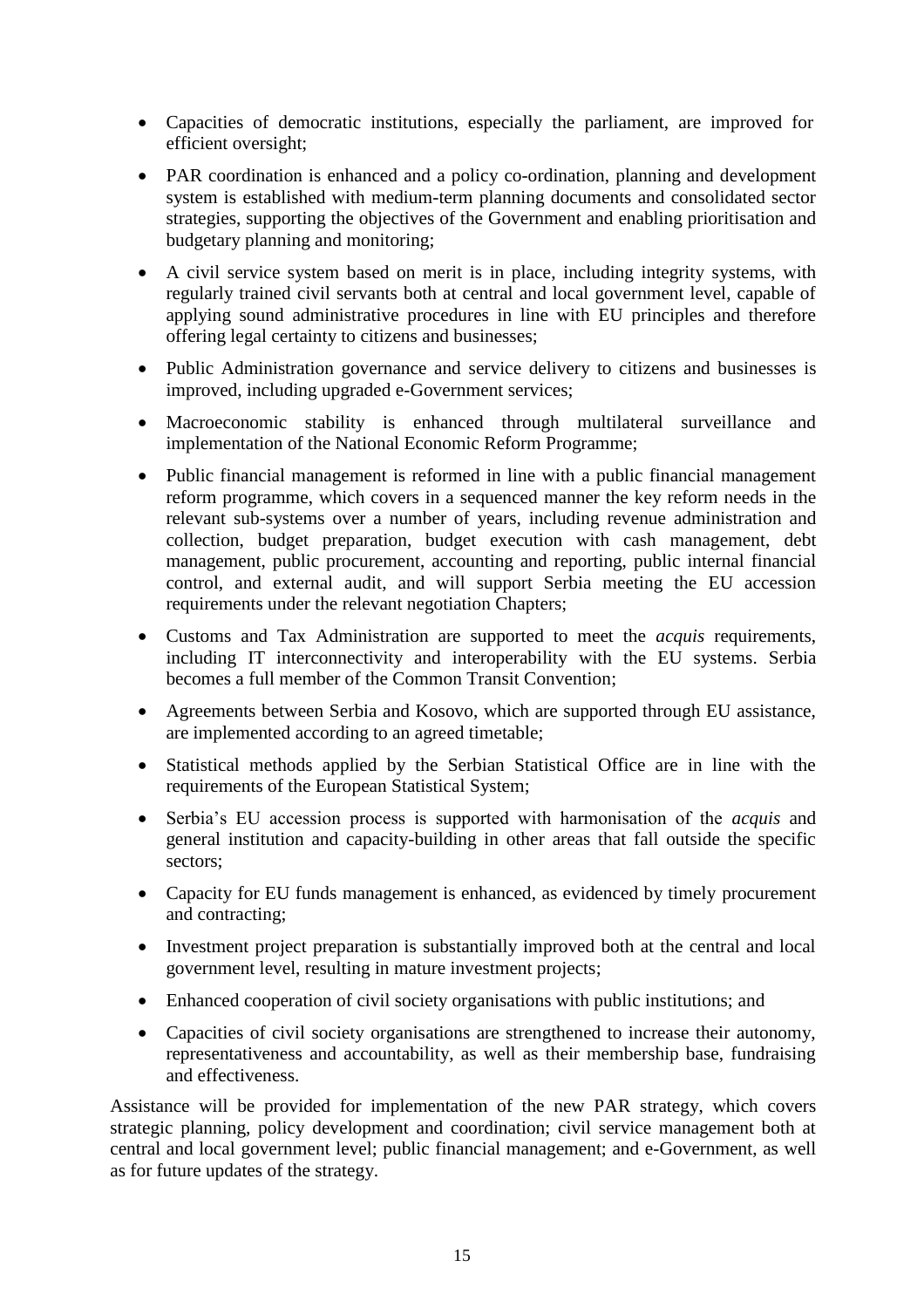Assistance will be provided for implementation of the country-specific recommendations which will be developed on the basis of the annual National Economic Reform Programme. In this context, specific measures to improve legal predictability and enforcement of laws and court decisions in the interest of businesses and citizens will be also supported.

Assistance will be also provided for preparation/implementation of a public financial management reform programme, which should cover all the relevant sub-systems in a comprehensive manner. In addition, support will be provided to both Customs and Tax Administrations to bring the legal framework fully in line with the *acquis* and to improve operational capacity, including development of the Customs Declaration Processing System, the customs laboratory, appropriate control mechanisms for individual tax authorities and IT interconnectivity and interoperability.

According to needs, assistance will be also provided for implementation of the agreements between Serbia and Kosovo in the process of normalisation of their relations. This will also support Serbia's accession process and negotiations on Chapter 35. Support will be also provided in specific areas that fall outside the different sectors but are nevertheless important for Serbia's accession to the EU. Specifically, the capacity of the Serbian Statistical Office will be further enhanced to adopt methodologies in line with European standards and adequate mechanisms, following best practices of the European Statistical System. Furthermore, assistance will be focused on further capacity building of national authorities responsible for the EU funds management as well as on supporting the central and local government level to prepare investment projects, also in view of preparations for the management of the future Structural Funds.

As concerns civil society, the EU will offer a combination of political and financial support to meet these objectives, employing a more strategic, effective and results-focused approach to deliver maximum impact. The approach, including indicators and baselines and targets, will be specified in the Guidelines for EU support to civil society in enlargement countries in the period 2014-2020. Monitoring of results and indicators will be realised on annual basis.

In its political contacts the EU will encourage enlargement countries to make legislation more conducive for civil society. It will also promote the involvement of civil society in the preaccession process, including in the formulation, implementation and monitoring of sector strategies for EU financial assistance. The financial support under the civil society facility will be provided both from the national and multi-country programmes. An appropriate mix of funding instruments will be used to respond to different types of needs and country contexts in a flexible, transparent, cost-effective and results focused manner across the sectors. This will include: aiming for longer term contracts, recognising that capacity building and advocacy work requires time and resources; moving away from project based support to a more flexible approach that fosters partnership and coalition building; and doing more to reach out to grassroot organisations, in particular through re-granting and flexible support mechanisms to respond to their immediate needs. Civil society will also be supported under different sectors through measures enhancing its role and capacities to participate actively in formulation and implementation of sector strategies for EU financial assistance.

The following indicators will be used to measure progress:

- Progress made towards meeting accession criteria (EC);
- Composite indicator Government Effectiveness (WB), Burden of Government Regulation (WEF) and Regulatory Quality (WB);
- Statistical compliance (Eurostat).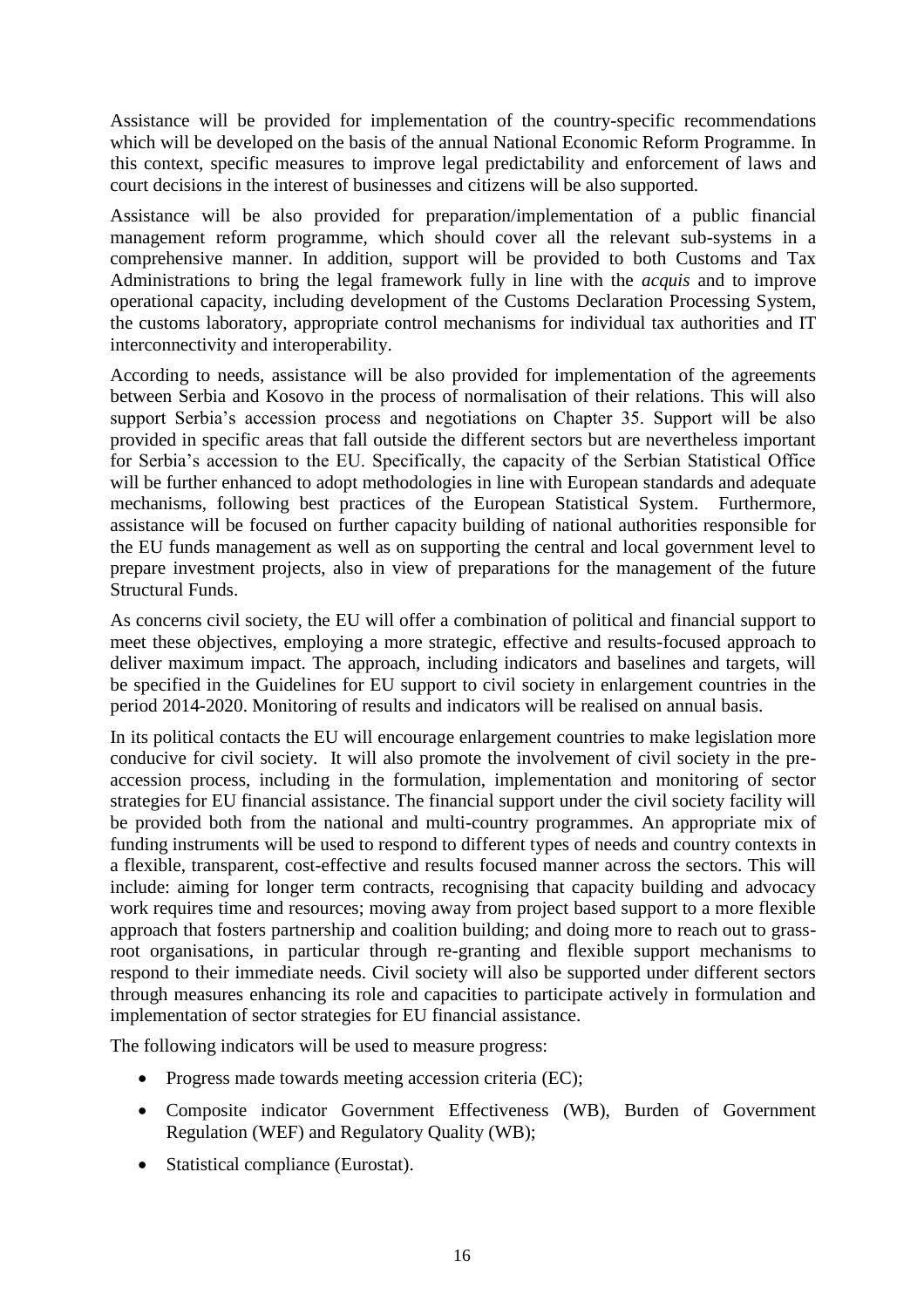## **1.3. Types of financing**

Assistance will be provided primarily through twinning, technical assistance, supplies of equipment and possibly also through calls for proposals and direct grants to relevant national authorities. Sector budget support can be considered from 2015 onwards especially to support the PAR and/or public financial management reform, provided that Serbia meets the four preconditions for sector budget support. Complementary support to the PAR reform area is provided from the IPA II multi-country programme through cooperation with SIGMA (OECD) and the Regional School of Public Administration. Economic governance will also be supported under the multi-country programme through cooperation with IMF. In the area of statistics, Eurostat will also continue to provide support to the National Statistical Offices under the IPA II multi-country programme. IPA II may co-finance Serbia's contribution for its participation in the following EU programmes: Hercule III (promoting activities against fraud, corruption and any other illegal activities affecting the financial interests of the Union), Pericles 2020 (protection of the euro against counterfeiting), Fiscalis 2020 (contributing to the fight against tax fraud and revenue collection) and Customs 2020.

#### **1.4. Risks**

There have been weaknesses in the past regarding continuous political leadership and commitment for the PAR reform. There may also be delays with implementation of the new PAR strategy and its action plan as well as with preparation of the public financial management strategy and its action plan (a public financial management reform programme). Weak administrative capacity for coordination of the PAR reform and weak capacities at local government level to implement reforms represent an additional risk. To mitigate these risks, the Commission will closely monitor progress made with the PAR and public financial management reforms in its political dialogue with the Serbian authorities. Furthermore, capacity-building activities are foreseen at local government level to support implementation of horizontal reforms. As concerns civil society, there is a risk that weak financial and administrative capacities of civil society organisations may affect their capacities to engage in an effective dialogue with the government. Risks will be minimised through activities implemented under the civil society facility, the civil society task force, the working group including the European Commission, and by technical assistance at national and regional level.

## <span id="page-16-0"></span>**2. Rule of law and fundamental rights**

#### **2.1. Needs and capacities in the sector**

Serbia faces a number of challenges in the **judiciary and fundamental rights sub-sector**, which is at the heart of Serbia's accession process to the EU and is covered under the negotiation Chapter 23 (Judiciary and Fundamental rights). There are weaknesses regarding independence and efficiency of judiciary (judicial network, electronic case management, capacities of the key stakeholders, procedural laws, prosecutorial investigation, availability of legislation and case-law). The number of backlog cases has been increasing and processing time for proceedings still remains long. Capacity of the Judicial Academy also needs strengthening. The new judicial reform strategy and its action plan (2013-2018) widely address the identified weaknesses but will need to be enhanced to match requirements of the opening benchmark for Chapter 23.

Corruption is prevalent in many areas of public and economic life and continues to be a serious cause of concern. Corruption is perceived to be high in Serbia. The 2012 survey by the Anti-Corruption Agency indicated that 18 % of Serbia's population had participated in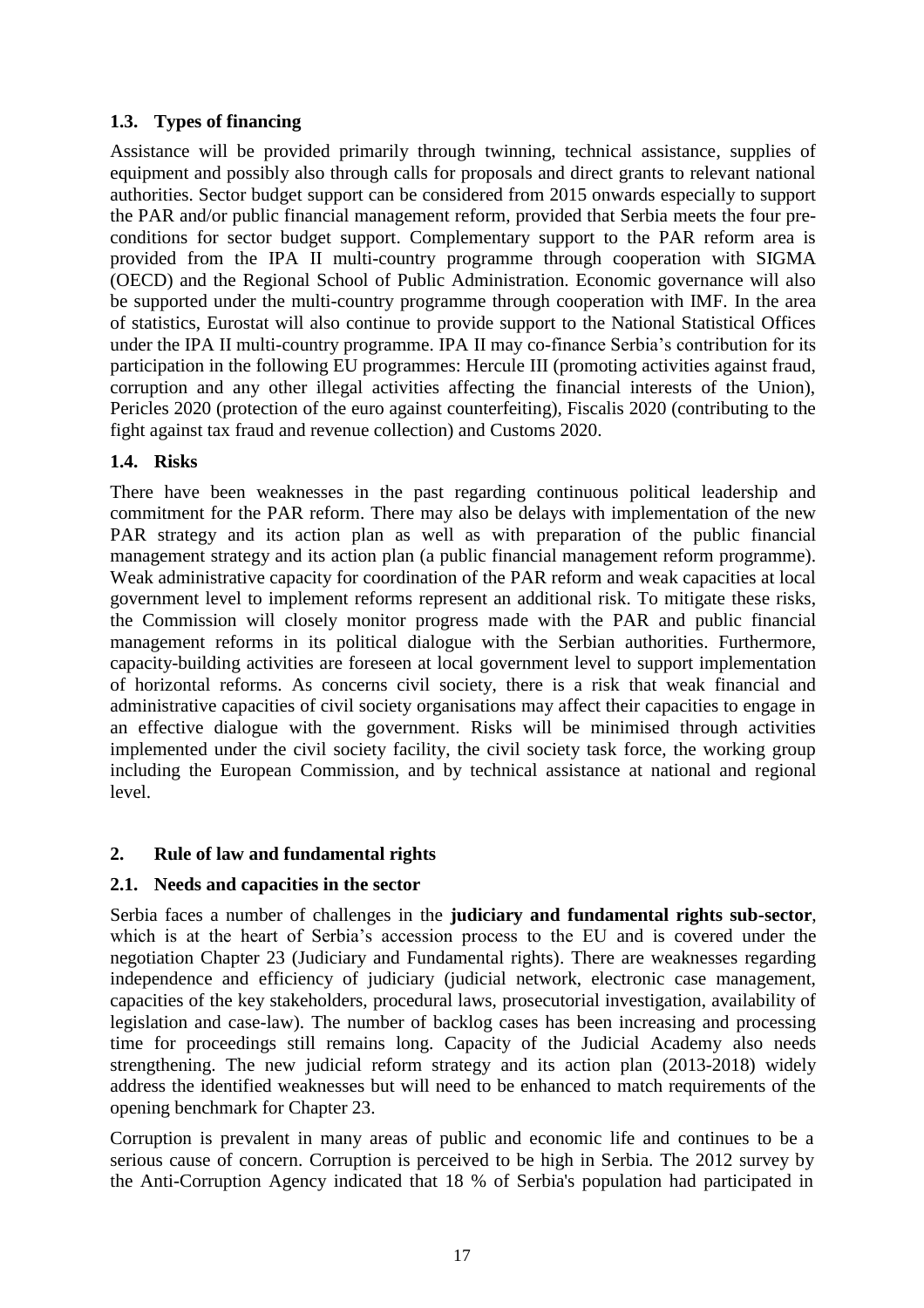corruption by giving a bribe in the previous year. Corruption acts as a facilitator for organised crime and affects economic development and welfare. The legal and institutional framework for the prevention and fight against corruption is largely in place, but implementation is lagging behind. The administrative capacity of relevant authorities and especially interinstitutional cooperation and coordination among relevant authorities such as judiciary, prosecution, police, customs and tax authorities remains insufficient for proper joint investigations. The institutional set-up should be substantially strengthened, both in terms of staff and in terms of respecting the full independence of law enforcement and judicial bodies dealing with investigations especially into high level corruption. Whistleblowing still needs to be legally protected. Monitoring of individual cases is problematic due to lack of common electronic databases and efficient procedures for exchanging information. Track record of investigations, prosecutions and final convictions in corruption cases needs to be developed. The new strategy for the prevention and fight against corruption for the period 2013-2018 and its action plan have both a structural approach covering issues such as good governance, independent institutions, internal control and external audit, and protection of whistleblowers, and a sector approach addressing corruption in most sensitive sectors such as public procurement, spatial planning, judiciary, police, education and health. To decisively impact on the level of corruption, strong political support will be needed for implementation of the strategy. A more detailed action plan needs to be elaborated in the framework of the negotiations for Chapter 23.

As concerns fundamental rights, a comprehensive anti-discrimination strategy covering the period 2013-18 was adopted in June 2013. An action plan for its implementation is in the process of being finalised. Serbia has ratified all the main international human rights instruments. The legislative and institutional framework is largely in place. However, consistent implementation throughout Serbia needs to be fully ensured, notably in the areas of education, use of language, and access to the media and religious services in minority languages. Further alignment will need to be achieved in areas such as access to justice, equal treatment and accommodation of people with disabilities. Homophobia, discrimination and hate crimes on the basis of sexual orientation and gender identity are still present. A pride parade was held in 2010 but provoked violent incidents and was banned for the three following years on security grounds. Poor living conditions and ill-treatment of prisoners has been reported in the mental health institutions, prisons, social care centres and police stations.

In September 2013, there were still around 57 000 refugees and 209 000 internally displaced persons in Serbia. Their situation remains to be improved, notably through funding of sustainable housing solutions. The number of collective centres has been further reduced from 24 to 18 and housing has been provided for over 2400 displaced persons. Roma are very often the victims of racism, discrimination and social exclusion and live in deep poverty, lacking sufficient access to healthcare, education and training, housing and employment. Serbia implements the 2012–2014 action plan linked to the national strategy to improve the status of the Roma and actively follows up on the recommendations of the June 2011 EU-Serbia seminar on inclusion of Roma, including a new set of operational conclusions jointly agreed in September 2013.

As concerns freedom of expression, Serbia has a media strategy and an action plan for the period 2012-16 in place, but there has been very little progress with implementation over the last two years. There is lack of transparency in media ownership. Financing of the media sector from the state budget needs to be brought into line with the EU *acquis* on state aid.

The **Home Affairs sub-sector** covers the areas of the negotiation Chapter 24 (Justice, freedom and security), including fight against organised crime, migration, asylum, visa policy,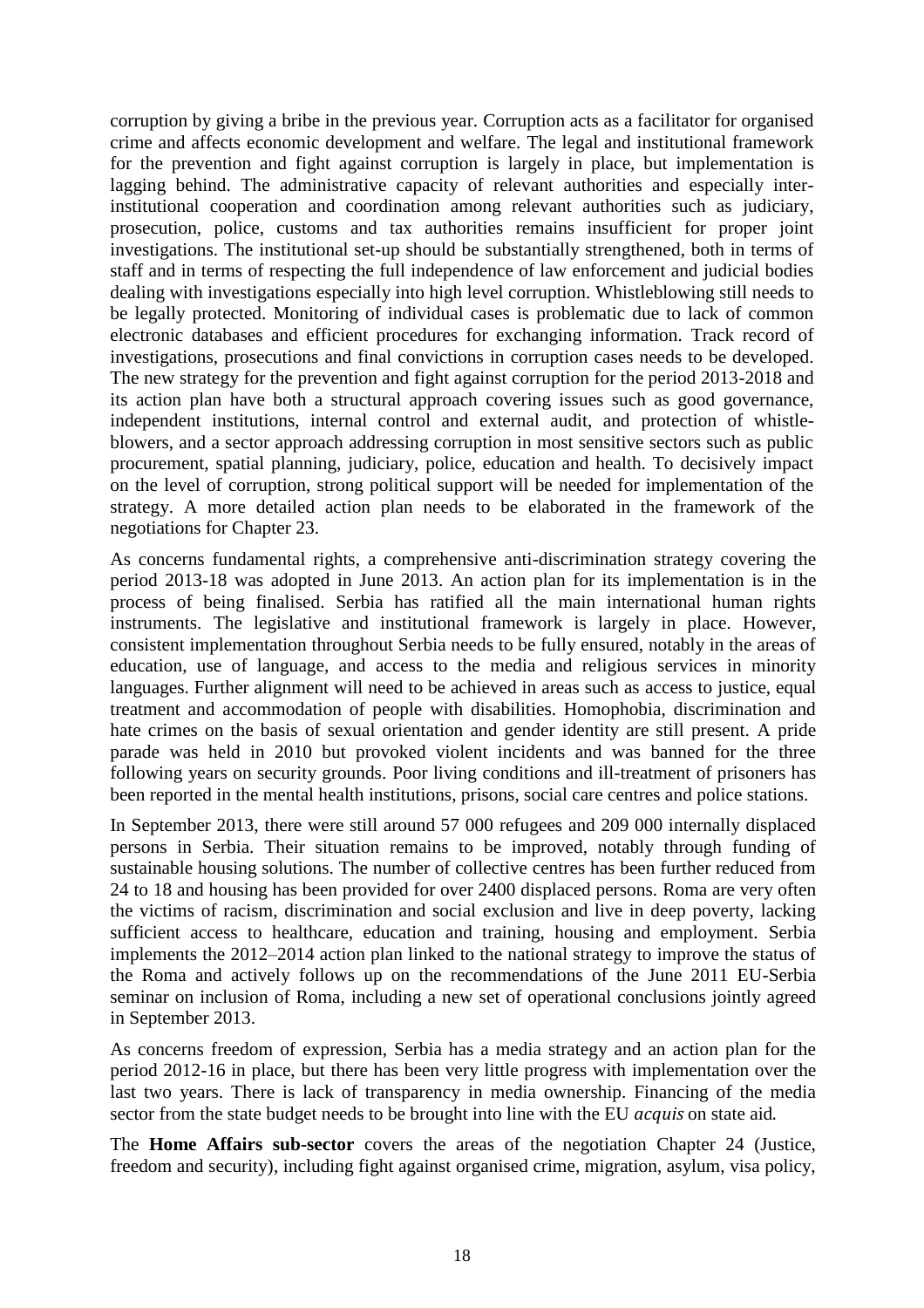external borders and Schengen. Fight against organised crime is one of the major challenges faced by Serbia. Criminal groups originating from Serbia or having links to Serbia operate within and beyond the borders of the country. The legal and institutional framework to fight *organised crime* is generally in place. However, there is no overarching strategy covering all types of crime (including crime prevention), but rather a number of specific strategies. The national strategy for fighting organised crime dates from 2009. A new anti-trafficking strategy and a new strategy for the narcotics crime still remain to be adopted. A detailed action plan will need to be devised in view of opening negotiations for Chapter 24. Regional and international cooperation has led to a number of high profile investigations into organised crime groups. However, capacity for intelligence-led policing, particularly intelligence analysis, and inter-agency cooperation needs to be enhanced, especially in order to improve information flow and exchanges between law enforcement agencies, and to ensure prosecution. Capacity to run complex financial investigations in parallel with criminal investigations needs to be enhanced. There is a need for a centralised criminal intelligence system together with harmonised statistical data. Serbia is on the main Balkans drug trafficking routes, which requires sustained efforts by the customs administration to detect and seize narcotics at the borders. Capacities to properly store and destruct drugs need to be improved. Cooperation between law enforcement bodies needs to be improved. As concerns trafficking in human beings, Serbia remains a country of origin, transit and destination. The procedures for the identification and handling of identified victims remain weak and the protection of victims needs to be improved. In the field of cybercrime, there is a need for further resources, specialist tools and capacity-building for authorities to manage the increasing volume and complexity of the task. As concerns money laundering, there is lack of analytical capacities to systematically identify suspicious cases, and a need for an effective system for monitoring and analysing cash transactions.

Serbia faces substantial challenges during the accession process on migration, asylum, visa policy, external borders and Schengen, Even though Serbia has the 2012 Integrated Border Management (IBM) strategy in place, inter-agency cooperation and coordination between the border police, customs and phytosanitary services will need to be further strengthened. Cooperation with neighbouring countries needs to be improved to counter cross-border crimes. There is a need to have better connectivity of databases and improvement of physical infrastructure of specific border crossing points. The legal framework for legal and irregular migration is not fully in line with the *acquis*. In order to counter more effectively irregular migration, analytical and technical capabilities, communication and working procedures have to be further improved. A unified system for data and information collection on migratory movements needs to be implemented. Improved coordination among administrative bodies is needed as well. Serbia also needs to prepare a comprehensive Schengen Action Plan, covering visa policy and Schengen *acquis* alignment.

Serbia has faced a substantial increase of asylum applications since the past couple of years, rising from 271 applications in 2010 to 2768 applications in 2012 and over 5000 in 2013 according to UNHCR. The legal framework on asylum is not in line with the *acquis*, and the institutional framework still needs to be brought in line with the legislation. The asylum processing needs to be substantially improved. There is a need for a national database for checking personal data of asylum seekers. There is also a need for additional reception facilities with adequate conditions for asylum seekers, especially because the access to asylum procedure is dependent on recognised accommodation. Most asylum seekers do not intend to stay in Serbia but wish to further move on to the EU. According to FRONTEX the registered asylum cases present only about 30% of the overall migration to the EU. The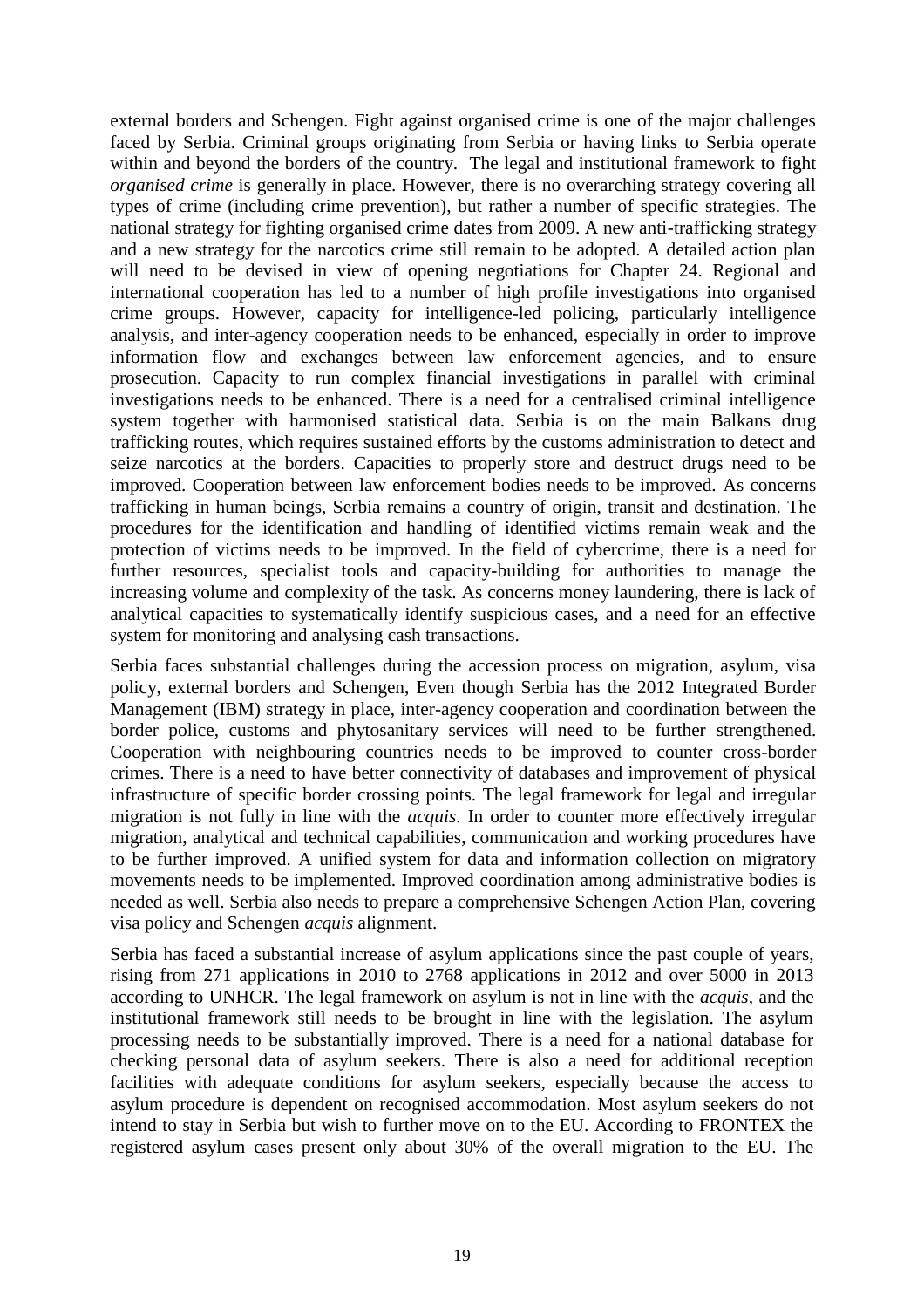number of detected irregular migrants passing through Serbia and whose final destination is the EU has decreased from 13900 in 2012 to 8500 in 2013.

Rule of law and fundamental rights sector received around EUR 180 million of international donor assistance, including EUR 130 million of IPA assistance, over the period 2007-13.

#### **2.2. Objectives, results, actions and indicators**

The overall objective in this sector is to support Serbia's accession to the EU in line with the Negotiations Framework for Serbia, covering both Chapters 23 and 24. In the judiciary and fundamental rights sub-sector the objective is to harmonise Serbia's legislation with the *acquis* and EU standards on Chapter 23 and build capacity for implementation and enforcement, especially by supporting implementation of the action plan to be devised under Chapter 23 as well as to improve democratisation of media and freedom of expression. In the Home affairs sub-sector the objective is to harmonise Serbia's legislation with the *acquis* on Chapter 24 and build capacity for implementation and enforcement, especially by supporting implementation of the action plan to be devised under Chapter 24.

The expected **results** are the following:

- Judicial independence, impartiality and efficiency is improved, including improved constitutional and legal framework, technical and administrative capacities of the judicial network and substantial reduction of backlog of cases;
- Professionalism is strengthened through merit-based and transparent criteria for appointments of judges, prosecutors and court administrators as well as through evaluations of performance, merit based promotions and court inspections;
- The duration of proceedings is substantially reduced;
- The consistency of jurisprudence improved and timely and correct enforcement of judicial rulings is ensured;
- An integrated approach to the prevention and fight against corruption is implemented, including an effective system for protection of whistle-blowers, strengthening capacities and efficiency of the relevant bodies, in particular the Anti-Corruption Agency;
- There is an improved track record of inter-agency cooperation, investigation, processing, prosecution and final convictions in corruption cases;
- Legal framework enabling efficient fight against corruption is strengthened;
- Fundamental rights, including the protection of minorities in particular Roma, LGBTI persons and freedom of expression, are efficiently ensured, especially through improved access to justice, consistent implementation of anti-discrimination policies and measures, improved transparency of media sector financing in line with EU standards, and improved monitoring of the European media standards (media freedom and pluralism);
- An integrated approach to organised crime is implemented, including risk assessment, crime mapping, improved capacities of the police for investigations, including financial investigations, implementation of a centralised criminal intelligence system, improved inter-agency cooperation, solid track record of investigations, prosecutions and final convictions in organised crime cases developed, strengthened control system for public procurement, and enhanced protection of witnesses in organised crime cases and victims of human trafficking;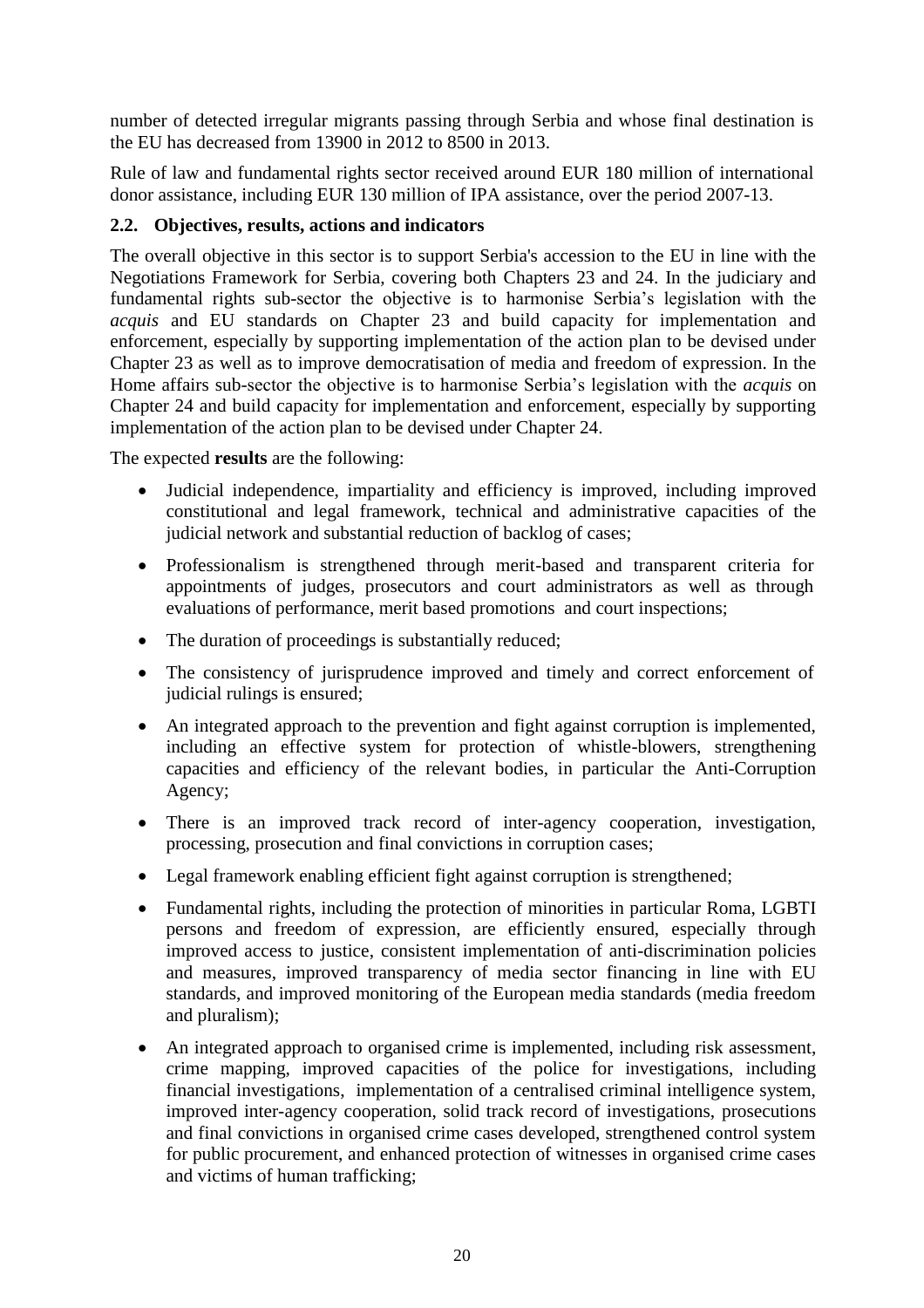- Integrated Border Management (IBM) approach is implemented with improved facilities and strengthened cross-border and inter-agency coordination between border police, customs and phytosanitary services and improved risk assessment, data collection and databases systems;
- A comprehensive Schengen Action plan is developed and implementation is on track;
- Migration, especially irregular migration, is efficiently managed, while regular migrants are integrated into the society, in line with EU requirements; and,
- Asylum processing and asylum management is improved in line with EU requirements, including adequate asylum reception facilities.

Support will be provided for implementation of the current judiciary reform strategy and eventually the future action plans to be devised under Chapters 23 and 24. This will include among others strengthening of judiciary reliability, efficiency and independence through training and capacity building, especially through the Judicial Academy; institutional capacity-building, including for the High Judicial Council and State Prosecutorial Council; and training and capacity-building of judges and prosecutors. Enforcement mechanisms to reduce court backlog and decreasing the length of judicial proceedings also will receive assistance. Technical capacities will be enhanced through investments in the most strategically important judicial infrastructure.

Implementation of the Government's anti-corruption strategy and eventually the future action plan to be devised under Chapter 23 will receive IPA II assistance. A specific focus will be on a cross-sectorial approach, the principle of participation, knowledge transfer and "zero tolerance" to corruption. Protection of whistle-blowers will be supported as well.

Support will be provided for training, monitoring and evaluation systems for fundamental rights; improved and consistent implementation of related policies throughout the entire territory; national and/or community-based mechanisms to prevent and eliminate torture, ill treatment, hate speech, gender and all other types of violence and pain-infliction in prisons; improving legal aid, access to justice and anti-discrimination measures for national minorities, including Roma and other vulnerable groups such as LGBTI; supporting incorporation of nondiscrimination, gender equality, diversity, non-violent communication into education curricula, employment environments, health centres/institutions etc.; and supporting the implementation of the Serbian anti-discrimination strategy and Roma action plans and eventually the future action plan to be devised under Chapter 23. Implementation of the media strategy and its action plan for the period 2012-16 will also receive assistance as well as strengthening the freedom and professionalisation of media, investigative journalism and quality of journalism. Relevant regulatory bodies will be supported as well. The role of civil society organisations will be enhanced in monitoring of media freedom and respect for fundamental rights.

In the area of organised crime, support will be provided for strengthening strategic framework, inter-agency cooperation and capacities to implement an integrated approach. Specific support will be provided for the police to carry out complex investigations and improve their analytical capacities. Support also will be provided for addressing human trafficking and for ensuring effective compensation and social inclusion of victims, as well as combating cyber-crime. As concerns IBM, support will be provided for integration of all border services (border police, customs, phytosanitary and veterinary inspections) into one intelligence-gathering and implementation system. Furthermore, the most strategically relevant facilities at border crossings will be upgraded and support will be provided for joint risk assessment, and improving overall management and organisation of borders, specifically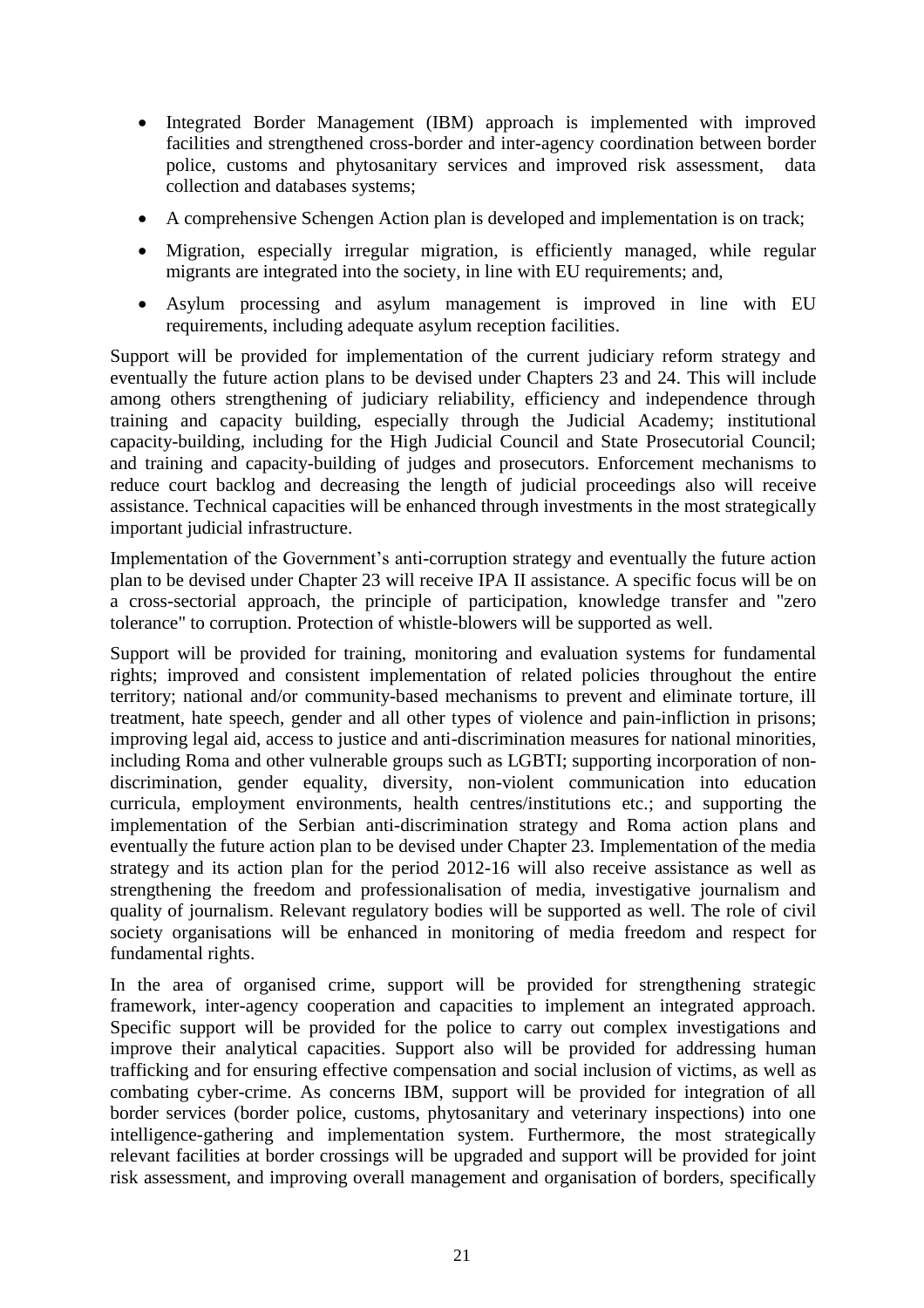to fight irregular migration. In the area of asylum, support will be provided for improving efficiency of procedures and for improving accommodation of asylum seekers.

The following **indicators** will be used to measure progress:

- Progress made towards meeting accession criteria (EC);
- Composite indicator Access to Justice (WJP) and Judicial independence (WEF);
- Composite indicator Global Corruption (TI) and Control of Corruption (WB);
- Composite indicator Freedom of Press (RH) and Press Freedom (RWB).

In addition, the most relevant indicators that will be included in the Action Plans for Chapters 23 and 24 will be also used to measure progress.

#### **2.3. Types of financing**

Assistance will be provided through twinning, technical assistance, supplies of equipment, calls for proposals and investments (especially in the areas of IBM and asylum). Subject to Serbia meeting the budget support pre-conditions, sector budget support can be considered especially for supporting the implementation of the Chapter 23 and 24 related action plans from 2015 onwards. Under the IPA II multi-country programme, the key priority is to continue to support the Regional Housing Programme (RHP), which aims at providing sustainable housing solutions, including for some 45000 refugees in need in Serbia, as part of the Sarajevo process. Also, further support will be provided for witness protection, border surveillance and migration management. IPA II may co-finance Serbia's contribution for its participation in the following EU programmes: Europe for Citizens, the Justice programme (judicial cooperation in civil and criminal matters), the Rights and Citizenship (promoting fundamental rights and non-discrimination), and Union Civil Protection Financial Mechanism as well as Strand III (Media) of the Creative Europe programme.

#### **2.4. Risks**

The main risk for EU assistance lies in the potential delays in implementation of the key strategies on judicial reform, anti-corruption, anti-discrimination, fight against organised crime and media and elaboration of the relevant action plans to meet opening benchmarks for accession negotiations on Chapters 23 and 24. The reforms in the above mentioned areas require also sufficient political will of the political class and of the administration in order to achieve the desired results. The organisational and administrative capacities may affect especially inter-institutional coordination and cooperation in this area. There is also a risk that the number of irregular migrants and asylum seekers will further increase, and the foreseen measures will not be sufficient. To mitigate these risks, specific capacity-building measures will be targeted to inter-agency cooperation to improve coordination and information sharing.

#### <span id="page-21-0"></span>**3. Environment and climate action**

#### **3.1. Needs and capacities in the sector**

Serbia has advanced with harmonising its legal framework with the environment *acquis* in recent years, but further substantial efforts are needed, especially in the areas of waste management, water management and wastewater treatment, nature protection, industrial pollution control and risk management, and air quality. Moreover, Serbia needs to further align with climate legislation.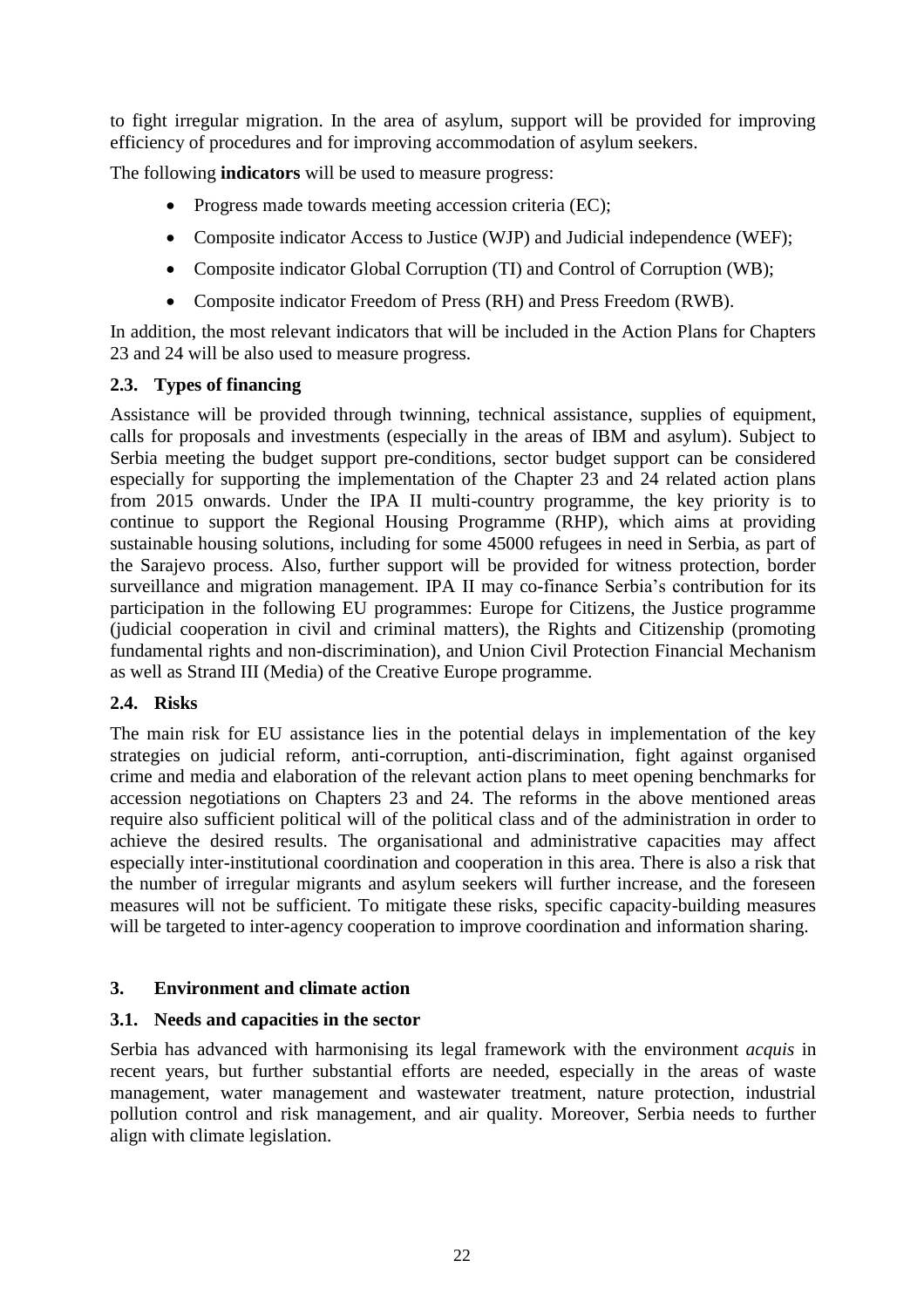The institutional and administrative capacity to implement, enforce and comply with the EU environmental and climate action legislation is very weak, especially at the local government level. Investments in environmental infrastructure and environmental protection are very low, representing only an estimated 0.3% of GNP. The capacity to develop sustainable investment projects in environment and climate sector is also low.

Waste management remains a major challenge. Serbia lacks infrastructure for treatment, disposal and storage of hazardous waste. Only six landfills from around 3500 waste dumpsites comply with the EU requirements. Over 140 landfills and dumpsites have been estimated posing high risks to the environment. The level of recycling or re-use of waste is very low with only about 4%. Serbia will need to increasingly focus on other forms of waste management, following the waste hierarchy, and using landfilling as a last resort.

The lack of a national water protection strategy hampers strategic investment planning in the water sector. Completion of the surface and groundwater monitoring network is pending. Water pollution is another major problem, mainly due to outdated technology, lack of pollution abatement installations, inadequate storage and disposal of by-products, untreated industrial and municipal waste water, drainage water from agriculture, leachate from landfills, and pollution related to river navigation. Serbia will need to comply with the Water Framework, Urban Waste Water, Drinking Water, Groundwater, Water Quality Standards directives requiring Serbia to invest in the relevant water management and wastewater treatment facilities in the coming years. Currently, they exist in 21 municipalities out of over 200 registered agglomerations. Only 5% of industrial wastewater undergoes the full three stages of wastewater treatment.

As regards biodiversity's protection, the institutional framework Natura 2000 network is not yet completed. There is a need to collect and process sound scientific data for designation of future Natura 2000 sites and build capacity for their management.

Air quality is generally poor, mainly due to outdated technology, lack of pollution abatement installations, low energy efficiency in existing industry and energy facilities, as well as poor quality of heating fuel used for households. Serbia will need to consolidate integration and geographical coverage of its ambient air quality monitoring systems and adopt and implement cleaner air plans in its agglomerations.

A national strategy for combating climate change needs to be developed and implemented in line with the expected EU 2030 climate and energy framework. Furthermore, integration of climate change relevant issues into the national development strategies is also needed. In the area of mitigation of climate change, there is a need to strengthen the institutional capacity to design, implement and monitor mitigation policies and measures, with particular attention to Greenhouse Gas (GHG) emission reduction activities. More particularly, a system for economy-wide and systemic data collection on greenhouse gas emissions needs to be developed and implemented to comply with the EU requirements on monitoring, reporting and verification.

The Serbian environment and climate sector received around EUR 275 million of international donor assistance, including around EUR 200 million from IPA national programmes over the period 2007-13. IPA support included investment projects especially in waste water treatment, municipal and hazardous waste management, reduction of emissions from the thermal plants, legal alignment and capacity building, including support to the Serbian Environmental Protection Agency, Natura 2000, chemicals management, environmental inspection. From the EU Member States especially Germany, Sweden, the Netherlands and Spain have provided support in this area. Soft loans have been provided by EBRD, KfW and the World Bank.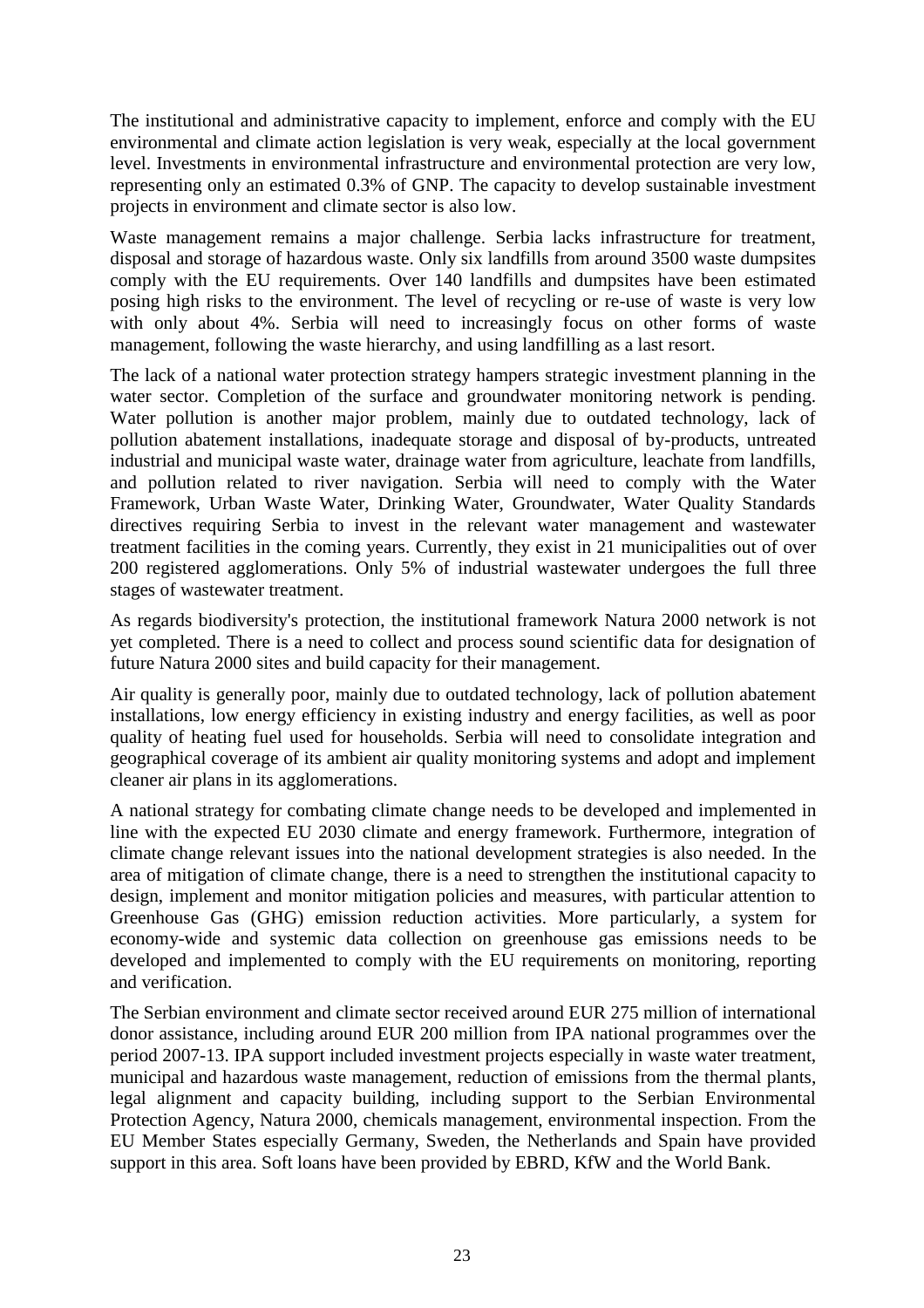#### **3.2. Objectives, results, actions and indicators**

The objective of EU assistance is to align Serbian legislation with the EU environmental and climate change *acquis* and to strengthen institutional capacities for implementation and enforcement. A further objective is to develop and improve environmental infrastructure, especially in the areas of waste management, water management and urban wastewater treatment. The expected **results** are the following:

- Serbian legislation harmonised with the environment and climate *acquis* and strengthened institutional framework and administrative capacity for implementation both at the central and local government level;
- Waste management improved in line with the EU requirements, including improved physical infrastructure and increased recycling rates at the largest waste collection areas;
- Water management and municipal wastewater collection (sewage) and wastewater treatment, including physical infrastructure, in the strategically most important agglomerations improved in line with the EU Directives;
- Natura 2000 network sites selected on the basis of sound scientific data, and implementation started accordingly;
- Air quality improved in line with the Industrial Emissions Directive and through adoption and implementation of cleaner air plans for all agglomerations;
- Capacity improved for climate change action;
- Enhanced resilience to climate change impacts and improved capacity for disaster risk reduction; and,
- Reduced greenhouse gas emissions by 2020.

Support will be provided to further harmonisation, implementation and enforcement, in particular concerning the Environmental Impact Assessment (EIA) and Strategic Environmental Assessment (SEA) Directives, and inclusive, effective and transparent public participation, as well as other relevant legislation. Development of integrated monitoring and information systems on environmental quality will be supported to improve reporting and to strengthen enforcement. The institutional set-up and procedures to carry out environmental assessments will be supported as well.

In order to improve waste management in the country, IPA assistance will concentrate on the establishment of collecting and recycling facilities for different waste categories and facilities for the treatment of hazardous waste. Landfill should only be used as a last resort. Any requests to upgrade existing landfills should be considered on a case-by-case basis. Non-compliant landfills should be closed.

IPA II assistance will also focus on improvement of quality of the surface and groundwater and quality of drinking water according to the relevant directives as well as for preparation and implementation of river basin management plans. Investment projects implementing the Drinking Water and Urban Waste Water Directives will be supported, concentrating on the largest and strategically most important agglomerations (densely populated and industrialised territories) and environmentally sensitive areas, where both national and local authorities demonstrate clear ownership and commitment for timely design and implementation as well as eventual maintenance of investments.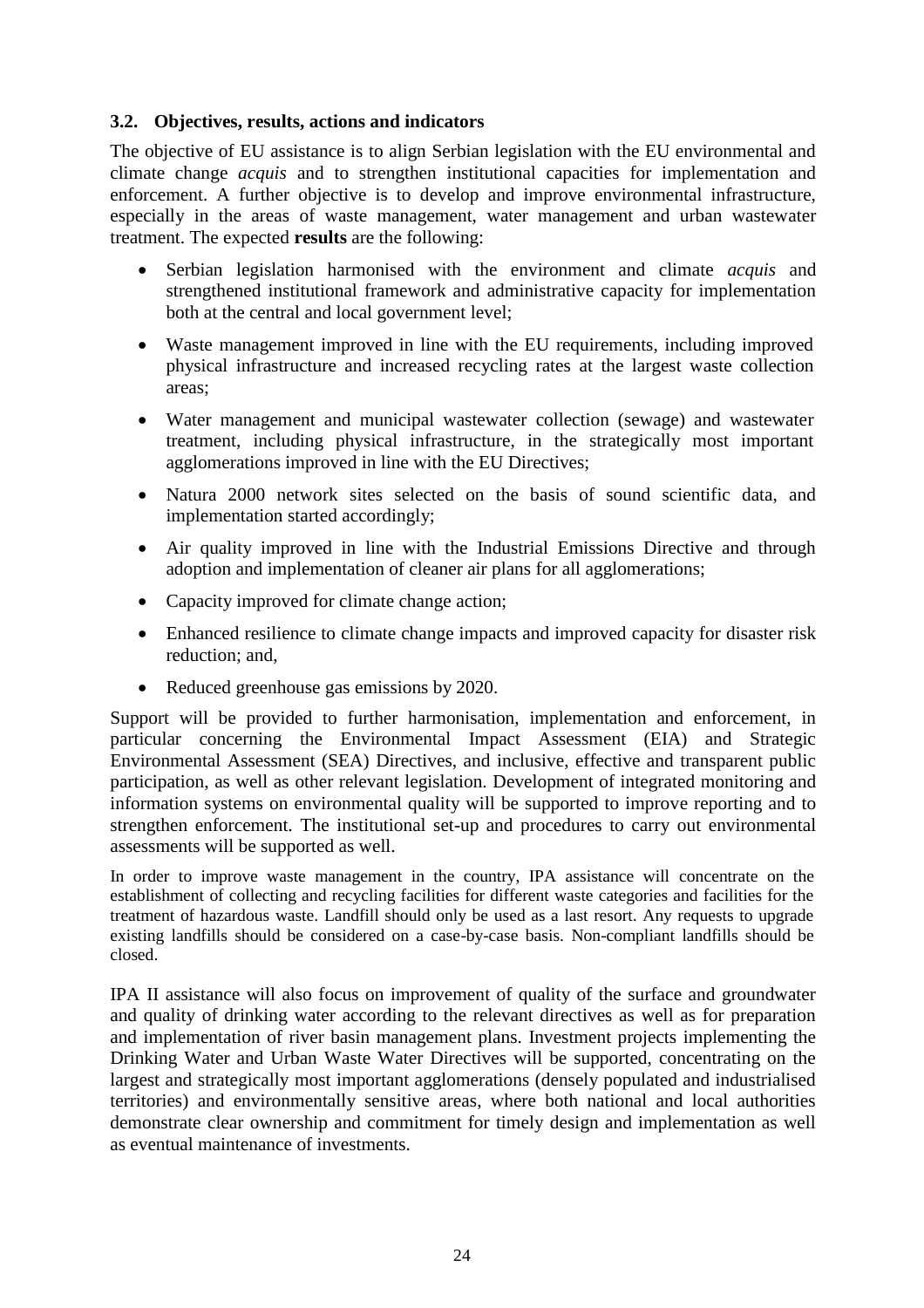The process of designation of Natura 2000 sites, including capacity building for data collection, monitoring, and enforcement as well as reporting will be supported. Support will also be provided for completing and implementing cleaner air plans in the key agglomerations as well as for implementation of obligations stemming from the Industrial Emissions Directive. This will include support for the creation of an effective permitting system and improving capacities of installations. Specific attention will be paid to improving internal and external emergency plans of Seveso installations in light of their contribution to overall air pollution. Support will be also provided to capacity building and priority investment projects.

IPA II assistance will focus on implementation of a national cross-sectorial climate change strategy and an action plan and together with *acquis* alignment especially concerning monitoring, reporting and verification legislation. In the field of climate change mitigation, support will focus on strengthening the institutional capacity to design, implement and monitor mitigation policies and measures, and on improving capacity for transition to low carbon economy in line with Europe 2020 strategy and the EU 2030 Energy and Climate Framework. Measures should also aim to support Serbia's foreseen greenhouse gas emission reduction target. In the field of adaptation to climate change, support will focus on increasing administrative capacity at all levels to ensure appropriate assessment of vulnerability, and implementation of the necessary measures to enhance climate and disaster resilience of economic sectors and infrastructures.

As regards risks management, support will be granted for Serbia to implement the EU legislation on civil protection and to bring the country closer to the Union Civil Protection Mechanism.

Finally, in order to increase general environmental and climate change awareness and to improve civil responsibility in these areas, support may be provided for awareness-raising activities and other measures with relevant stakeholders such as schools, business communities, agriculture and other interest organisations, municipalities and civil society organisations.

The following **indicators** will be used to measure progress:

- Progress made towards meeting accession criteria (EC);
- Population connected to waste water collection systems (national statistics).

#### **3.3. Types of financing**

Assistance will be provided through twinning, technical assistance, calls for proposals, supplies of equipment and investments. Since the investment needs of the Serbian environment and climate sector substantially exceed the available national and IPA II funds, further funding, including blending of IFI loans and grants, is foreseen through WBIF, which receives EU funding from the multi-country programme. IPA II may also co-finance Serbia's contribution for its participation in the following EU programmes: LIFE programme with its two sub-programmes on environment and on climate action, and the Copernicus programme (providing continuous, independent and reliable access to earth observation information relevant to policy-makers).

#### **3.4. Risks**

Weak project identification, problems with land expropriation, delays by national and local authorities to issue building permits, disputes over land ownership, and delays with preparation of technical documentation for investment projects have caused considerable delays for implementation of investment projects until now, sometimes even putting the IPA II and IFI funded projects at risk. To counter these risks, IPA II support will be provided only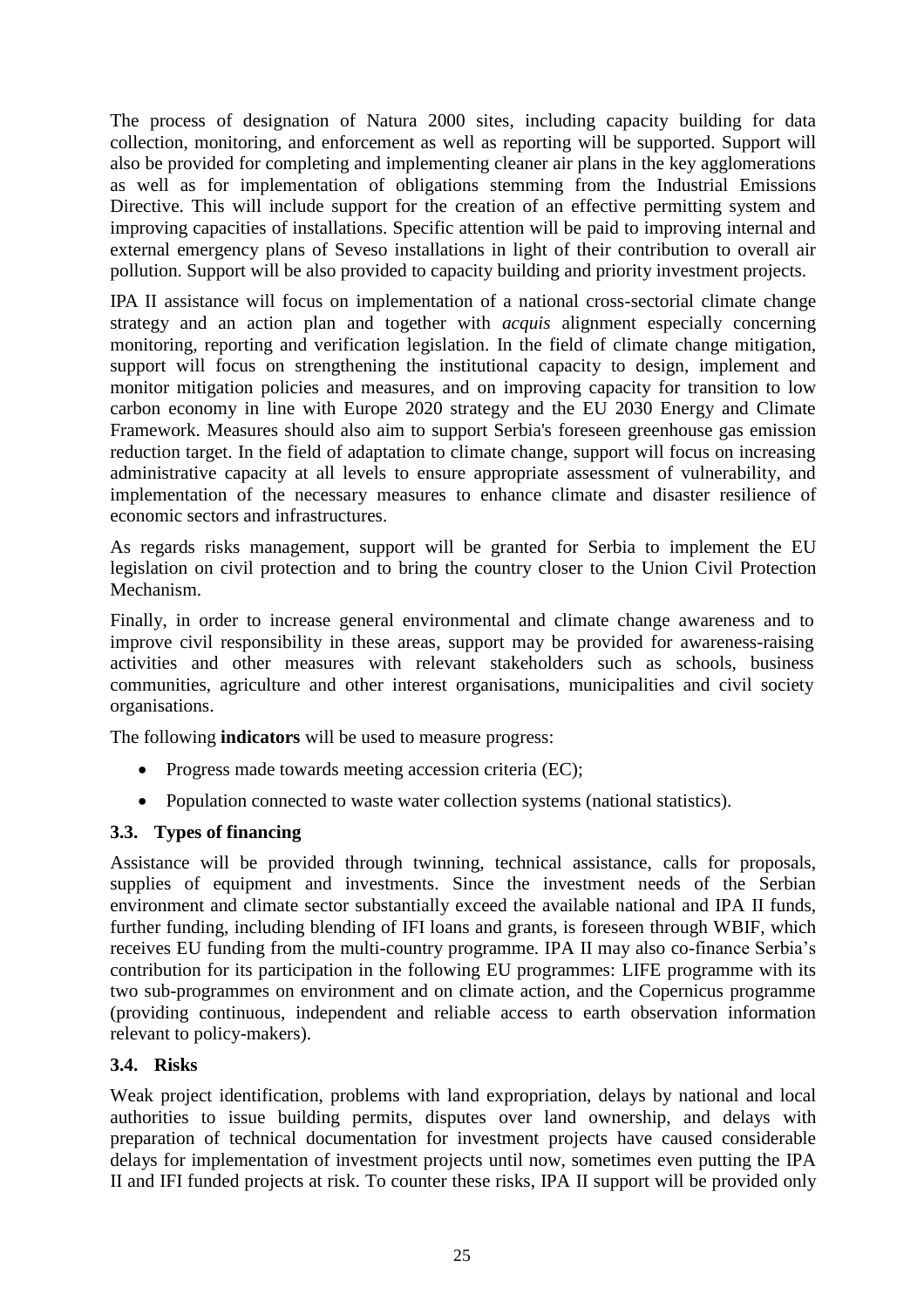to investments, which are part of the nationally adopted investment project pipeline and which are sufficiently advanced in terms of technical preparation. In the first years of IPA II assistance, technical assistance will also be provided to help national authorities prepare a viable project pipeline. Another risk relates to the fact that responsibility for policy making is divided among several Serbian institutions. This has made policy coordination and legislation implementation difficult in this sector, even though institutional cooperation and coordination is essential. In order to mitigate this risk, a lot of emphasis will be placed on inter-institutional capacity-building.

#### <span id="page-25-0"></span>**4. Transport**

#### **4.1. Needs and capacities in the sector**

The transport sector encompasses rail, road, inland waterways, civil aviation and intermodal transport modes. The Serbian transport legislation is partially aligned with the *acquis*, but further legal alignment is needed especially on road transport, accident investigation procedures, rail transport, support to the European Common Aviation Area (ECAA) and Implementation of the Common European Sky in South East Europe (ISIS). Assistance is also needed for supporting administrative capacity for implementation and enforcement of new legislation in all modes of transport, especially due to establishment of a number of new regulatory bodies.

The General Master Plan for Transport 2009-27 provides an overall picture of the transport infrastructure needs in Serbia. The total costs of public investment required have been calculated as over 22 billion EUR for investments and maintenance. Significant amounts of national, donor and IFI funding have already been committed in transport infrastructure, particularly in Corridor X (road and rail). Construction of Corridor X has not however progressed as planned due to ineffective investments planning, slow preparation of technical documentation and unresolved land property issues. Further substantial investment needs exist also as regards the construction of Route 4 from Belgrade to the Montenegrin border (Bar). As concerns Corridor VII (inland waterway), navigation conditions on the Serbian part of the Danube river are characterised by a number of critical bottlenecks. On the stretch of around 180 km, there are 24 bottlenecks hindering the safe navigation of standard convoys, most notably the Apatin bottleneck at the border with Croatia. Further considerable investments are needed to remove them.

Competitive and environmentally friendly transport solutions will require efficiently combining transport modes by road, rail and inland waterways. There is therefore a particular need for greater multi-modality. The existing tariff policy and legal framework do not however stimulate the use of intermodal transport. There are currently only three partly developed intermodal terminals in Serbia. A further priority is the preparation for implementation of the EU Railway packages, especially the forthcoming fourth railway package. So far, the third EU railway package is valid and the fourth one will have to be implemented in the coming years. Several reforms have to be implemented in this respect in Serbia, including gradual opening of the rail market, separation of infrastructure manager from rail transport operators and improvement of rail safety.

Over the period 2007-13 nearly EUR 150 million of IPA funds were committed for the transport sector, mainly for harmonisation of legislation with the *acquis*, implementation of the ECAA agreement, construction and supervisory works (in connection to IFI loans) on Corridor X and on development of river information services and river training and dredging on Corridor VII. Serbia also benefited from WBIF funding and IFI loans from EIB (around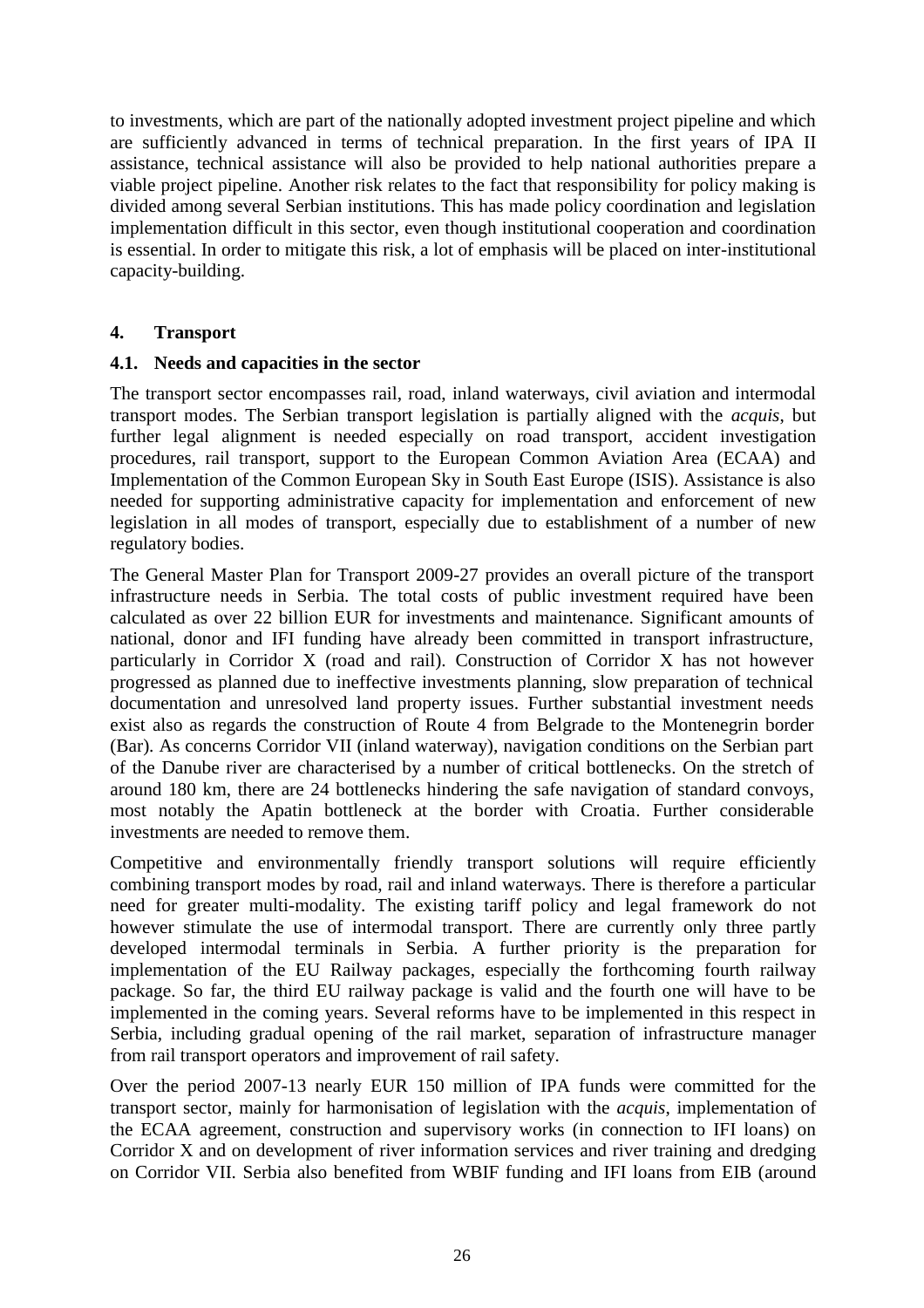EUR 905 million), EBRD (around EUR 430 million) and the World Bank (around EUR 388 million). From bilateral donors especially the Hellenic Plan, the Czech Republic and China have provided support in this sector.

#### **4.2. Objectives, results, actions and indicators**

The objective of EU assistance is to further align the Serbian transport legislation with the *acquis* and to improve implementation and enforcement capacity, to enhance regional cooperation and transport infrastructure planning in line with the South East Europe Transport Observatory (SEETO) network development plan and to promote sustainable and low-carbon transport as well as to contribute to the rail reform process. The expected **results** are the following:

- Harmonisation of Serbian transport legislation with the *acquis* and strengthened institutional framework and administrative capacity for implementation;
- Rail and road transport infrastructures on the SEETO comprehensive network improved, especially Corridor X and Corridor XI;
- Navigation conditions on Corridor VII improved in line with the Danube Commission standards;
- Intermodal transport and connectivity of transport modes is improved;
- Greenhouse gas emission reduction in transport sector; and,
- Rail reform process implemented in line with the EU Railway packages.

Support will be provided for alignment of the Serbian transport legislation with the *acquis* and strengthening administrative capacity. As concerns infrastructure, investments should be done on the SEETO comprehensive network, especially on Corridor X with a focus on the southern part of rail connection Nis- Border with the Former Yugoslav Republic of Macedonia and north of Belgrade towards junction with Corridor Xb; as well as on Corridor Xb on the rail connection Belgrade– Hungarian Border. Furthermore, investments on Route 4 (Corridor XI) between Belgrade – Montenegrin border (Bar) both on motorway and rail will be supported. Support on Corridor VII will be provided for implementation of the hydro-technical works and dredging of the river beds to eliminate critical sectors of the fairway, as well as other bottlenecks which endanger safe navigation. The support will build on results achieved under IPA I project working on 6 out of 24 critical sections of Danube river. Support for multimodality includes both investment support for specific projects, especially in the first instance Belgrade intermodal terminal, as well as capacity-building measures for responsible institutions and operators. Capacity-building and technical assistance support will be provided to the railway sector to enhance the rail reform process in line with the requirements of the EU railway legislation.

The following **indicators** will be used to measure progress:

- Progress made towards meeting accession criteria (EC);
- Logistics performance indicator score (WB).

#### **4.3. Types of financing**

Assistance will be provided through twinning, technical assistance, calls for proposals, supplies of equipment and investments. Further funding, including blending of IFI loans and IPA II grants, is foreseen through WBIF, which receive IPA II funding from the IPA II multicountry programme. Under the Connecting Europe Facility (CEF) actions in the neighbouring non-EU countries may be supported if they are necessary for the implementation of a project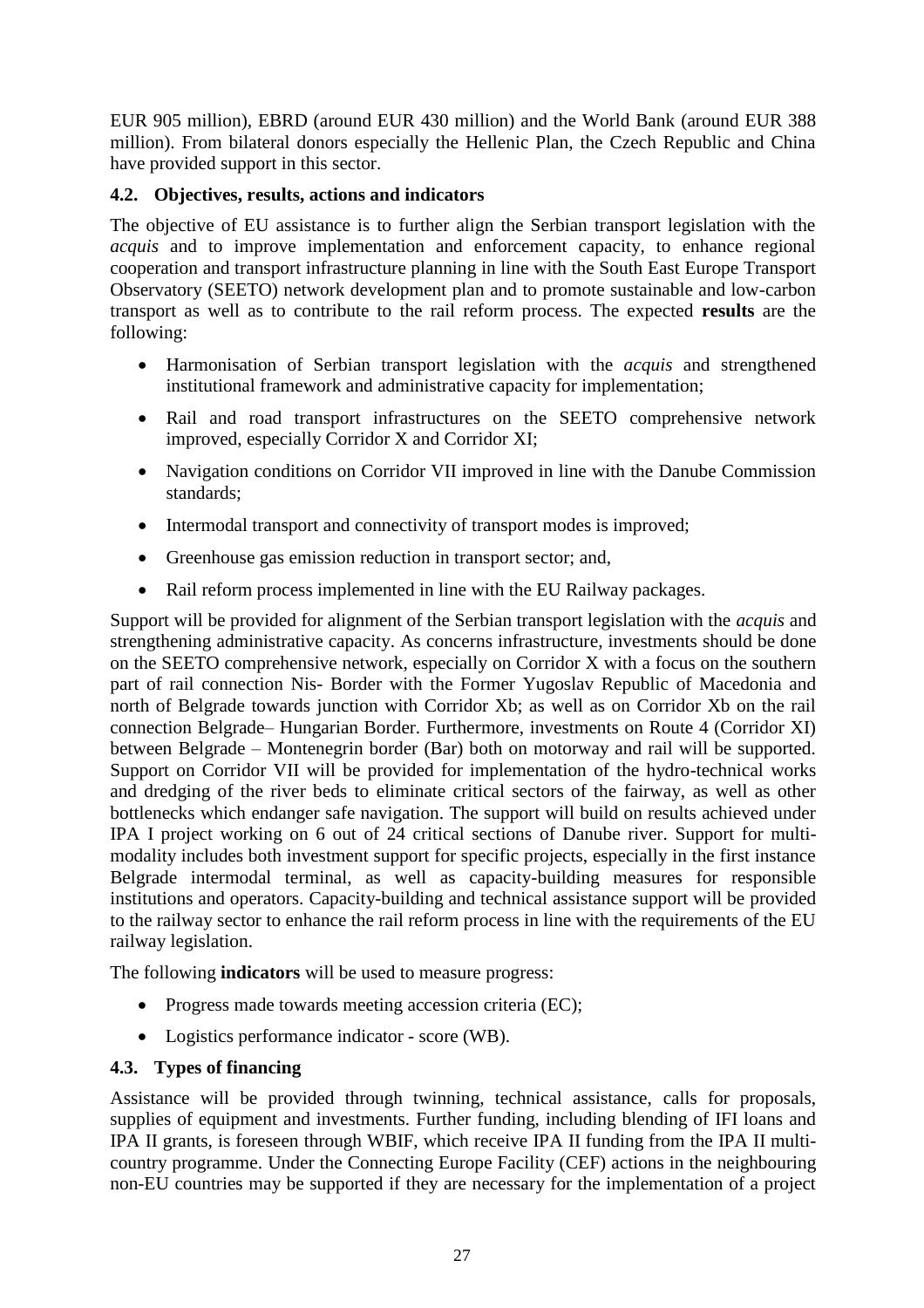of common interest on the TEN-T core network. The priorities of CEF in the transport area – improving cross-border connections, ensuring sustainable and efficient railway network, and optimising integration and interconnection of transport modes and enhancing interoperability of transport services – are in line with the assistance priorities for Serbia.

## **4.4. Risks**

Similar risks as have been highlighted in the environment sector apply for the development of an investment project pipeline. These risks are mitigated providing substantial technical assistance under the Democracy and governance sector for project preparation through the Project Preparation Facility especially during the first years of IPA II assistance. The limited fiscal space and budgetary constraints in the country could constitute a risk for infrastructure investments and maintenance.

#### <span id="page-27-0"></span>**5. Energy**

#### **5.1. Needs and capacities in the sector**

Serbia has made some progress in recent years with harmonisation of the national energy legislation with the *acquis*, but further efforts are required to move Serbia's energy policy towards the direction of the Europe 2020 climate targets and EU 2030 climate and energy framework. Also, investments in line with the EU standards will have to be increased.

Poor energy efficiency and high carbon intensity due to heavy reliance on fossil fuels are few of the main challenges in this sector. This means that Serbia's economy would become more vulnerable to fuel price shocks, thus undermining Serbia's prospects for growth and prosperity. Serbia's economy is highly energy-intensive. Serbia consumes 2.7 times more energy per unit of output than an average OECD country. Some progress has been made following Serbia's commitments under the Energy Community Treaty to implement the Directive on energy end-use efficiency and energy services. Serbia has adopted the new Law on Efficient Use of Energy in 2013 and preparation of implementing legislation is under way, with full implementation expected from 2015 onwards. The Second National Energy Efficiency Plan to comply with Energy Community Treaty obligations was adopted in October 2013. It sets out the target of a 9% reduction of the final domestic energy consumption by 2018 compared with a 2008 baseline.

As concerns market liberalisation, the 2011 Energy Law has been harmonised with the second and partially with the third internal market package for electricity and gas. The law prescribes deadlines, including 1 January 2015 for full market opening.

The energy sector in Serbia is dependent on fossil fuel. According to the International Energy Agency, Serbia is annually emitting about 60 million tons of CO2. In 2011, the share of renewable sources of energy in the final energy consumption was 17.8%. Serbia has practically no new, renewable sources of energy, apart from the large hydro power plants, which produce around 7% of electricity. The use of renewable energy must be increased in order for Serbia to meet the Energy Community Treaty target of 27% of final energy consumption by 2020. Progress in this area has been made with the adoption of the national renewable energy action plan in June 2013. Further progress is needed in order to establish an attractive investment climate for renewable energy sources. Particular attention needs to be paid to the promotion of renewable energy in transport, heating and cooling systems.

With regard to security of supply, while Serbia's electricity system is relatively well connected with its neighbouring countries, better integration is still needed in order to facilitate the smooth functioning of a regional and pan-European electricity market. In the gas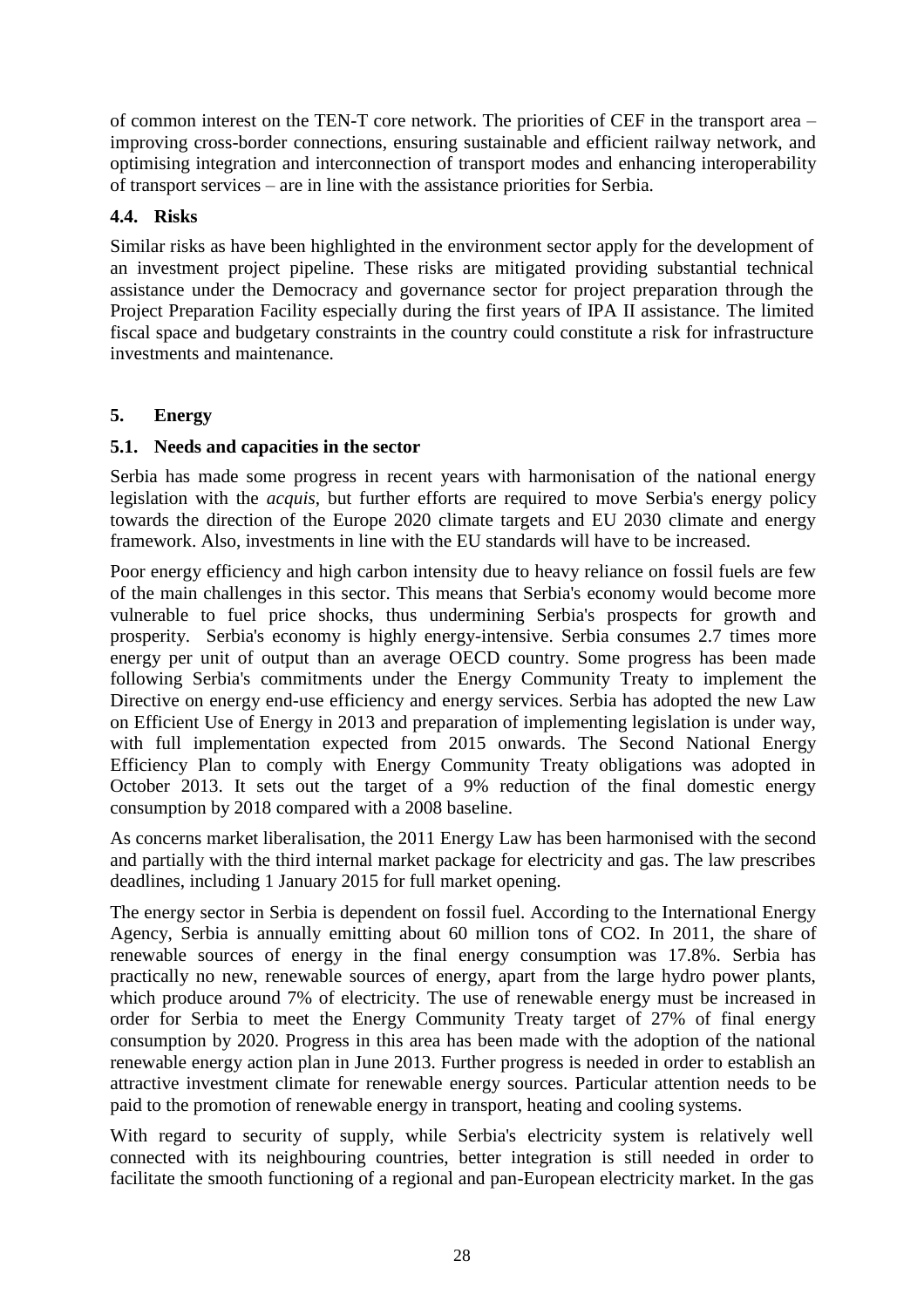sector improved interconnections are necessary to meet the objective of increased security of supply. Currently, Serbia's dependence on natural gas imported from Russia through Ukraine and Hungary exceeds 80%. High energy dependence renders Serbia's economy more vulnerable to fuel price shocks, thus affecting the country's prospects for socioeconomic growth. Infrastructure development will benefit the entire region (gas to power initiative). In the gas sector, improved interconnections which contribute to the diversification of routes and supplies are necessary to meet the objective of increased security of supply. Other strategic investments into development of gas sector in Serbia are the construction of underground gas storage, the connection to other gas pipeline systems in the region and the further development of gas distribution networks. Furthermore, in accordance with Energy Community Treaty requirements Serbia has obligations to harmonise existing and new plants with Emission limit values according to Large Combustion Plant Directive part of Industrial Emissions directive in the area of environmental protection in the energy sector. Finally, Serbia also needs to comply with the Directive on oil emergency stocks by 2023.

The energy sector received around EUR 655 million of international donor assistance, including over EUR 50 million of IPA assistance over the period 2007-13. IPA supported a number of activities, including implementation of obligations arising from the Energy Community Treaty, law enforcement in the field of industrial pollution control, energy efficiency measures and security of supply in South Serbia. A number of EU Member States and other bilateral donors have provided capacity-building support, and EBRD, KfW and the World Bank have further provided loans.

#### **5.2. Objectives, results, actions and indica**t**ors**

The objective of EU assistance is to increase energy efficiency and competitiveness of the Serbian energy market, to improve security of supply (also in the regional context), and develop renewable energy sources. The expected **results** are the following:

- Second national energy efficiency action plan full implemented;
- Energy market fully liberalised;
- Increased use of renewable energy to 27% by 2020 in line with the Energy Community Treaty obligations;
- Reduced Greenhouse gas emission intensity of energy sector;
- Improved security of supply in electricity generation, transmission and gas transport enabling regional market integration, including compliance with the Oil stocks Directive; and,
- Decreased pollution from the energy sector impacting air, water and soil quality.

Support will be provided for further harmonisation of the Serbian energy legislation to meet the Energy Community Treaty and the *acquis* obligations. Focus will be on strengthening institutional capacities for effective implementation, on strengthening monitoring and reporting mechanisms as well as on improving strategic planning. To improve household energy efficiency, support is foreseen for analysis of available heat production alternatives and operationalisation of selected options. Priority investments from the national single project pipeline will be supported, especially in areas such as gas transport and electricity interconnection, renewable energies (with a focus on biomass) and energy efficient technologies. Furthermore, support to environmental measures in energy sector to prevent adverse effects impacting air, water and soil quality will be supported. Finally, in order to increase the competitiveness of Serbian energy market and to integrate it into European energy markets, support will be provided to unbundling of public entities in the energy sector,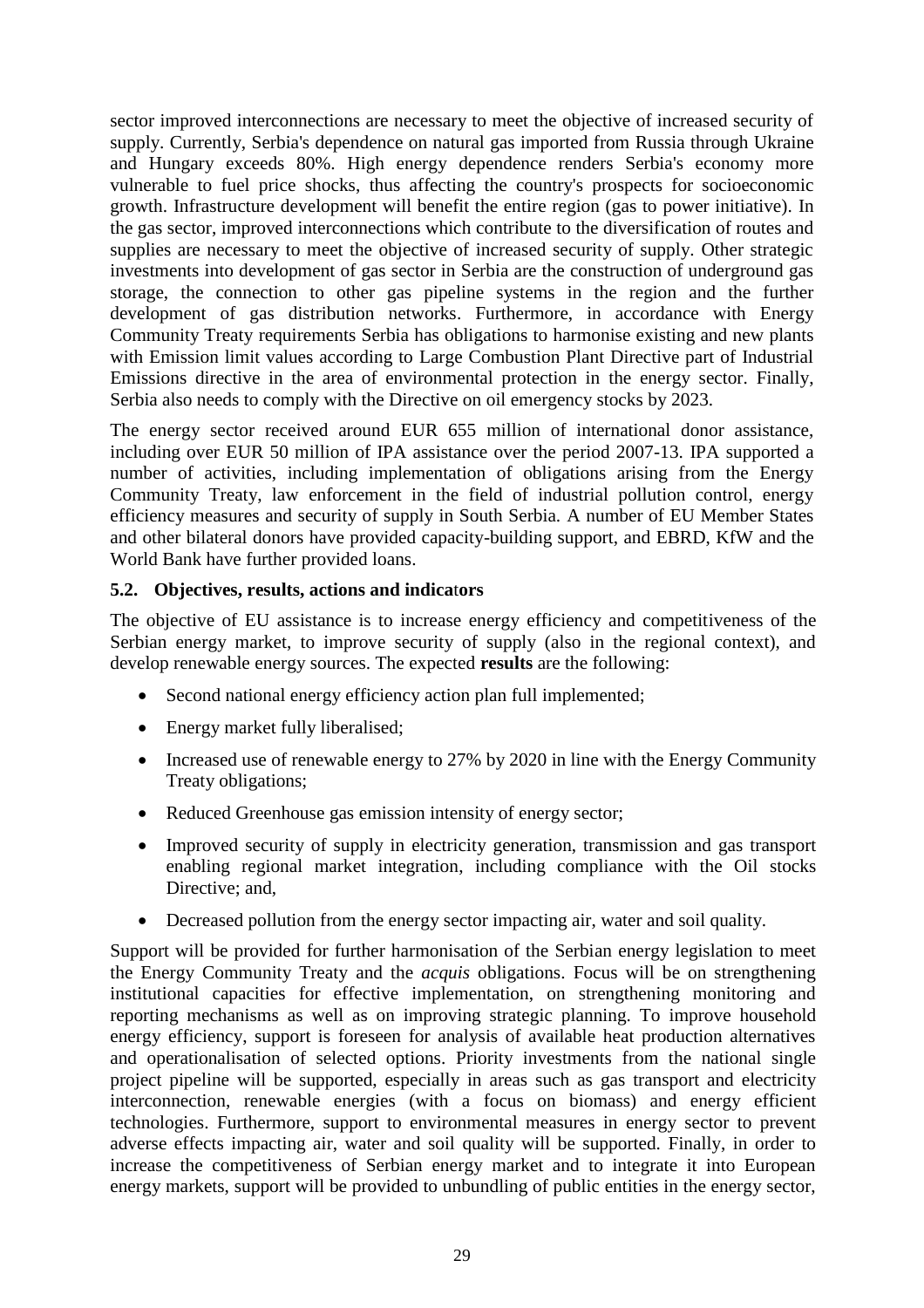procedural reforms and improvement of business environment (see also competitiveness sector).

The following **indicators** will be used to measure progress:

- Progress made towards meeting accession criteria (EC);
- Quality of electricity supply (WEF).

## **5.3. Types of financing**

Assistance will be provided mainly through twinning, technical assistance, supplies of equipment and investments. Since the investment needs of the Serbian energy sector substantially exceed the available national and IPA II funds, further funding, including blending of IFI loans and IPA II grants is foreseen through WBIF (supported by multi-country assistance). Sector budget support can be considered from 2016 onwards for this sector, subject to Serbia meeting the pre-conditions for budget support.

## **5.4. Risks**

Serbia is a land-locked country with limited options for oil and gas supply and yet it is very reliant on this supply. Capacities for policy implementation and monitoring are limited, putting targets for this sector at risk. To reduce the risk, support will be provided to capacity building and improvement of monitoring and evaluation systems. Furthermore, similar risks as have been highlighted in the environment and transport sectors apply for the development of a nationally adopted investment project pipeline. These risks are mitigated by substantial technical assistance under the Democracy and governance sector for project preparation through the Project Preparation Facility especially during the first years of IPA II assistance.

## <span id="page-29-0"></span>**6. Competitiveness and innovation**

## **6.1. Needs and capacities in the sector**

Serbia's internal market remains too weak to fuel economic growth and convergence with the EU. The overall business environment in Serbia is characterised by significant state presence in the economy, high level of state aid, weak private sector, and structural distortions to competition and legal uncertainty, which substantially increase the cost of doing business. Many state-owned companies need to be restructured or privatised. The informal economy remains strong and represents a major hindrance to fair competition and business growth.

The introduction of the 'one-stop shop' business registration system in 2009 has improved the efficiency and speed of the registration procedure to some extent. More than 100 administrative fees have been abolished. Property rights have been improved as well. Substantial further efforts are still needed, notably to simplify the administrative and regulatory framework which is hampering both market entry and exit and dispute settlements. Furthermore, the Serbian legal framework in this area needs to be brought in line with the *acquis*. Also administrative and technical capacity need to be improved, especially concerning free movement of goods (technical harmonisation, standardisation and metrology and market surveillance), competition policy, intellectual property rights, consumer and health protection, company law and enterprise and industrial policy.

Serbia also needs to improve the business environment by promoting information society via availability of broadband, fixed and mobile/wireless, particularly in the regions, to reduce both the digital divide within the country and the digital gap with the EU. Serbia also needs to improve competition within the electronic communications and ICT sectors as well as support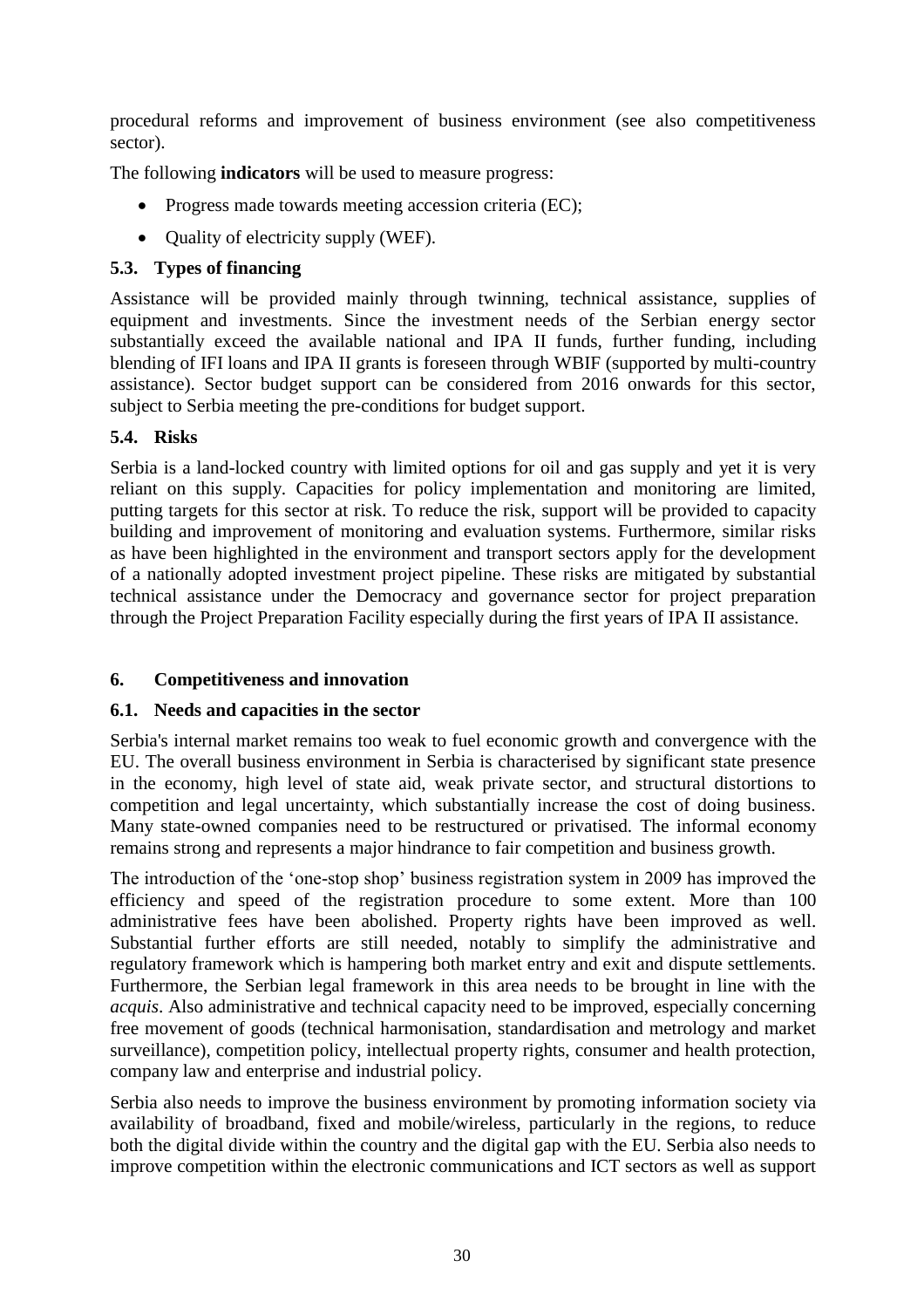the ability of traditional industries to compete and innovate through ICT improvements, training and digital skills development.

Serbia has very limited capacities with regard to innovation and technology transfer, even though these areas could be important drivers for economic growth. Investment in Research and Development (R&D) has remained marginal, and is also influenced by the lack of modernisation of the education system and lack of available support to stimulate innovation at business level. This in turn has resulted in a low level of development in domestic technologies and innovative product and services.

The SME sector has low productivity. Enhancing productivity and competitiveness in this area will be crucial since this sector highly influences the performance of the Serbian economy. The majority of SMEs lack market intelligence and access to information. They have inadequate technology and limited access to affordable finance. Only around 26% of SMEs use external sources of funding. Improved access to external funding and diversification of financing sources need to be improved. Finally, in order to reduce regional disparities, support to investment in business infrastructure has to be targeted according to the selected priority projects.

This sector was among the largest recipients of international donor assistance with nearly EUR 1 billion over the period 2007-13. Around EUR 105 million were provided from the national IPA programmes, including both capacity-building and investment support to conformity assessment, consumer protection, intellectual property rights as well as support to research and development, SMEs and business infrastructure. Serbia also benefited from support under the IPA multi-beneficiary programme, including support from WBIF and the Western Balkan Enterprise Development and Innovation Facility (EDIF). Other main donors have included Germany, Austria, Denmark, Italy, Slovakia, Switzerland, the US and the World Bank.

#### **6.2. Objectives, results, actions and indica**t**ors**

The objective of EU assistance is to support competitiveness as an engine for economic growth. Innovation, increasing the level of competition, stimulating high investment, and improving productivity and consumer protection will be crucial in order to advance economic development and improve living standards. EU assistance will aim to improve the overall business environment, support the ongoing structural reform process, develop research and innovation capacity, and support SMEs. The expected **results** are the following:

- Overall environment for doing business improved through simplification of the regulatory framework and through harmonisation of legislation with the *acquis*;
- Economic environment enhanced through implementation of the structural reform programmes, in particular restructuring of public enterprises;
- Digital divide in Serbia and the digital gap with the EU are reduced in line with the new Serbian broadband access development strategy;
- Quality and quantity of both public and private research and innovation increased to enable it to better contribute to economic development;
- Functioning of the business sector, especially SMEs, improved, including by provision of better access to finance; and,
- Continuation of the implementation of the Small Business Act ensured.

Support will be provided for harmonisation of legislation and implementation of policies in line with the EU *acquis*, particularly in the areas of competition and state aid control,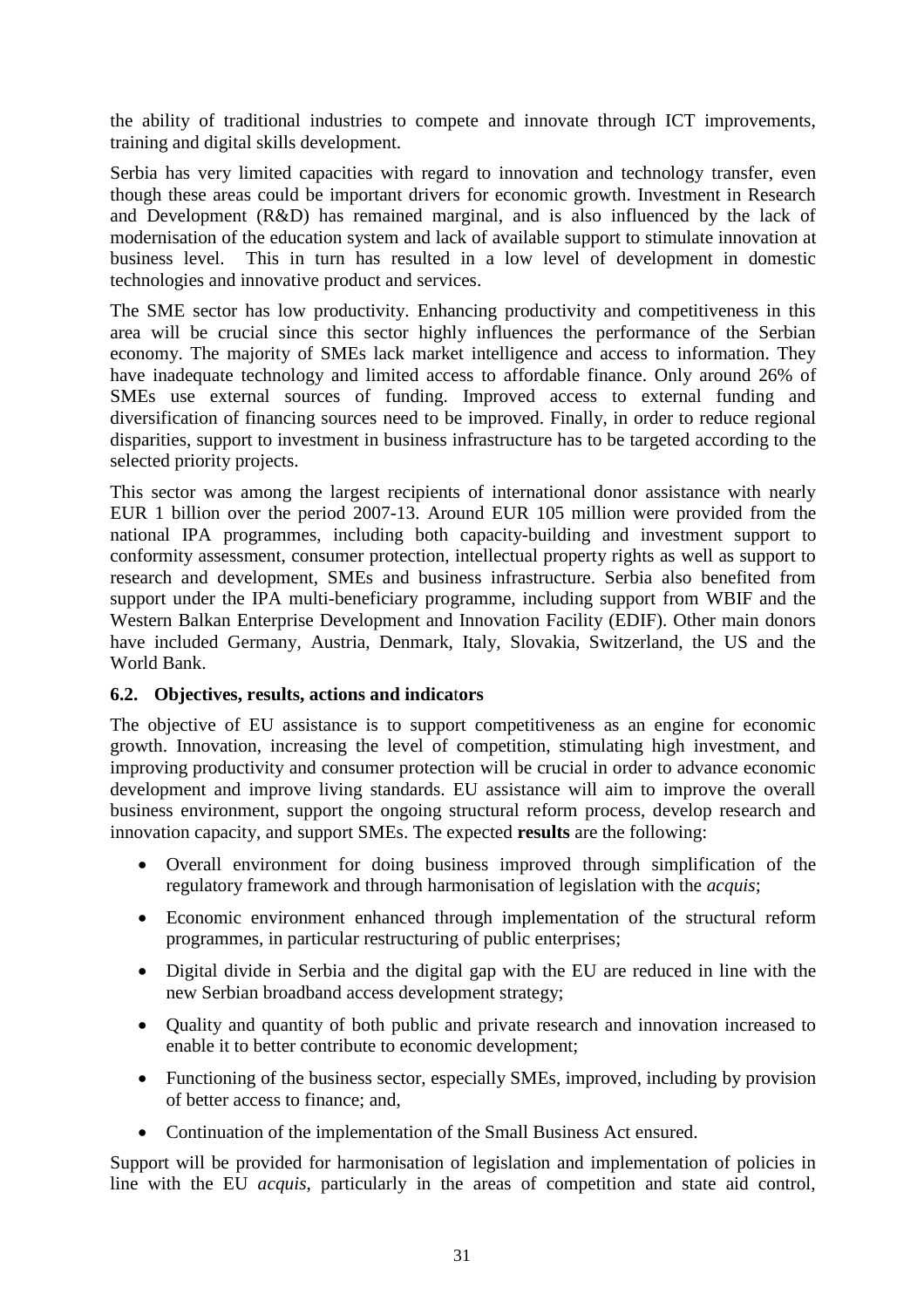consumer protection, company law and free movement of goods, capital and services. Support will be provided for further development of a strong quality infrastructure, especially as concerns metrology, standardisation, accreditation, conformity assessment and market surveillance of products as well as for strengthening the protection of intellectual property rights (IPR) and administrative capacity in this area. Support will also be provided for reducing regulatory barriers for businesses. Support is also foreseen for the implementation of the new Serbian broadband access development strategy, especially in terms of investments in broadband connectivity.

In order to support Serbia's structural reform process, assistance will be provided for preparation and implementation of restructuring, bankruptcy or liquidation plans for lossmaking state owned and socially owned enterprises and improving competitiveness of public utilities companies.

In the area of research and development, support will be provided for development of new technologies, research training and education, improved access to research infrastructure, better use of loans and grant programs and for fostering of international collaborations and networking with other research institutes, and better transfer of technology to the commercial sector.

In order to enable companies to better comply with the new and more demanding operating environment and legislation, the business sector, especially SMEs and start-ups, will receive support through training and advisory programmes in particular in the areas of competition, consumer protection and patent law. Specific measures will be also implemented to support and promote entrepreneurship, in particular among women and young people. Access to financing will be supported as well as investment in modern business infrastructure.

The following **indicators** will be used to measure progress:

- Progress made towards meeting accession criteria (EC);
- Doing Business Distance to frontier, score (WB).

## **6.3. Types of financing**

Assistance will be provided through twinning, technical assistance, supplies of equipment and investments, including through financial instruments, possibly also through calls for proposals and direct grants to relevant national authorities. Sector budget support can be considered, especially to support the ongoing structural reform process, provided that Serbia meets the relevant pre-conditions for sector budget support. Specific infrastructure projects in this sector may be also funded through WBIF and EDIF. IPA II may also co-finance Serbia's contribution for its participation in the following EU programmes: Horizon 2020 (research and innovation), COSME (competitiveness of enterprises and SMEs) and the Consumer programme. Under the Connecting Europe Facility (CEF), which is not open for Serbia as such, actions in the non-EU countries may be supported if they are necessary for the implementation of a project of EU common interest. The priorities of CEF with regard to telecommunications networks focus on deployment of fast and ultrafast broadband networks and their uptake, including by SMEs, and are therefore in line with the IPA II priorities for Serbia in this sector.

#### **6.4. Risks**

There is a risk that implementation of macro-economic and fiscal measures, as well as enterprise restructuring and improvements in business environment measures are delayed. There is also a risk that relevant authorities needing mostly investments will not have capacities to develop technically viable strategic projects. In order for the investments also to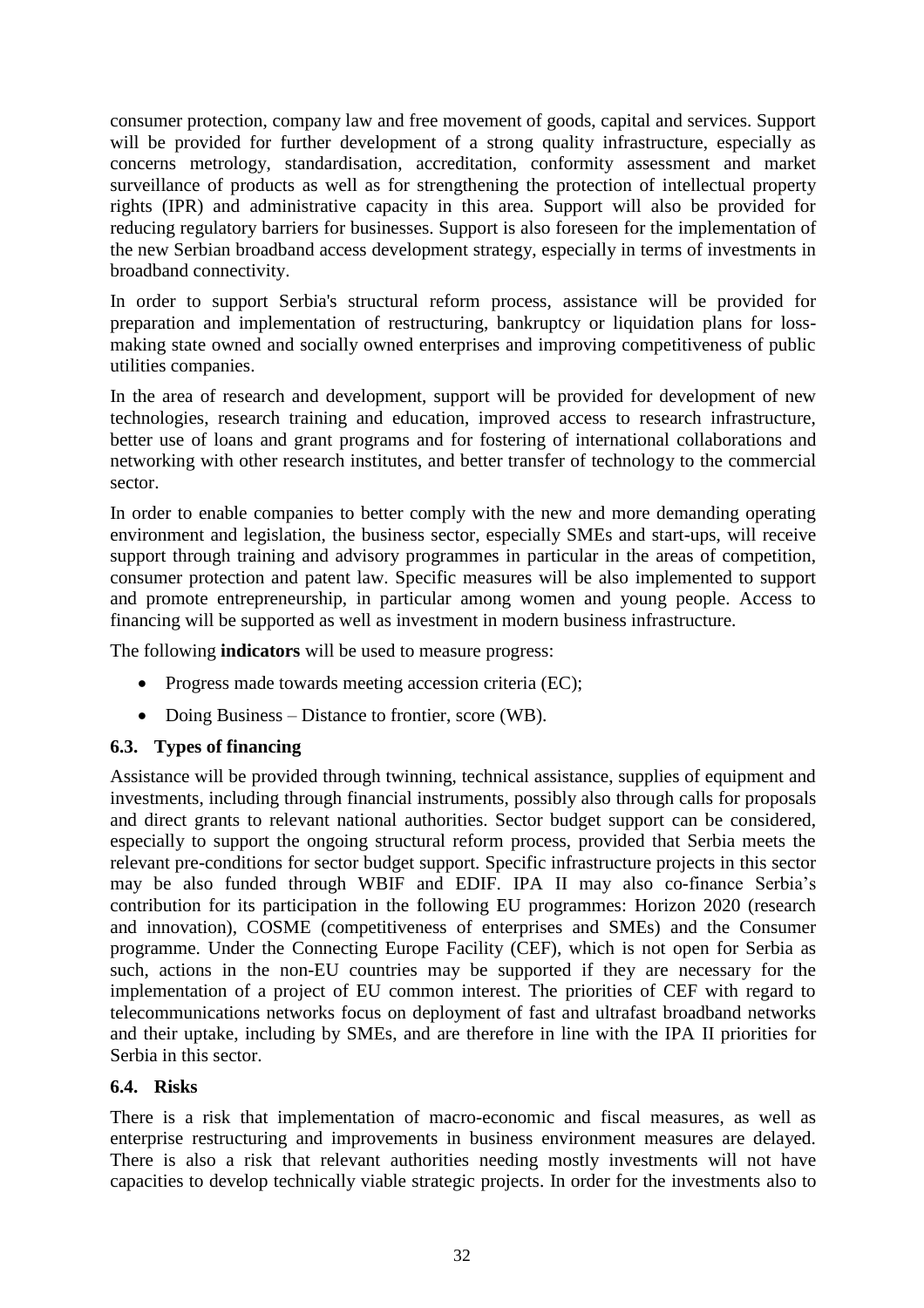contribute to reduction of regional disparities, capacity building for local authorities as well as project preparation support will be provided.

## <span id="page-32-0"></span>**7. Education, employment and social policies**

#### **7.1. Needs and capacities in the sector**

Serbia needs to develop the quality of its education system to support economic growth through human capital development. Even though higher education in Serbia is being aligned to the Bologna process, many reforms are still to be fully or properly implemented. The national recommendations in the area of curricula modernisation, human resource management, link with business, strengthening research and the role of higher education in society should be implemented, in accordance with the commitment under the Western Balkans Platform on Education and Training. The participation rate in tertiary education is below EU standards and the quality assurance system needs to be strengthened and include external evaluators.

The school drop-out rate of around 30% needs to be reduced and access to education for everyone, including vulnerable groups to be secured. The quality of education needs to be improved at all levels. Another major issue is the relevance of the educational offer. In general, the system does not prepare students well enough for work, it is unresponsive to the needs of the economy and not enough training programmes are in place providing workers with the opportunity to upgrade their skills. Further efforts are therefore needed to match education with labour market needs.

The quality of educational provision is to a large extent directly dependent on teacher and their performance. The way in which teachers are prepared for their profession is therefore of outmost importance. A student centred approach and curricula based on learning outcomes need to be further developed.

Serbia's labour market faces structural problems including low labour market participation, especially for women, a mismatch of supply and demand and a large informal economy. Furthermore the global financial crisis, slow growth and slow recovery have also negatively affected the labour market. The unemployment rate was above 20 % at the end of 2013, with three quarters of the unemployed being long-term unemployed. Women, youth, Roma people, low-skilled individuals, people with disabilities remain the most disadvantaged on the labour market. Active labour market policies have not received substantial funding and they have not sufficiently addressed youth and long-term unemployment. Further progress must be made in the redesigning of active labour market policies. Moreover, the coverage of these policies needs to be both broadened and better targeted to the needs of the unemployed and the most vulnerable groups.

Social inclusion and access to social welfare services is a further challenge. The social welfare system needs to be reformed to be more supportive of labour market participation and of active inclusion. The most vulnerable groups still have very limited access to communitybased social services. This needs to be improved along with the availability and mainstreaming of services such as home-care and day-care for children with disabilities. The process of de-institutionalisation needs also to be further supported through the development of local community based services. Inclusion policies have to be strengthened and better targeted to relevant vulnerable groups notably to the Roma population which is among the most vulnerable and disadvantaged in Serbia. It continues to be exposed to multiple forms of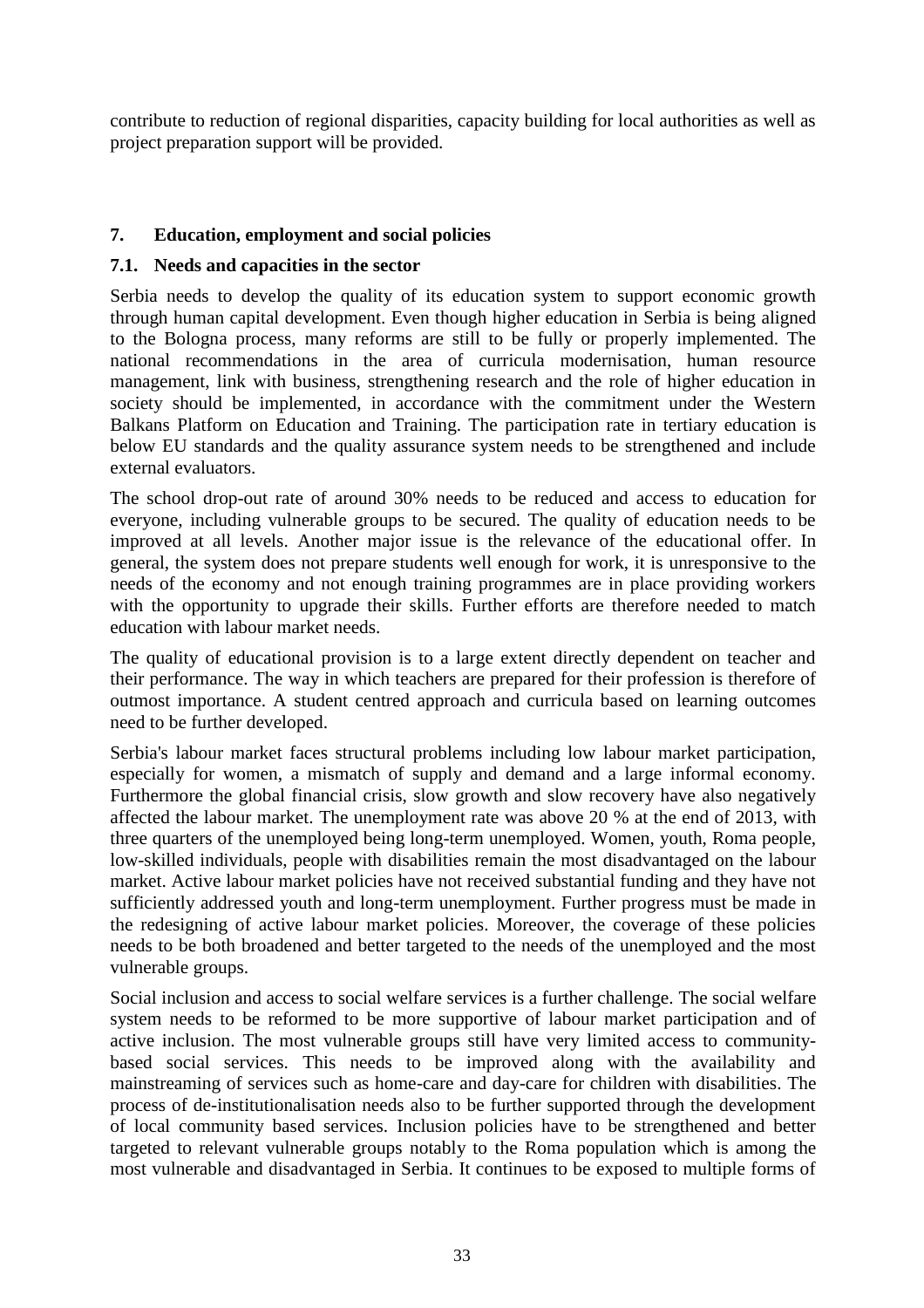exclusion, while the range of social services and initiatives to promote their inclusion such as ensuring access to social and health care centres remains to be improved. Further efforts are needed to find durable solutions to the informal settlements across the country and compliance with international standards on forced evictions and relocations still needs to be systematically ensured. Also, living conditions of Roma need to be substantially improved, including through support for sustainable housing solutions.

The Employment and Social Reform Programme (ESRP) under preparation will present policy reforms and measures covering labour market, employment policies, human capital, social protection and inclusion.

The education, employment and social policies sector received around EUR 425 million of international donor assistance, including nearly EUR 180 million of IPA assistance, over the period 2007-13. IPA supported various activities, including Vocational Education and Training policy reform and development of the national qualifications framework, support to active labour market policies through the National Employment Service, integration of internally displaced persons, provision of community based social services, social inclusion of vulnerable groups, including housing solutions for Roma. Other donors, especially the World Bank, EIB, UN organisations, Austria, Germany, Italy, Netherlands, Spain, Sweden, Switzerland, the UK and Norway have supported reforms in this sector.

#### **7.2. Objectives, results, actions and indicators**

The objective of EU assistance is to support the ongoing education and training reforms in order to improve the quality of educational provisions (at all levels) and its relevance to the labour market, to support the reforms of employment and social protection policies and to improve social inclusion of the most vulnerable groups. Support will also be provided for consumer and health protection in line with the EU *acquis* requirements.

The expected **results** are the following:

- Harmonisation of legislation with the *acquis* implemented and institutional framework and administrative capacity for implementation strengthened;
- Inclusive growth is enhanced through implementation of the employment and social reform programmes (ESRP);
- Social dialogue is strengthened;
- The education and training system is reformed to better match the needs of the Serbian labour market;
- Active labour market policies better targeted and implemented;
- Social protection supporting labour market participation and employment is enhanced; and,
- Increased social inclusion of the most vulnerable groups, especially people with disabilities, women, children and Roma, following implementation of communitybased solutions in education, health, housing and job creation, and improved child-care provision.

Support will be provided for harmonisation and implementation of legislation in line with the EU *acquis*, especially concerning labour market policy, work conditions, social dialogue/social partners, health and safety at work and consumer and health protection. Another important area is to build capacity for inter-institutional cooperation so that more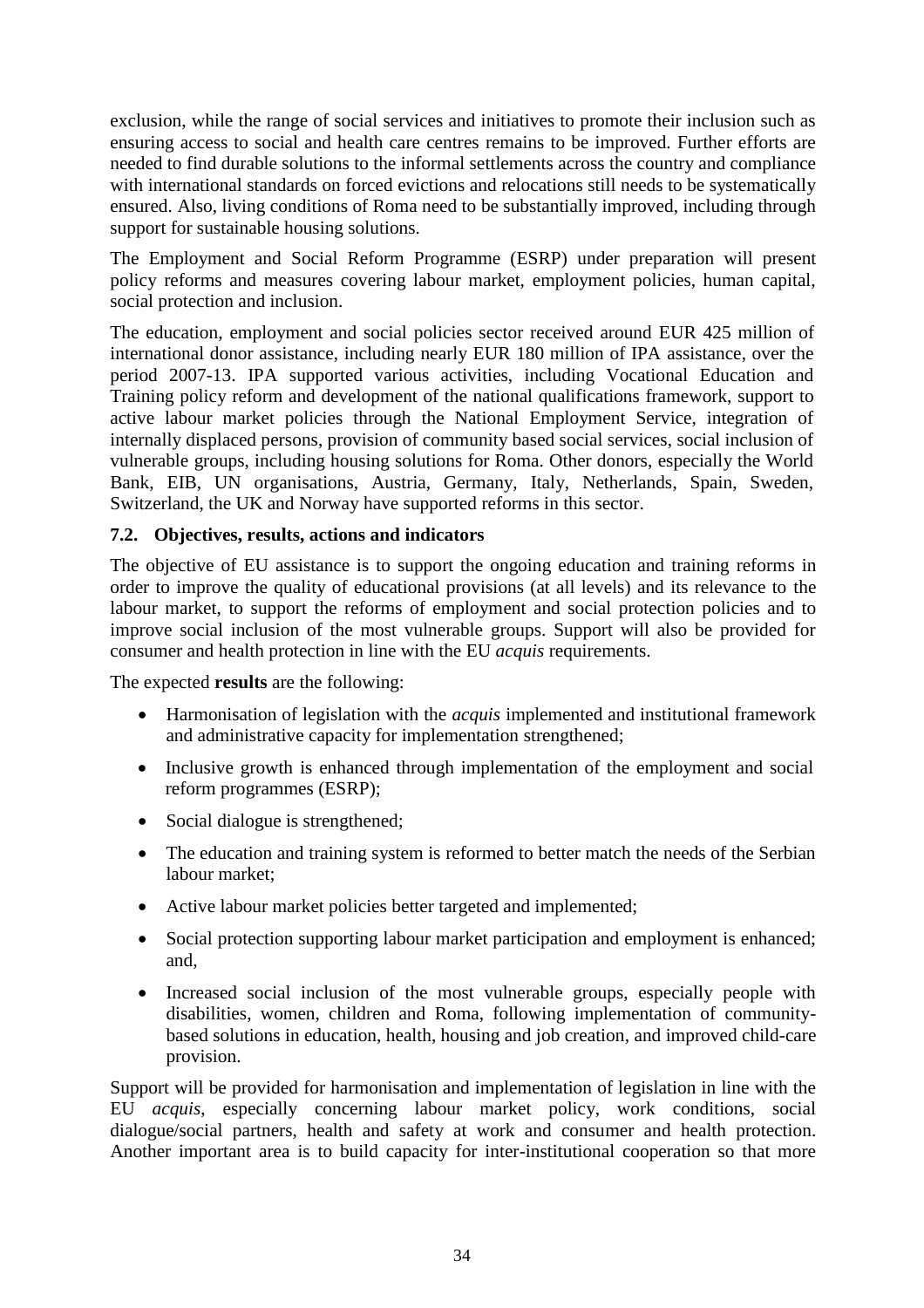integrated policies, including employment and social reform programmes, can be developed and implemented in this area.

Improvement of the overall quality of education will be supported as well as implementation of the vocational education and training sector reforms increasing the relevance of education provision to better reflect labour market needs, capacity-building of local governments, social, health and education institutions in order to increase access to education. Prevention of early school drop-outs will be addressed for implementation of corrective mechanisms, development of early warning system and innovative approaches such as remedial teaching, pedagogical assistance, teaching and learning styles, assistive technologies. An important focus area is also the concept of life-long learning and development of the National Qualifications Framework (NQF) system. Increased participation of children in pre-school education will be targeted as key action for sustainable and long term social inclusion.

As concerns active labour market policies, support will be provided for implementation of the national employment strategy 2011-20, which aims to increase the impact of labour market and employment policies by increasing out-reach, by introducing and designing programmes better tailored and targeted to the needs of specific groups, by enhancing decentralisation of employment policies, by strengthening job counselling system, by improving data analysis, and by collection and policy monitoring.

To enhance social inclusion, IPA II will support for making social welfare more supportive to active inclusion and for further development of community-based solutions in education, health, housing and job creation for integration of the most vulnerable groups. The focus will be on strengthening the implementation of existing community based solutions and promoting implementation of new and innovative and integrated solutions in other communities. Support will also be dedicated to the implementation of the strategy and action plan for the social inclusion of Roma in Serbia as well as to the implementation of the June 2013 "Roma social inclusion" seminar's conclusions. Specific actions include investments needed to find sustainable solutions to the informal settlements and providing permanent housing solutions for the most vulnerable people in need as well as to supporting measures on social and health care issues such as developing the network of health mediators and pedagogical assistants and ensuring better access to social protection. IPA II support will also aim at better inclusion of pupils from vulnerable groups, amongst which many are Roma, in the education system and improvement of their respective academic achievements.

The following **indicators** will be used to measure progress:

- Progress made towards meeting accession criteria (EC)
- Employment rate 15 to 64 years, total % (Eurostat)

#### **7.3. Types of financing**

Assistance will be provided through twinning, technical assistance, supplies of equipment and minor investments, possibly also through calls for proposals and direct grants to relevant national authorities. Sector budget support can be considered from 2015 onwards, especially for implementation of the Roma strategy, subject to Serbia meeting the pre-conditions for budget support. IPA II may also co-finance Serbia's contribution for its participation in the following EU programmes: Erasmus+, the Employment and Social Innovation (EaSI) and the Health programmes.

## **7.4. Risks**

Regional disparities are increasing and Serbia faces unfavourable demographic trends with low birth rate, ageing population, outward migration (brain drain), depopulation of rural areas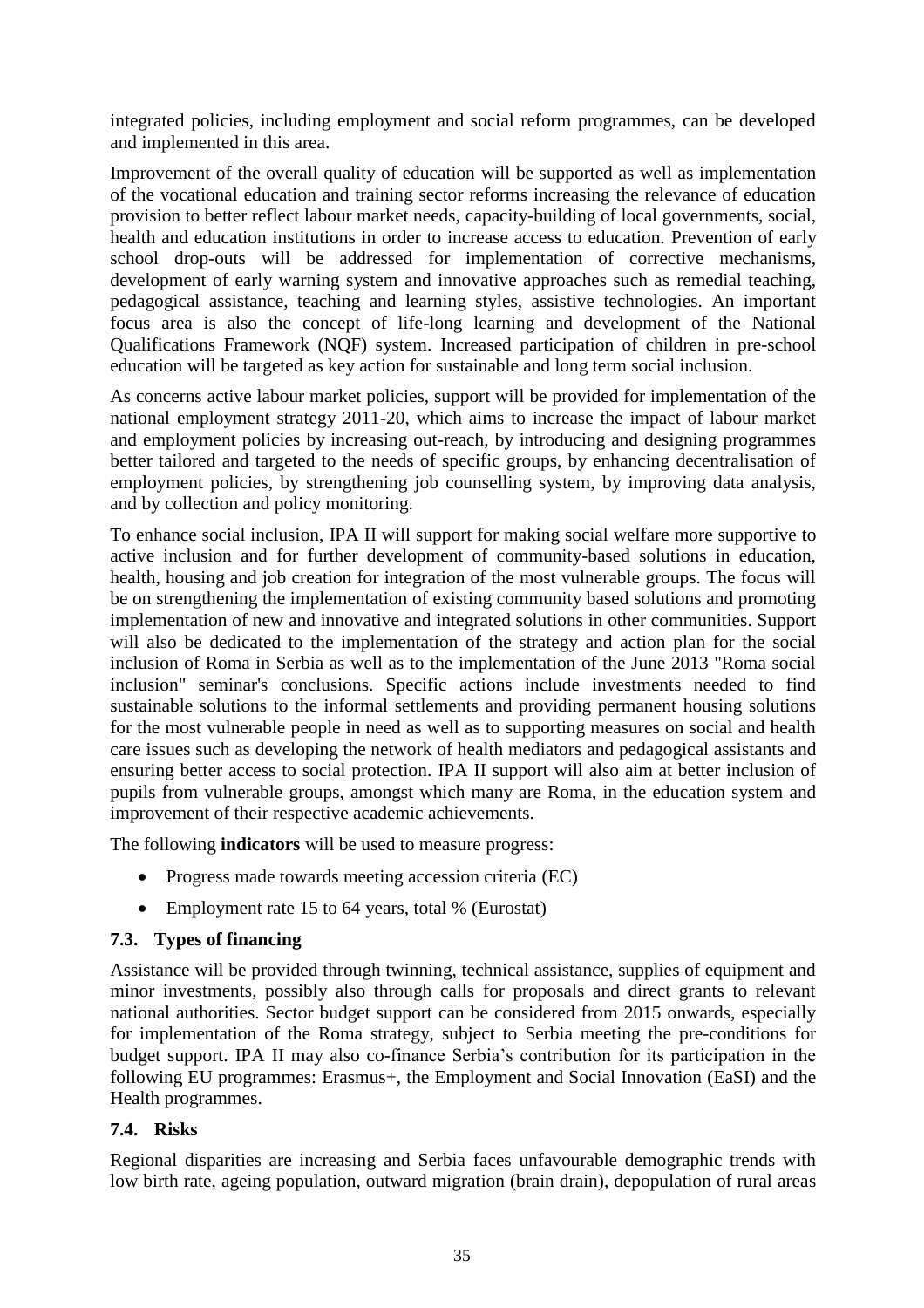and inflow of population to major towns. There is therefore a risk that the funding available to this sector through IPA II and other donor contributions will not be sufficient to cover all the needs. The areas covered in this sector are closely inter-linked and cannot be developed or implemented in isolation. Effective cooperation and coordination among involved ministries and agencies, including ministry responsible for the agricultural sector is crucial, also, because socio-economic development of rural areas is foreseen under the future IPARD programme. Furthermore, there is a need for strong political will to effectively address integration of Roma population and other vulnerable groups into society.

#### <span id="page-35-0"></span>**8. Agriculture and rural development**

#### **8.1. Needs and capacities in the sector**

Even though the agriculture sector is important to Serbia's economy, contributing 10% of GDP, it is characterised by uncompetitive agricultural production. Farms are highly fragmented and there are big regional disparities. While in the northern part of Serbia there are some large, well-equipped holdings, the southeast is dominated by small farms. Farms above 20 ha represent only 2% of all agricultural holdings according to the 2012 agricultural census. The agriculture sector suffers from a lack of investments, dependence on weather conditions and uncertain land market. Food quality, food safety and hygiene standards will have to be further improved for all Serbian products to get increased access to the EU market.

Regional disparities are high due to geographical conditions (mountainous, hilly, plain agricultural land), demographic trends, economic structures, environmental conditions, transport accessibility and employment and income possibilities. Services in rural areas are generally in decline and many areas lack access to basic services due to lack of investments in construction or reconstruction of local roads, waste management, and sewage systems. Climate change poses additional risks to agricultural production, supply of water and other natural resources. Depopulation, internal migration and lack of access to job possibilities in rural areas remain critical issues and not so far efficiently addressed. Creation of new employment possibilities through diversification of on/off farm economic activities is needed. Overall there is a need to improve socio-economic living conditions of rural population, including development of rural infrastructure.

In the agriculture and rural development area, the alignment of legislation and the establishment of the necessary administrative and control structures required by the *acquis* are the main challenges. This will, in particular, require Serbia to develop the structures and systems necessary to apply EU rules on direct support schemes and to ensure the implementation of the common market organisation for various agricultural products. Coordination between the various governmental bodies and other key players in the agriculture sector, including civil society, needs to be enhanced. Advisory services will need to be strengthened and incorporate advice on modern technologies and implementation of agriculture policy.

While some progress has been made on harmonisation of legislation with the *acquis*, effective implementation is only at an early stage in most areas. Improved implementation and further alignment of legislation and control standards is required in the areas of food safety, veterinary and phytosanitary policy and animal health. The Ministry of Agriculture has finalised a new national agriculture strategy for agriculture and rural development for the period 2014-2024, covering policy, legal and institutional reforms, but the strategy is still to be adopted by the Government.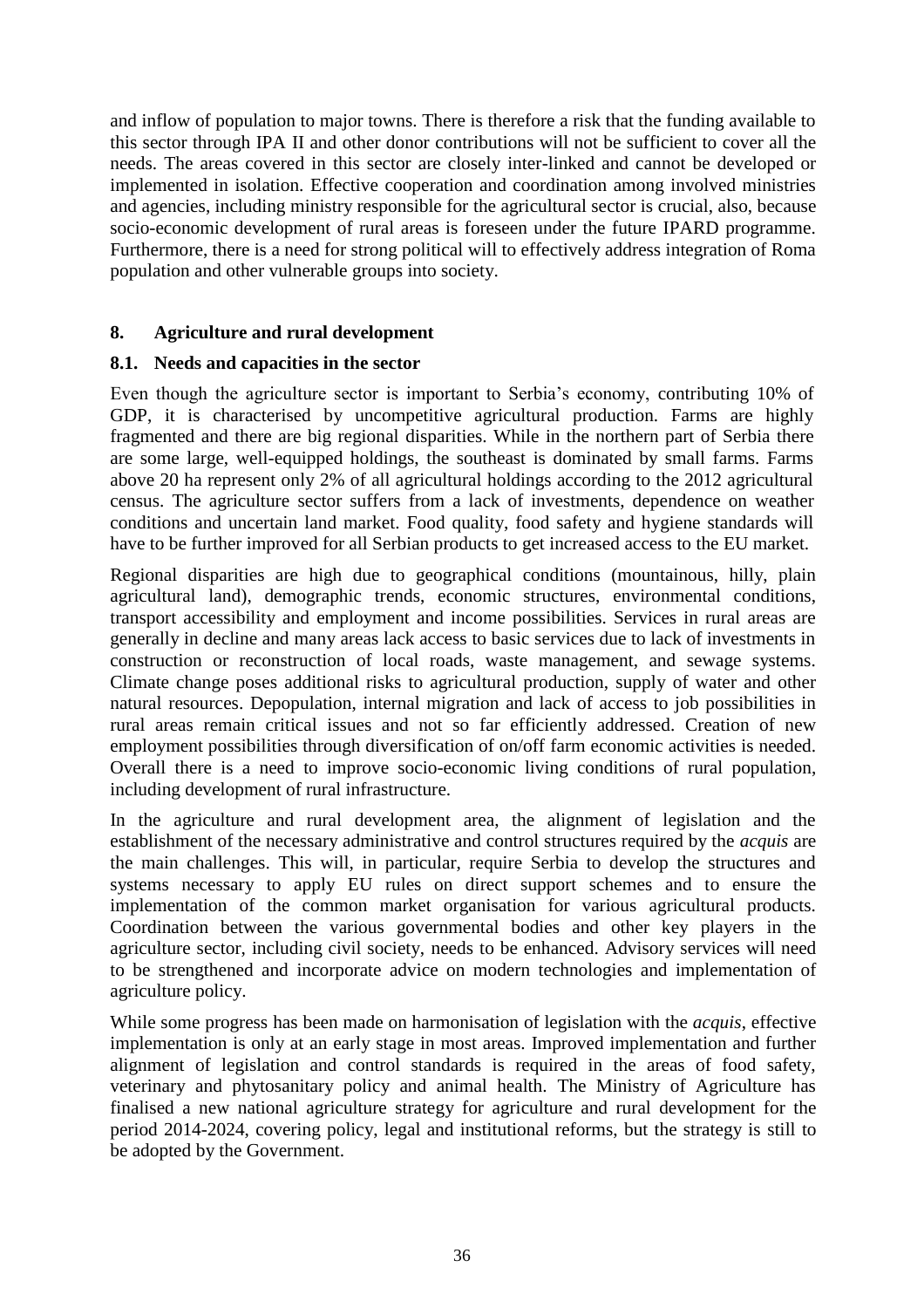The agriculture sector received around EUR 90 million of international donor assistance, including EUR 60 million of IPA assistance, over the period 2007-13. IPA supported a whole range of activities, including food safety, animal welfare, preparation for the establishment of the Farm Accountancy Data Network, the National Reference Laboratory System. Support was also provided for preparatory work for the IPARD programme. A number of bilateral donors and international organisations also provided support in this sector.

#### **8.2. Objectives, results, actions and indicators**

The objective of EU assistance is to support gradual alignment of the Serbian agricultural policy with the Common Agricultural Policy (CAP), to contribute to a competitive, sustainable and efficient agriculture sector while maintaining vibrant rural communities, and to improve food safety, resilience to climate change impacts, and implementation of EU compliant veterinary and phytosanitary standards. The expected **results** are the following:

- Serbian agriculture policy is aligned with the EU *acquis*, including the establishment of the structures and systems necessary for implementation of the CAP;
- Competitiveness of the Serbian agricultural sector is improved through modernisation of agri-food establishments to meet the EU environmental, food safety and other relevant standards;
- Balanced territorial development in rural areas, including diversification of economic activities and investments in rural infrastructure;
- Involvement of rural civil society in private-public partnerships and in preparation and implementation of local strategies through the Leader method;
- Food safety is improved in line with the EU standards;
- Resilience of agriculture activities to climate change impacts is improved:
- Veterinary and phytosanitary services and controls are implemented in line with the EU requirements; and,
- Animal health is improved through eradication of diseases and/or better control of brucellosis, bovine leucosis and tuberculosis, rabies and classical swine fever.

To achieve these results, IPA II assistance will be provided under two strands: 1) institution and capacity building and 2) the rural development programme.

As regards capacity building, support will address legislative reforms and structural adjustments necessary for Serbia to assume the obligations of EU membership. Further support will be dedicated for establishment of the structures and systems necessary for the implementation of the CAP.

Further legal harmonisation and capacity building will be supported in the areas of agriculture and rural development policy, food safety, veterinary and phytosanitary services and controls as well as plant and animal health. In the area of food safety in particular, assistance will focus on the creation of an improved system of official food and feed control and labelling; by improving the system of the collection and processing of animal by-products; by risk assessments; by increasing training of farmers, by developing nation-wide awareness campaigns and by general capacity-building measures as well as support to the national reference laboratory system. Support will be provided for further animal health control measures for brucellosis, bovine leucosis and tuberculosis as well as for eradication of further diseases, including contingency plans for diseases other than rabies and classical swine fever.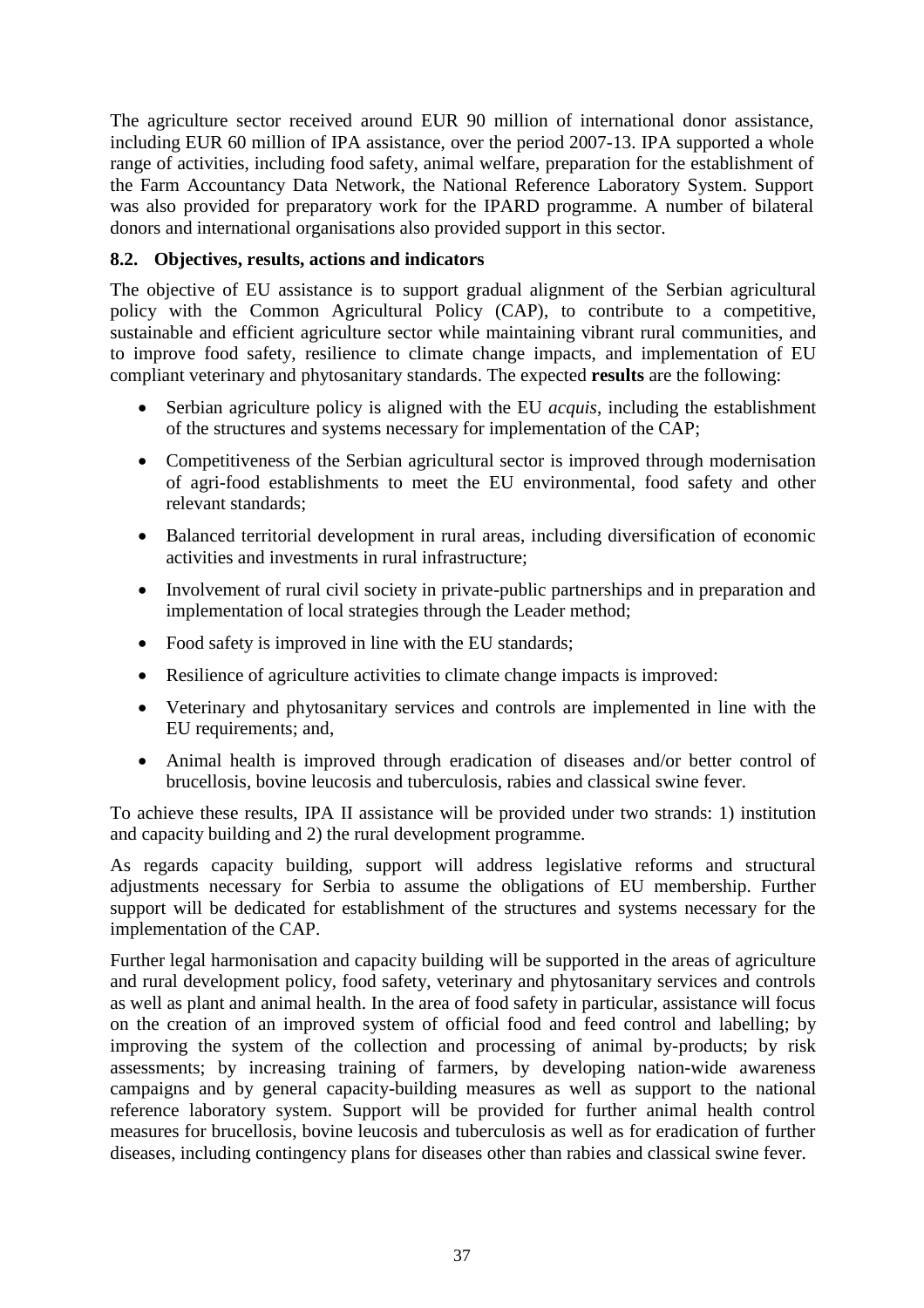Rural development will be supported via a 7-year rural development programme (IPARD). IPA II will provide primarily investment support to boost the competitiveness of agri-food sector and it will assist with its gradual adjustment to EU hygiene, food safety, veterinary and environmental standards, and to diversify rural economy. Moreover, establishment of producer groups, rural infrastructure, training actions, including advisory services, agrienvironmental measures, forestry, and Leader local initiatives may be supported through the IPARD programme. The IPARD programme will also reinforce capacities of relevant EU funds management structures for them to be able to efficiently manage and implement the programme in line with the EU requirements. Institutional capacities of the agrarian agency and supporting organisations such as extension and advisory services will be strengthened in order to prepare for access to EU support through direct implementation of projects.

The following **indicators** will be used to measure progress:

- Progress made towards meeting accession criteria (EC);
- Total investment generated via IPA in agri-food sector and rural development (DG AGRI).

#### **8.3. Types of financing**

The reform and administrative capacity building process will be supported through services, works, supplies, and twinning. Grant contracts can be used to support other services.

IPA II multi-annual support in the area of rural development shall be provided through measures financed under the Rural Development Programme (IPARD).

#### **8.4. Risks**

The lack of strong co-ordination at national level and the unavailability of favourable credit terms to the agricultural sector may risk the development of this sector. It is therefore necessary to ensure at the outset appropriate coordination between national sources of funding, IPARD and international donors. Furthermore, there have been considerable delays with setting up the management and control structures for implementation of the IPARD programme, therefore risking delays with start of implementation.

#### <span id="page-37-0"></span>**9. Territorial and regional cooperation**

IPA assistance will continue to support Serbia's already established cross-border cooperation with Member States (Hungary, Romania, Bulgaria and Croatia) and with IPA countries (Montenegro and Bosnia and Herzegovina). A programme with the Former Republic of Macedonia should also be developed in the short-term. In line with the objective of reconciliation and normalisation of relations with Kosovo, IPA assistance will also be provided for development of territorial cooperation with Kosovo in the medium term at the latest. Development of this cooperation will be agreed and prepared jointly, in line with the on-going dialogue between Belgrade and Pristina facilitated by the EU.

The bilateral cooperation programmes between IPA beneficiaries (IPA-IPA) to be developed for the period 2014-2020 shall focus on the socio-economic development of the border areas. Specific objectives, results and indicators per thematic priority shall be established in each programme. Continuation of people to people actions, human resource development and information sharing has to remain as an essential part of individual programmes.

Each programme will have a set of maximum four specific priority axes that can be chosen from the following thematic priorities, as listed in Annex III to the IPA II Regulation: (1)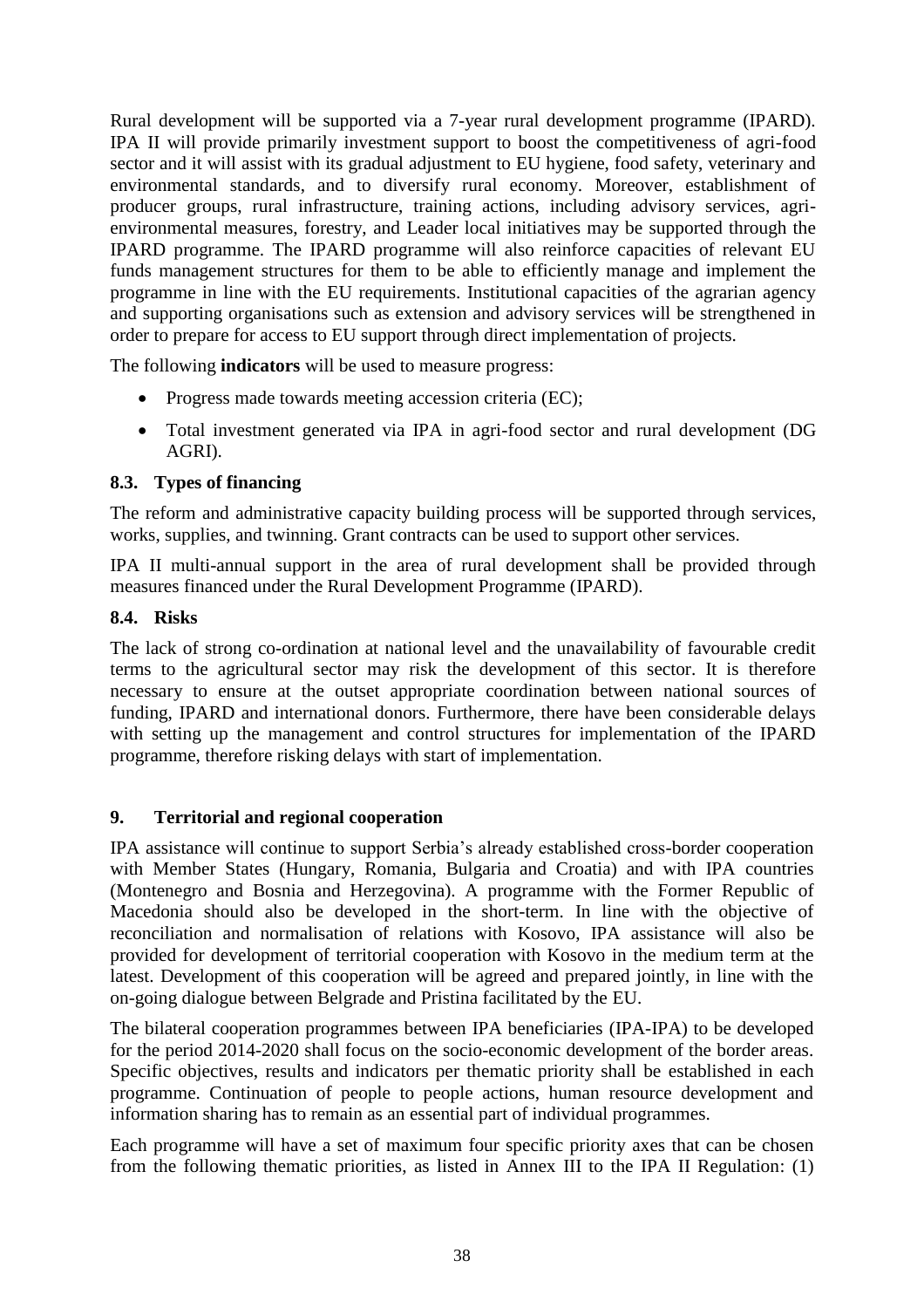Promoting employment, labour mobility and social and cultural inclusion; (2) protecting the environment, promoting climate change adaptation and mitigation, risk prevention and management; (3) promoting sustainable transport and improving public infrastructures; (4) encouraging tourism and cultural and natural heritage; (5) investing in youth, education and skills; (6) promoting local and regional governance, planning and administrative capacity building; (7) enhancing competitiveness, business and SME development, trade and investment; (8) strengthening research, technological development, innovation and ICT.

The scope, objectives and thematic priorities of each CBC/territorial cooperation programme are laid down in a dedicated 7-year programming document, which will be drafted on the basis of extensive consultation of local stakeholders. The multi-annual programming document will foresee indicative annual budget allocations; define a set of indicators to measure the impact of the programme and identify the specific areas, which will be eligible for funding.

Assistance will be provided primarily through grant contracts. Investments may also be financed depending of the objectives of each programme. Technical assistance will be provided to improve the capacity of the institutions involved in the implementation of the programmes.

Further details on territorial and regional cooperation are provided in the multi-country strategy paper.

The following **indicator** will be used to measure progress:

• Number of involved municipalities (MIS)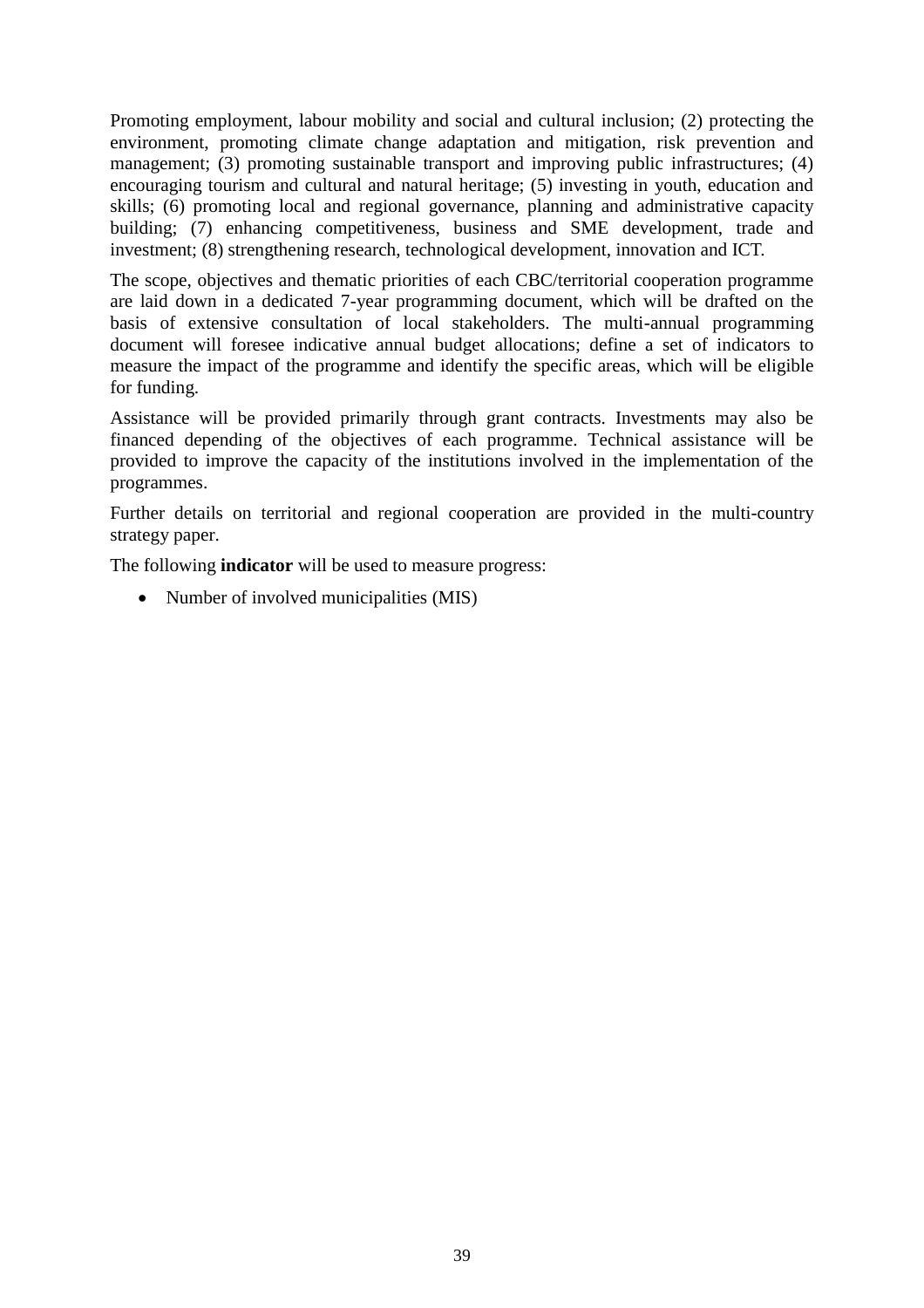| <b>Serbia</b>                                                                                               | 2014         | 2015  | 2016  | 2017  | 2018-2020 | <b>Total</b><br>2014-2020 | $\Omega$<br>which climate<br>change<br>relevant $(\% )$<br>$(**)$ |
|-------------------------------------------------------------------------------------------------------------|--------------|-------|-------|-------|-----------|---------------------------|-------------------------------------------------------------------|
| a. Reforms in preparation for Union membership                                                              | 95.1         | 61.4  | 77.9  | 78.4  | 230.2     | 543.0                     |                                                                   |
| Democracy and governance                                                                                    |              | 177.8 |       |       | 100.2     | 278.0                     |                                                                   |
| Rule of law and fundamental rights                                                                          |              | 135.0 |       |       | 130.0     | 265.0                     |                                                                   |
| b. Socio-economic and Regional development                                                                  | $85.0^{5}$   | 75.0  | 85.0  | 80.0  | 240.0     | 565.0                     |                                                                   |
| Environment and climate change                                                                              |              | 75.0  | 160.0 | 80%   |           |                           |                                                                   |
| Transport                                                                                                   | 90.0         |       |       | 85.0  | 175.0     |                           |                                                                   |
| Energy                                                                                                      | 80.0         |       |       | 45.0  | 125       | 40%                       |                                                                   |
| Competitiveness and innovation                                                                              | 70.0         |       |       |       | 35.0      | 105.0                     |                                                                   |
| c. Employment, social policies, education, promotion of<br>gender equality, and human resources development | 15.0         | 40.0  | 20.0  | 27.0  | 88.0      | 190.0                     |                                                                   |
| Education, employment and social policies                                                                   |              | 88.0  | 190.0 |       |           |                           |                                                                   |
| d. Agriculture and rural development                                                                        | $\mathbf{0}$ | 25.0  | 25.0  | 30.0  | 130.0     | 210.0                     | 40%                                                               |
| Agriculture and rural development                                                                           | 80.0         |       |       |       | 130.0     | 210.0                     |                                                                   |
| <b>TOTAL</b>                                                                                                | 195.1        | 201.4 | 207.9 | 215.4 | 688.2     | 1508.0                    |                                                                   |

# **ANNEX 1: INDICATIVE ALLOCATIONS (million EUR) 4 - per policy areas and sectors**

<span id="page-39-0"></span> $\overline{a}$ 

<sup>&</sup>lt;sup>4</sup> Any possible differences in figures displayed in policy areas and sectors compared to the annual totals are the effect of rounding to one decimal.

<span id="page-39-1"></span> $<sup>5</sup>$  For 2014, subject to needs assessments, indicatively EUR 50 million will be dedicated to floods recovery and reconstruction.</sup>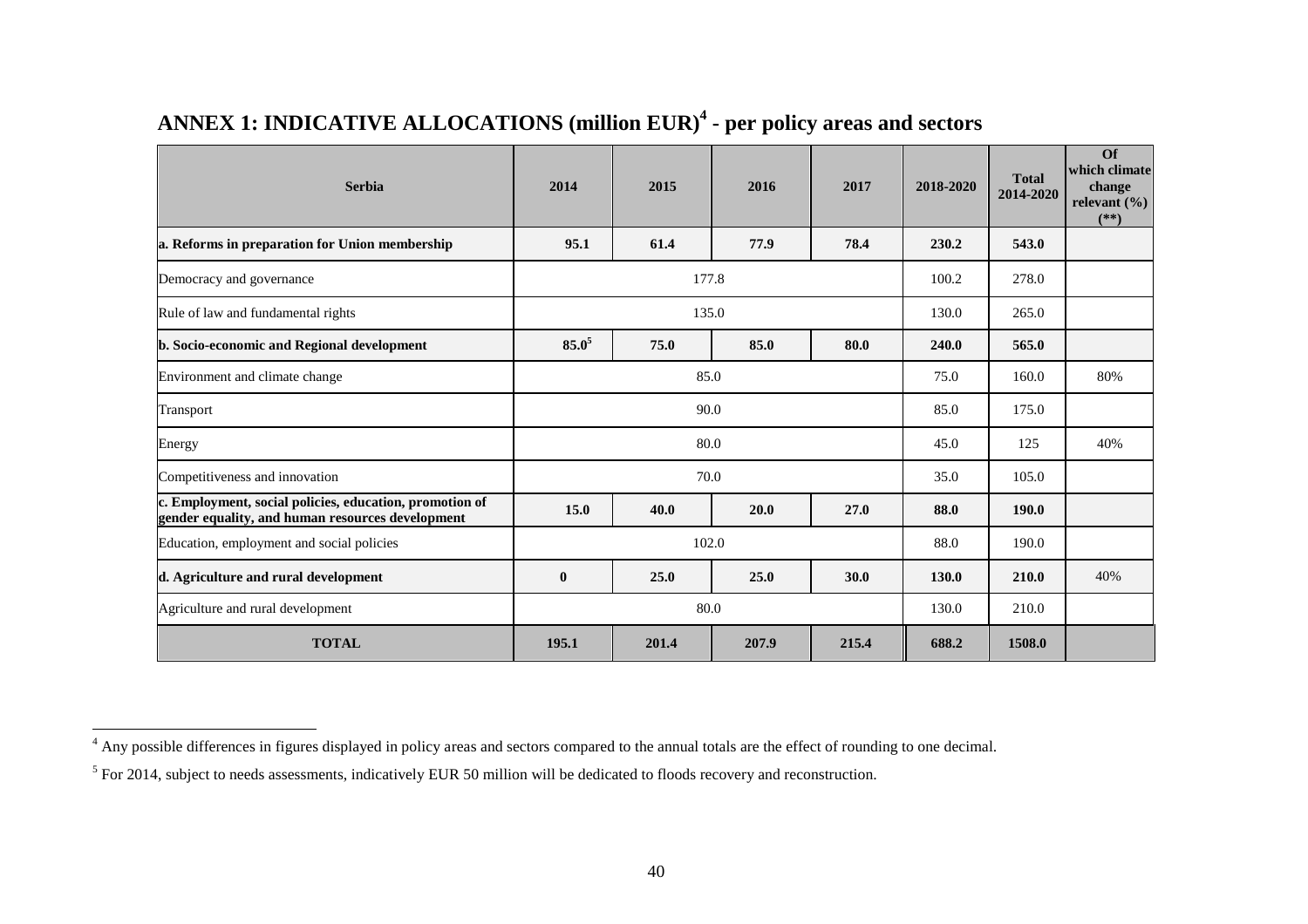## **ANNEX 2: PERFORMANCE INDICATORS**

#### **Table 1a: Context indicators**

| Indicator                                           | <b>Source</b> |       | Last value |       |
|-----------------------------------------------------|---------------|-------|------------|-------|
|                                                     |               | 2010  | year       | value |
| Public debt (% of GDP)                              | Eurostat:     | 43,47 |            |       |
| Real GDP growth rate (average last three years - %) | Eurostat:     |       |            |       |
| Unemployment Rate (%)                               | Eurostat:     | 19,18 |            |       |
| GDP per capita at current prices (EUR)              | Eurostat:     | 3841  |            |       |
| FDI per capita $\epsilon$                           | Eurostat:     | 137,3 |            |       |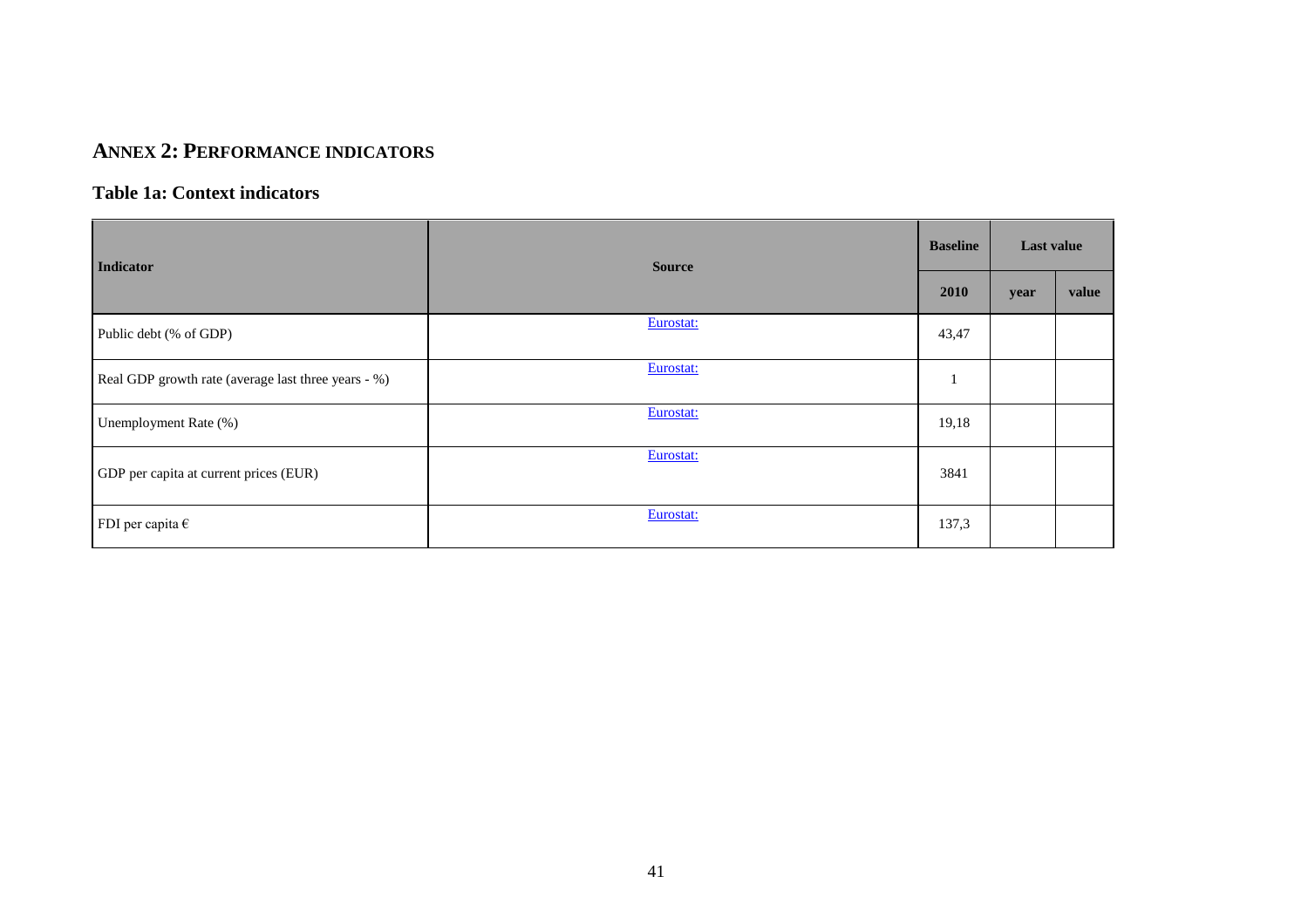| <b>Sector</b>                                                               | <b>Indicator</b>                                                                                                                                                        | <b>Baseline</b> | Last value |       | <b>Milestone</b> | <b>Target</b> |
|-----------------------------------------------------------------------------|-------------------------------------------------------------------------------------------------------------------------------------------------------------------------|-----------------|------------|-------|------------------|---------------|
|                                                                             |                                                                                                                                                                         | <b>2010</b>     | year       | value | 2017             | 2020          |
| Composite indicator (average ranking provided by eight<br>external sources) | Corruption Barometer, Control of Corruption, Freedom of<br>Press, Press Freedom, Rule of Law, Government<br>Effectiveness, Regulatory Quality, Voice and Accountability | 54,5            |            |       |                  |               |
| Progress made in reaching the political criteria provided                   | DG ELARG – Progress Report                                                                                                                                              |                 |            |       |                  |               |
| Progress made on implementation of acquis                                   | DG ELARG – Progress Report                                                                                                                                              |                 |            |       |                  |               |
| Progress made in meeting economic criteria                                  | DG ELARG – Progress Report                                                                                                                                              |                 |            |       |                  |               |

# **Table 1 b: Outcome and impact indicators \***

\* Targets will be provided at a later stage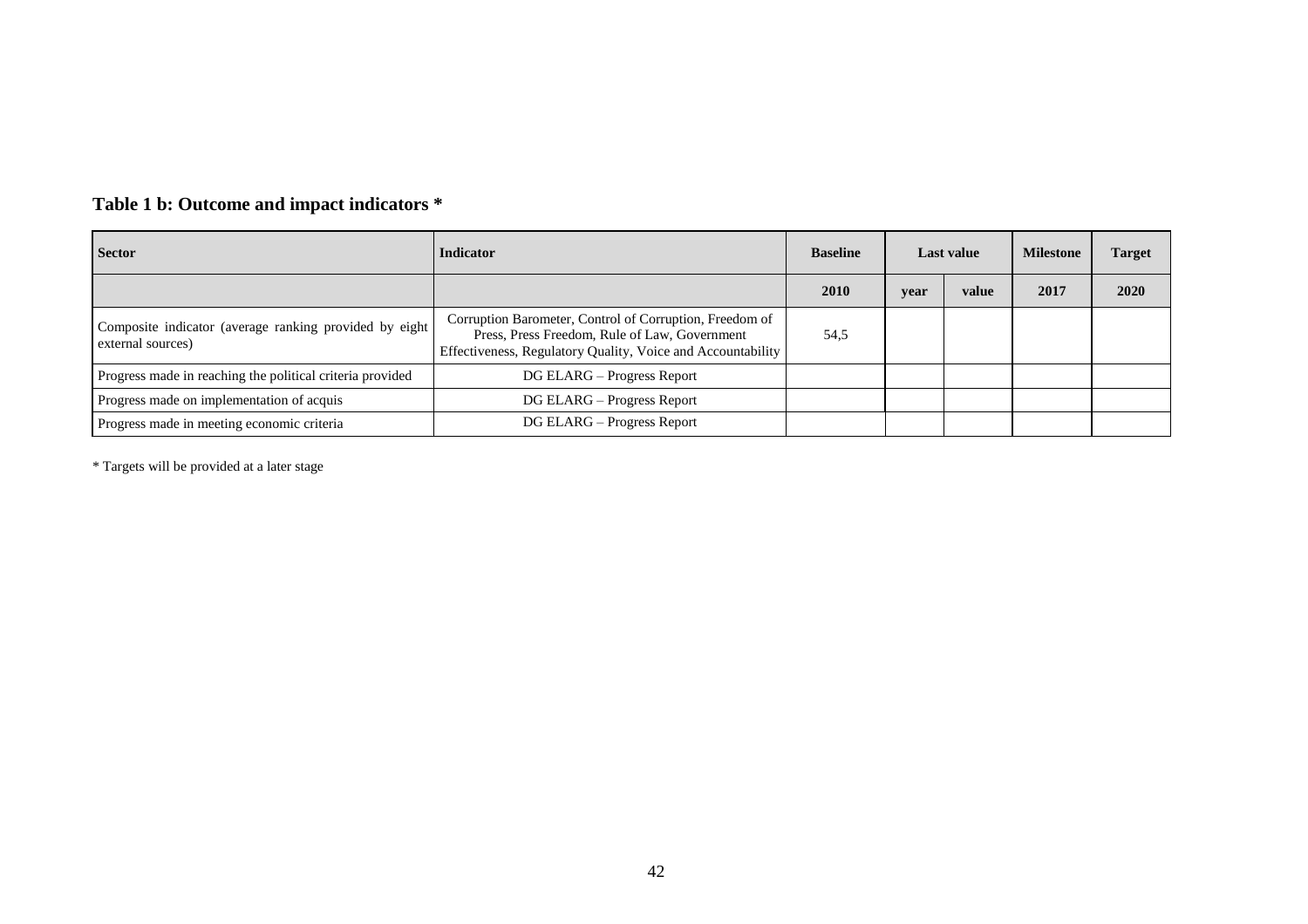## **Table 2: Sector Indicators \***

| <b>Sector</b>                            | Sub sector                                         | <b>Indicator</b>                                                                                                                                     | <b>Source</b>                                  | <b>Baseli</b><br>ne   | <b>Last value</b> |       | <b>Milestone</b> | <b>Target</b> |
|------------------------------------------|----------------------------------------------------|------------------------------------------------------------------------------------------------------------------------------------------------------|------------------------------------------------|-----------------------|-------------------|-------|------------------|---------------|
|                                          |                                                    |                                                                                                                                                      |                                                | 2010                  | vear              | value | 2017             | 2020          |
|                                          | Governance and<br>PAR                              | Progress made towards meeting accession<br>criteria                                                                                                  | DG ELARG - Progress Report                     |                       |                   |       |                  |               |
|                                          |                                                    | Composite indicator (average of Government<br>Effectiveness, Burden of Government<br>Regulation and Regulatory Quality) - 1 (Worst)<br>$-100$ (Best) | World Bank, World Economic Forum               | 46.03                 |                   |       |                  |               |
| Governance<br>and Democracy              | Public Financial<br>Management                     | Progress made towards meeting accession<br>criteria                                                                                                  | DG ELARG - Progress Report                     |                       |                   |       |                  |               |
|                                          | <b>Statistics</b>                                  | Progress made towards meeting accession<br>criteria                                                                                                  | DG ELARG - Progress Report                     |                       |                   |       |                  |               |
|                                          |                                                    | Statistical compliance - %<br>$0$ (Worst) - $100$ (Best)                                                                                             | Eurostat:                                      | 19%-<br>25%<br>(2013) |                   |       |                  |               |
|                                          | Judicial reform                                    | Progress made towards meeting accession<br>criteria                                                                                                  | DG ELARG - Progress Report                     |                       |                   |       |                  |               |
|                                          |                                                    | Composite indicator (average of Access to<br>Justice and Judicial independence)                                                                      | World Justice Project, World Economic<br>Forum | 42,07                 |                   |       |                  |               |
|                                          | Fight against<br>corruption and<br>organised crime | Progress made towards meeting accession<br>criteria                                                                                                  | DG ELARG - Progress Report                     |                       |                   |       |                  |               |
| Rule of law and<br>fundamental<br>rights |                                                    | Composite indicator (average of Global<br>Corruption and Control of Corruption) 1<br>(Worst) - 100 (Best)                                            | Transparency International, World Bank         | 41.02                 |                   |       |                  |               |
|                                          | Fundamental<br>Rights                              | Progress made towards meeting accession<br>criteria                                                                                                  | DG ELARG - Progress Report                     |                       |                   |       |                  |               |
|                                          |                                                    | Composite indicator (average of Freedom of<br>Press and Press Freedom)<br>1 (Best) - 100 (Worst)                                                     | Freedom of Press, Press Freedom                | 28,00                 |                   |       |                  |               |
|                                          | Refugees and<br>Border<br>management               | Progress made towards meeting accession<br>criteria                                                                                                  | DG ELARG - Progress Report                     |                       |                   |       |                  |               |